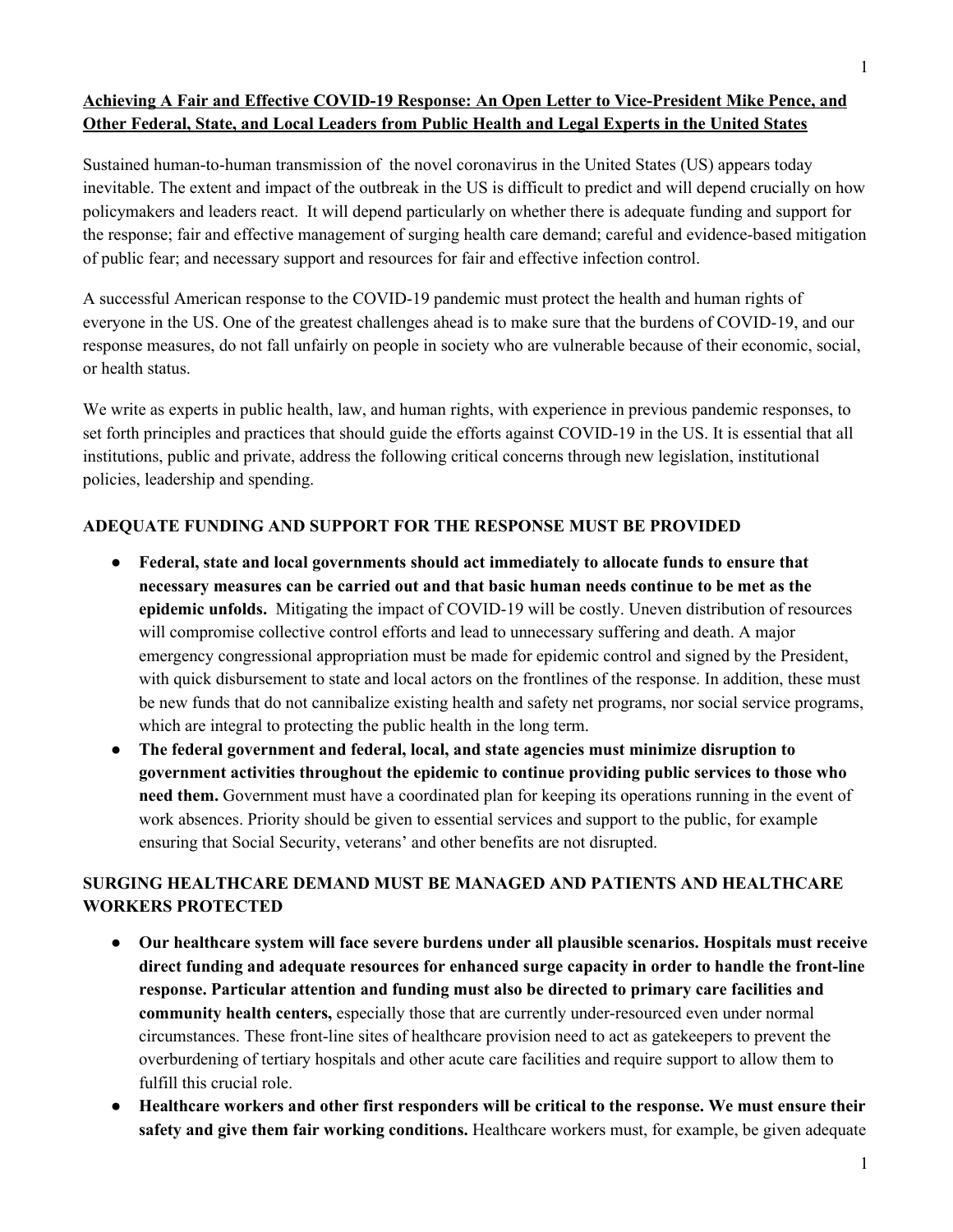protective equipment, be afforded reasonable respite, and be protected from discrimination arising out of their work with infected patients.

- **Healthcare facilities must be immigration enforcement-free zones so that immigration status does not prevent a person from seeking care. The COVID-19 response should not be linked to immigration enforcement in any manner.** It will undermine individual and collective health if individuals do not feel safe to utilize care and respond to inquiries from public health officials, for example during contact tracing. Similar enforcement-free zones have been declared during hurricanes and other emergencies, including after the September 11 terrorist attacks. These policies should be clearly and unequivocally articulated to the public by the federal, state, and local governments.
- **Policymakers must work directly with insurance companies to allow all insured individuals to adhere to public health recommendations. It will be critical for policymakers to ensure comprehensive and affordable access to testing, including for the uninsured.** Control efforts will be less effective if some fail to seek appropriate diagnosis or care due to large out-of-pocket costs or copays. Out-of-network or other insurance provisions cannot be allowed to disrupt local triage and patient allocation plans.
- **● If therapeutics or vaccines are developed, policymakers must assure that they are affordable and available to all.**
- **People residing in close living quarters are especially vulnerable to COVID-19 and will need special attention both to minimize transmission risk and address their healthcare needs in the context of an outbreak.** These populations include those living in nursing homes or other congregate facilities; incarcerated populations in prisons, jails, and other detention facilities along with corrections officers and other personnel; the homeless living on the streets or in homeless shelters.
- **Other critical healthcare programs must be maintained during this crisis.** People with chronic conditions depend on continuity of care to maintain their health. Whether it is dialysis for kidney disease, chemotherapy for cancer, or opioid agonist therapy for opioid use disorder, lapses in these programs can have disastrous implications for patients.

### **CLEAR, EVIDENCE-BASED COMMUNICATION IS CRITICAL TO MANAGE PUBLIC FEAR**

- Science needs to guide messaging to the public, and no government official should make misleading **or unfounded statements, nor pressure others to do so.** Honest, transparent, and timely reporting of developments will be crucial to maintaining public trust and cooperation. Suppression of information and attempts to manipulate it during the SARS epidemic in China exacerbated the crisis.<sup>1</sup> Clear, coherent, and uncontradictory messaging based on the best science will improve compliance and effectiveness of voluntary self-isolation, and other voluntary social distancing measures. <sup>2</sup>
- **Government and institutions must also actively prevent discrimination and scapegoating of individuals or groups.** In the context of COVID-19, Chinese-American and other Asian-American communities have already begun to face attacks on individuals linked to fears about the virus<sup>3,4</sup>. The

<sup>&</sup>lt;sup>1</sup> Jinqiu, Z. The SARS epidemic under China's media policy. *Media Asia* 2003; 30(4): 191–196.

<sup>&</sup>lt;sup>2</sup> Kavanagh, A.M., Bentley, R.J., Mason, K.E., et al. Sources, perceived usefulness and understanding of information disseminated to families who entered home quarantine during the H1N1 pandemic in Victoria, Australia: a cross-sectional study. *BMC Infect Dis* 2011; 11(2).

<sup>&</sup>lt;sup>3</sup> "What's spreading faster than coronavirus in the US? Racist assaults and ignorant attacks against Asians", CNN (Feb. 21, 2020), https://www.cnn.com/2020/02/20/us/coronavirus-racist-attacks-against-asian-americans/index.html.

<sup>4</sup> "Fear of coronavirus fuels racist sentiment targeting Asians", Los Angeles Times (Feb. 03, 2020),

https://www.latimes.com/california/story/2020-02-03/fear-panic-around-the-coronavirus-fuels-racist-sentiment.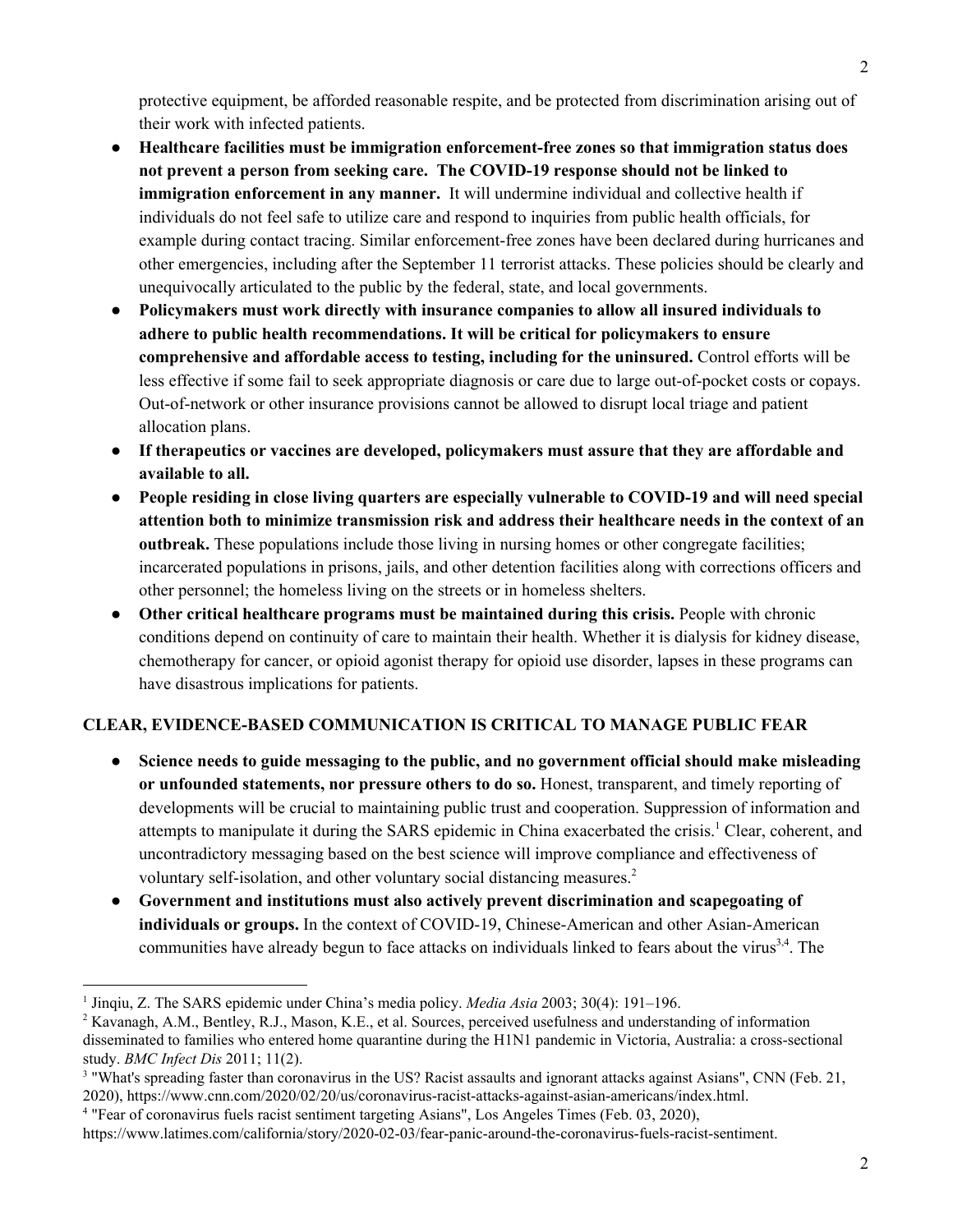Centers for Disease Control and Prevention (CDC) has pointed out that such fears and misconceptions create "more fear or anger towards ordinary people instead of the disease that is causing the problem."<sup>5</sup> Local, state and federal officials should speak out against discrimination and stigma, and not use the outbreak to stoke xenophobia against Asian-Americans, other immigrant communities, and religious groups, for example.

● **Leaders should refrain from offering false assurances and should act aggressively to correct misinformation,** especially that which can incite panic and lead to hoarding of supplies and protective equipment. Governments must also provide comprehensive advice on best practices during epidemics, including proper personal hygiene and stocking up on, but not hoarding, needed supplies such as personal medications.

# **SUPPORT AND RESOURCES MUST BE PROVIDED FOR FAIR AND EFFECTIVE INFECTION CONTROL**

- **The highest priority needs to be placed on allowing people to voluntarily cooperate with public health advice about prevention, by providing robust social and economic support and clear education.** Where social distancing measures are recommended, the government and relevant institutions should help ensure that people are in a position to comply, without excessive or unfairly distributed hardship. For example:
	- To enable people to cooperate with social distancing and other measures, policymakers must ensure that people are protected from job loss, economic hardship, and undue burden. If people are asked to avoid public transport or work, policymakers and employers should give them an explicit incentive to stay home, either with payments or by compensation for lost wages, as has been done elsewhere.<sup>6,7,8</sup> Individuals will not cooperate with self-isolation or other voluntary social distancing measures if they are unable to provide for themselves and their families. For low-wage, gig-economy, and non-salaried workers, staying home from work has especially critical implications for economic survival.
	- The elderly and disabled are at particular risk when their daily lives and support systems are disrupted. Many have limited resources and depend on others to assist with care. Policymakers must explicitly accommodate these populations when making self-isolation recommendations.
- **Policymakers should base decisions on social distancing measures and closures on the best available science.** Employers, institutions, and schools should proactively determine adaptations and accommodations for closures (e.g. tele-communication or virtual education). These measures have been effective in mitigating the transmission of influenza.<sup>9</sup> The abundance of evidence about influenza can help inform control efforts, but it will be important to recognize differences in the epidemiology of the diseases.

https://www.bbc.com/news/world-asia-china-51640456.

<sup>&</sup>lt;sup>5</sup> "Stigma Related to COVID-19", CDC (Feb. 28, 2020),

https://www.cdc.gov/coronavirus/2019-ncov/about/related-stigma.html.

<sup>&</sup>lt;sup>6</sup> For example, Britain's Health Secretary Matt Hancock sent guidance to tell employers that staff who have been asked to self-isolate must be able to clock that time as sick leave. *See* "Coronavirus UK: will I get paid if I take sick leave?", Guardian (Feb. 26, 2020), https://www.theguardian.com/world/2020/feb/26/coronavirus-uk-will-paid-take-sick-leave.

<sup>&</sup>lt;sup>7</sup> "Hong Kong to give cash gift of \$1,200 to residents", BBC News (Feb. 26, 2020),

<sup>8</sup> Pichler, S., Wen, K., and Ziebarth, N.R. Positive Health Externalities of Mandating Paid Sick Leave. *Preprint on Research Gate* (February 2020).

<sup>9</sup> Community Mitigation Guidelines to Prevent Pandemic Influenza, United States, 2017. *MMWR Recomm Rep* 2017; 66(RR–1): 1–34.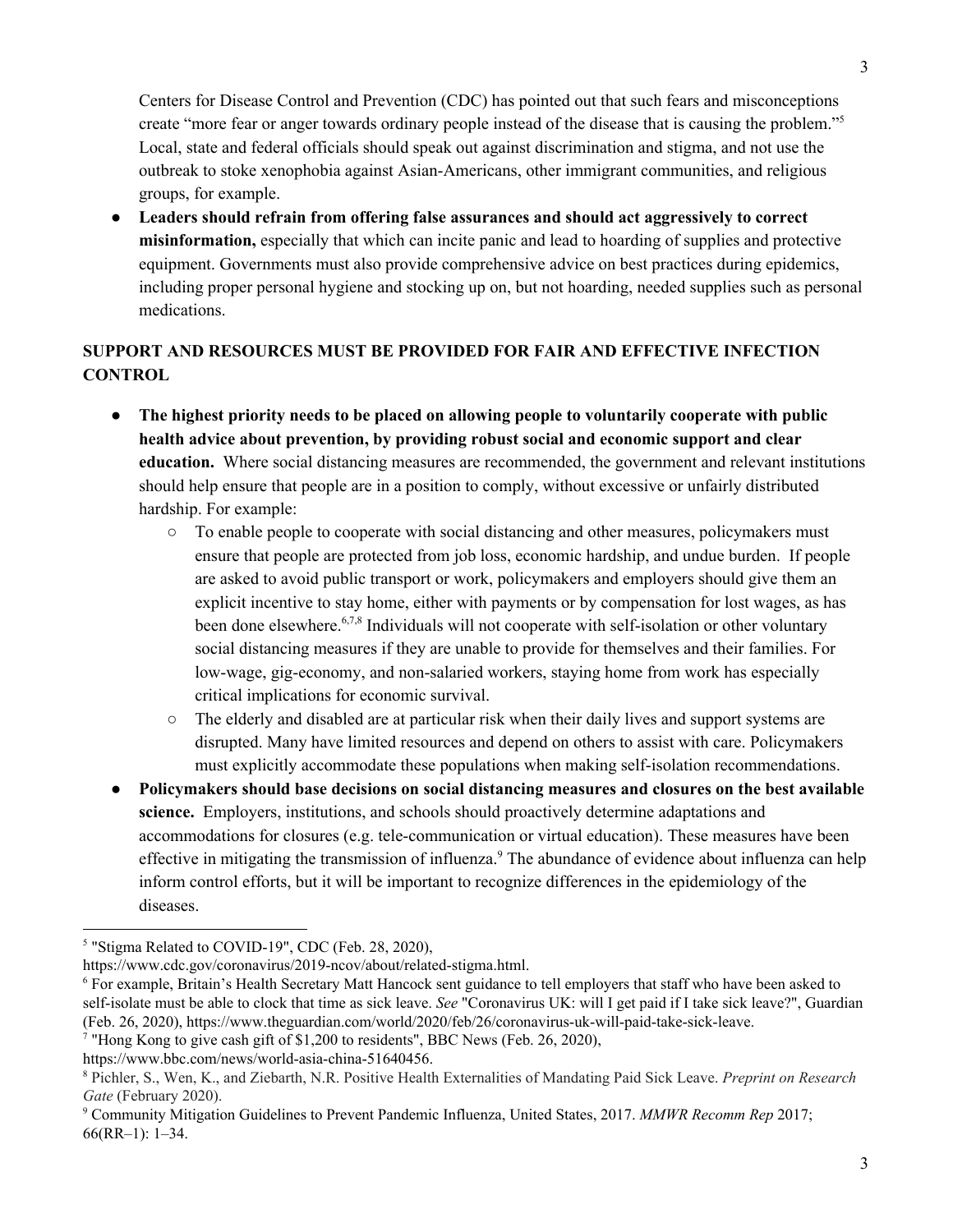- **● Special attention must be paid to the needs of people in long-term care or confinement, who are particularly vulnerable.** People in nursing homes or long-term care facilities, as well as those who are incarcerated or homeless, are at special risk of infection, given their living situations. These individuals may also be less able to participate in proactive measures to keep themselves safe, and infection control is challenging in these settings. Arrest and short-term incarceration can help amplify epidemics, and broader criminal justice policies should take into account the impact that policing and arrest policies have on health.
- **Mandatory quarantine, regional lockdowns, and travel bans have been used to address the risk of COVID-19 in the US and abroad. But they are difficult to implement, can undermine public trust, have large societal costs and, importantly, disproportionately affect the most vulnerable segments in our communities.** Such measures can be effective only under specific circumstances. All such measures must be guided by science, with appropriate protection of the rights of those impacted. Infringements on liberties need to be proportional to the risk presented by those affected, scientifically sound, transparent to the public, least restrictive means to protect public health, and regularly revisited to ensure that they are still needed as the epidemic evolves.<sup>10</sup>
- **Voluntary self-isolation measures are more likely to induce cooperation and protect public trust than coercive measures, and are more likely to prevent attempts to avoid contact with the healthcare system.**<sup>11</sup> For mandatory quarantines to be effective and therefore scientifically and legally justified, three main criteria must be satisfied:  $\frac{1}{2}$  1) the disease has to be transmissible in its presymptomatic or early symptomatic stages; 2) those who may have been exposed to COVID-19 must be able to be efficiently and effectively identified; and 3) those people must comply with the conditions of quarantine. There is evidence that COVID-19 is transmitted in its pre-symptomatic or early symptomatic stages.<sup>13</sup> However, the contribution of infected individuals in their pre-symptomatic or early symptomatic stages to overall transmission is unknown. Efficiently identifying those exposed will be increasingly difficult as community transmission of the virus becomes more widespread, making quarantine a less plausible measure as community spread proceeds. Whether individuals can comply will be determined by the degree of support provided, particularly for low-wage workers and other vulnerable communities. While quarantines are in effect in many places already, their continuing and new use by federal, state or local officials requires real-time assessment and evaluation to justify them as the science and the outbreak evolve, through a transparent, open decision making process including external scientific and legal experts.
- **Public health officials must provide safe and humane conditions to individuals who are quarantined whether in homes, facilities, or communities. Government must ensure that anyone isolated or quarantined has access to the basic necessities, including food, water, medicine, and sanitation supplies.** Assistance should be provided to individuals who are in need of support to maintain daily living, and attention must be given to religious and communication needs. The failure to do so will undermine

<sup>&</sup>lt;sup>10</sup> Abdo, A., Batman, S., Bhandari, E., et al. "Fear, Politics, and Ebola: How Quarantines Hurt the Fight Against Ebola and Violate the Constitution." ACLU, GHJP (December 2015),

https://law.yale.edu/sites/default/files/area/center/ghjp/documents/fearpoliticsebola.pdf.

<sup>&</sup>lt;sup>11</sup> Aledort, J.E., Lurie, N., Wasserman, J., Bozzette, S.A. Non-pharmaceutical public health interventions for pandemic influenza: an evaluation of the evidence base. *BMC Public Health* 2007; 7(1): 208–209.

<sup>12</sup> Schabas, R. Severe acute respiratory syndrome: Did quarantine help?. *Canadian Journal of Infectious Diseases and Medical Microbiology* 2004; 15(4): 204.

<sup>&</sup>lt;sup>13</sup> Park, S.W., Bolker, B.M., Champredon, D., et al. Reconciling early-outbreak preliminary estimates of the basic reproductive number and its uncertainty: a new framework and applications to the novel coronavirus (2019-nCoV) outbreak. *medRxiv* (Feb. 28, 2020).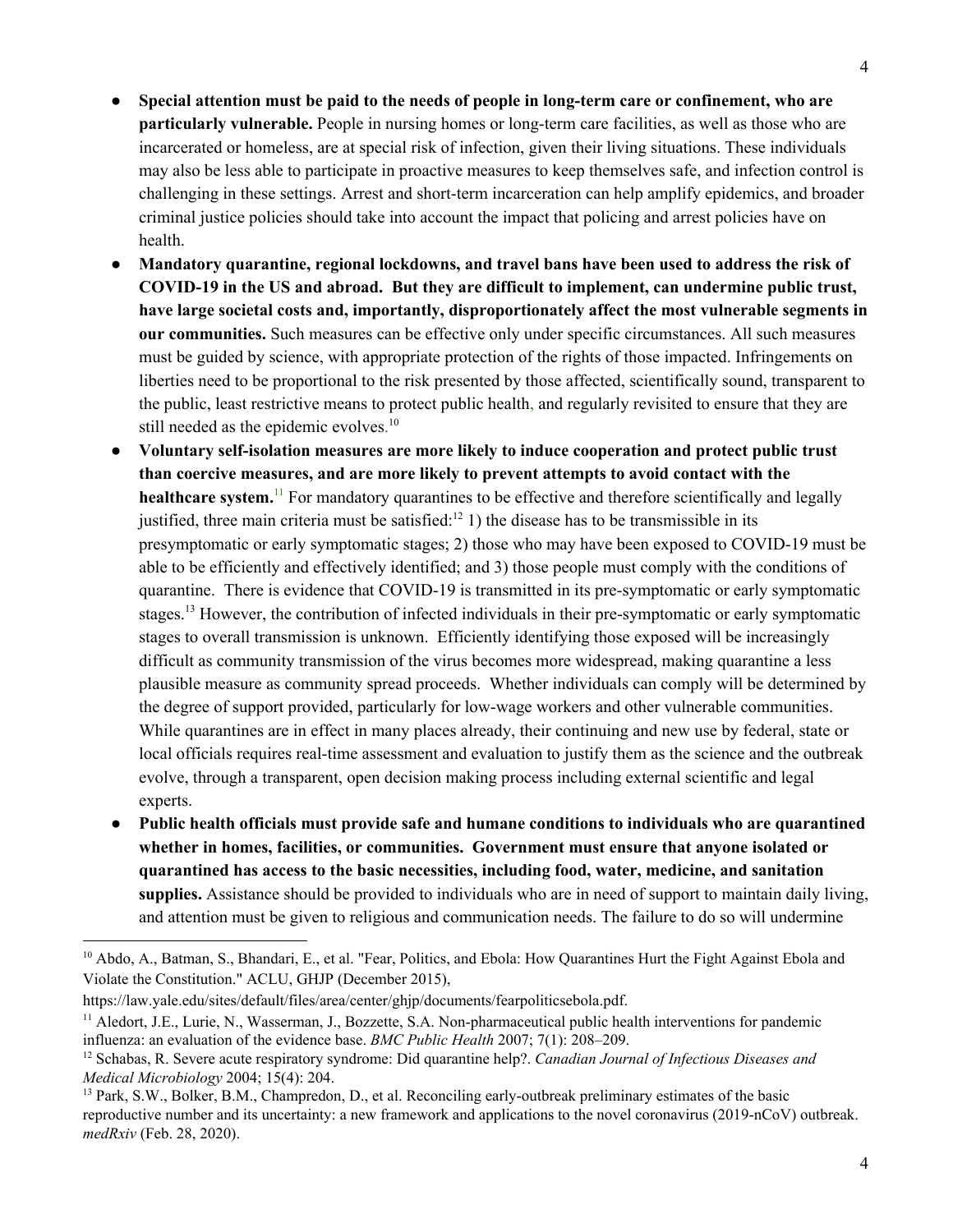trust, adherence to the intervention, and the overall effectiveness of quarantine. It will also be imperative not to impose inhumane or discriminatory conditions, as occurred on the Diamond Princess cruise ship, where passengers were quarantined to protect the population on land but were isolated in a high transmission setting. Furthermore, safe and humane conditions need to be provided to *all* quarantined individuals and do not differentiate between social or economic strata, or in the case of the Princess Diamond, between passengers and workers.

- **Where mandatory measures are used, steps must be taken to ensure that people are protected from job loss, economic hardship, and undue burden.** Government and employers must recognize that low-wage, gig-economy, and non-salaried workers who are unable to work because of quarantine or movement restrictions or other disruptions to the economy and public life face extraordinary challenges. They may find it impossible to meet their basic needs, or those of their family.
- **Individuals must be empowered to understand and act upon their rights.** Information should be provided on the justification of any mandatory restrictions as well as how and where to appeal such decisions. They should be afforded procedural due process, including universal access to legal counsel, to ensure their claims of discrimination or of hazardous conditions associated with their confinement are adjudicated.
- **The effectiveness of regional lockdowns and travel bans depends on many variables, and also decreases in the later stages of an outbreak.** Though the evidence is preliminary, a recent modeling study suggests that in China these measures may have mitigated but not contained the spread of the COVID-19 epidemic, delaying it locally by a few days, while having a more marked, though still modest, effect at the international scale, particularly if not combined with measures that achieved at least 50% reduction of transmission in the community.<sup>14</sup> Travel restrictions also cause known harms, such as the disruption of supply chains for essential commodities.<sup>15</sup> The authors of a recent review of research on the subject concluded that "the effectiveness of travel bans is mostly unknown" and "when assessing the need for, and validity of, a travel ban, given the limited evidence, it's important to ask if it is the least restrictive measure that still protects the public's health, and even if it is, we should be asking that question repeatedly, and often."<sup>16</sup>

The COVID-19 outbreak is unprecedented in recent American history, and there is no playbook for an epidemiological event of this scope and magnitude. To mitigate its impact, you must act swiftly, fairly, and effectively. We urge you to take these recommendations seriously and act urgently so that we are best protected from the damage of this unprecedented microbial threat and the possible harms of an uninformed or poorly conceived response.

**\* \* \*** 

*[We thank Hanna Ehrlich, Rita Gilles, Mary Petrone and Kayoko Shioda, students at Yale School of Public Health and Yale Law School, for their assistance in the research and writing of this document.]* 

<sup>&</sup>lt;sup>14</sup> Chinazzi, M, Davis, J.T., Ajelli, M., et al. The effect of travel restrictions on the spread of the 2019 novel coronavirus (2019-nCoV) outbreak. *medRxiv* (Feb. 11, 2020).

<sup>&</sup>lt;sup>15</sup> "The evidence on travel bans for diseases like coronavirus is clear: They don't work", Vox (Jan. 23, 2020), https://www.vox.com/2020/1/23/21078325/wuhan-china-coronavirus-travel-ban.

<sup>&</sup>lt;sup>16</sup> "Effectiveness of travel bans -- readily used during infectious disease outbreaks -- mostly unknown", Science Daily (Feb. 13, 2020), https://www.sciencedaily.com/releases/2020/02/200213175923.htm.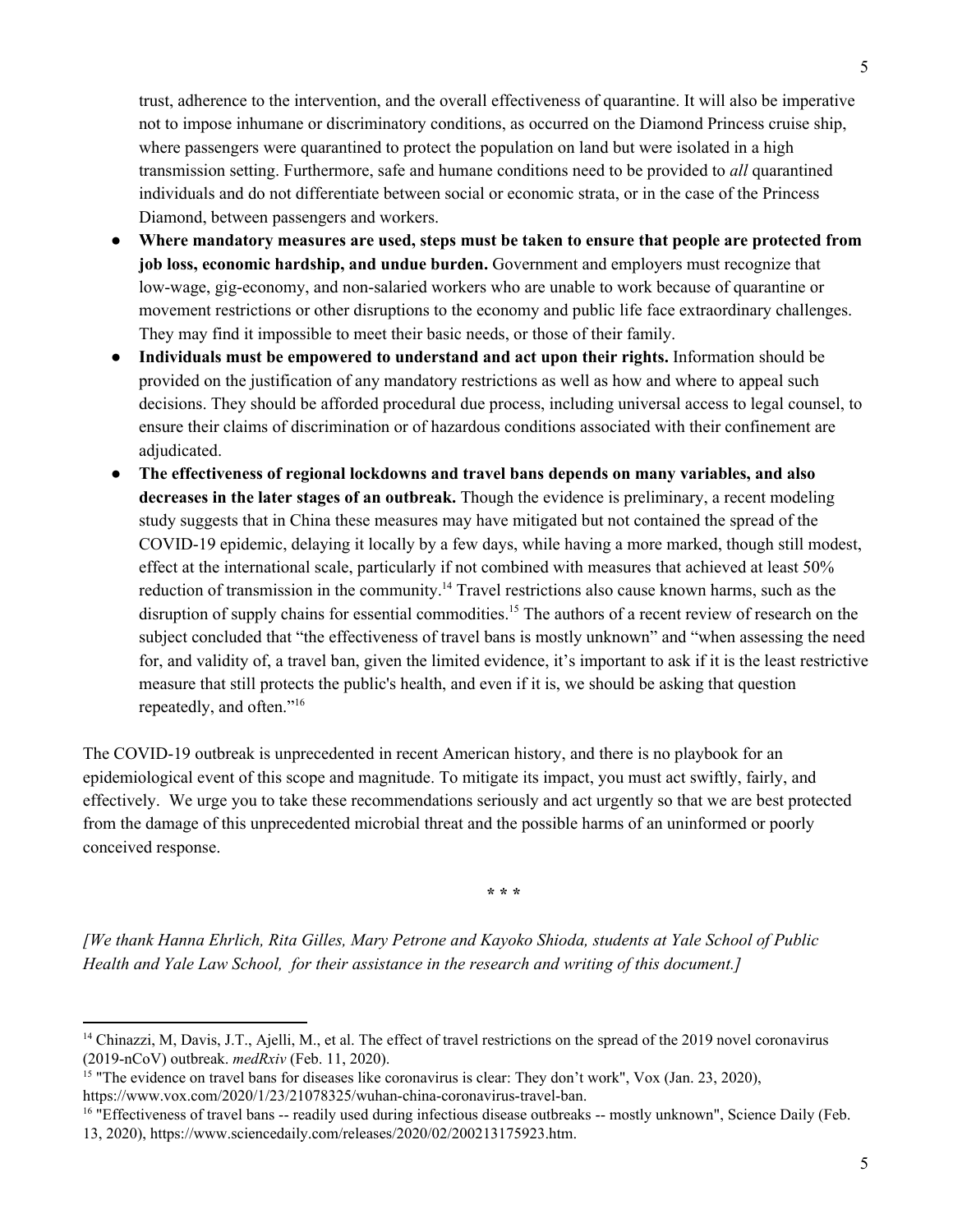*The letter will be sent to federal officials midday on Monday, March 2nd, but it will remain open for sign-ons at [https://forms.gle/gxwhVkm5PnvFMCcR7](https://nam05.safelinks.protection.outlook.com/?url=https%3A%2F%2Fforms.gle%2FgxwhVkm5PnvFMCcR7&data=02%7C01%7Cgregg.gonsalves%40yale.edu%7Cb7b8538f62244566795c08d7bebcf0df%7Cdd8cbebb21394df8b4114e3e87abeb5c%7C0%7C0%7C637187591028279077&sdata=2aH7TOo5PfPB8P5JkEaEEtJp16cmKO9dyYvxbDV%2BQsA%3D&reserved=0). The online version of the letter will be updated every 24 hours as new* endorsements come in. Please include your name, title and affiliation, which you can fill in at the bottom of the *form at the link above. If you do not see your name listed 24 hours after you submit, please email [covid19.openletter@gmail.com](mailto:covid19.openletter@gmail.com).* 

(Last updated at 8:30 AM on March 6)

*[\* writing group]*

Signed (affiliations for identification purposes only),

- *1. Gregg S. Gonsalves, Assistant Professor, Department of Epidemiology of Microbial Diseases, Yale School of Public Health \**
- *2. Amy Kapczynski, Professor of Law, Yale Law School \**
- *3. Albert I. Ko, Professor and Chair, Department of Epidemiology of Microbial Diseases, Yale School of Public Health \**
- *4. Wendy E. Parmet, Professor of Law, Faculty Director, Center for Health Policy and Law, Northeastern University. \**
- *5. Scott Burris, Professor and Director, Center for Public Health Law Research, Policy Surveillance Program, Temple University Beasley School of Law \**
- *6. Xi Chen, Assistant Professor, Department of Health Policy and Management, Yale School of Public Health \**
- *7. Saad B. Omer, Director, Yale Institute for Global Health, Professor of Medicine (Infectious Diseases), Professor of Epidemiology of Microbial Diseases, Adjunct Professor (Nursing), Yale Medical School, Yale School of Public Health, Yale School of Nursing \**
- *8. Sten H. Vermund, Dean and Anna M.R. Lauder Professor of Public Health, Yale School of Public Health and Professor of Pediatrics, Yale School of Medicine \**
- *9. Michael J. Wishnie, Clinical Professor of Law and Counselor to the Dean, Yale Law School \**
- *10. Alice M. Miller, Co-Director, Global Health Justice Partnership of the Yale Law School and the School of Public Health, Yale University \**
- *11. Kayoko Shioda, PhD Candidate, Department of Epidemiology of Microbial Diseases, Yale School of Public Health \**
- *12. Mary Petrone, PhD Candidate, Department of Epidemiology of Microbial Diseases, Yale School of Public Health \**
- *13. Hanna Ehrlich, PhD Candidate, Department of Epidemiology of Microbial Diseases, Yale School of Public Health \**
- *14. Rita Gilles, JD Candidate, Yale Law School \**
- *15. Steven Galinat, JD Candidate, Temple University Beasley School of Law \**
- 16. Ann Kurth, Dean and Professor, Yale School of Nursing
- 17. Robert Heimer, Professor of Epidemiology and of Pharmacology, Yale School of Public Health
- 18. Amy Bei, Department of Epidemiology of Microbial Diseases, Yale School of Public Health
- 19. Glenn Cohen, Professor of Law and Director, Petrie-Flom Center for Health Law Policy, Biotechnology & Bioethics, Harvard Law School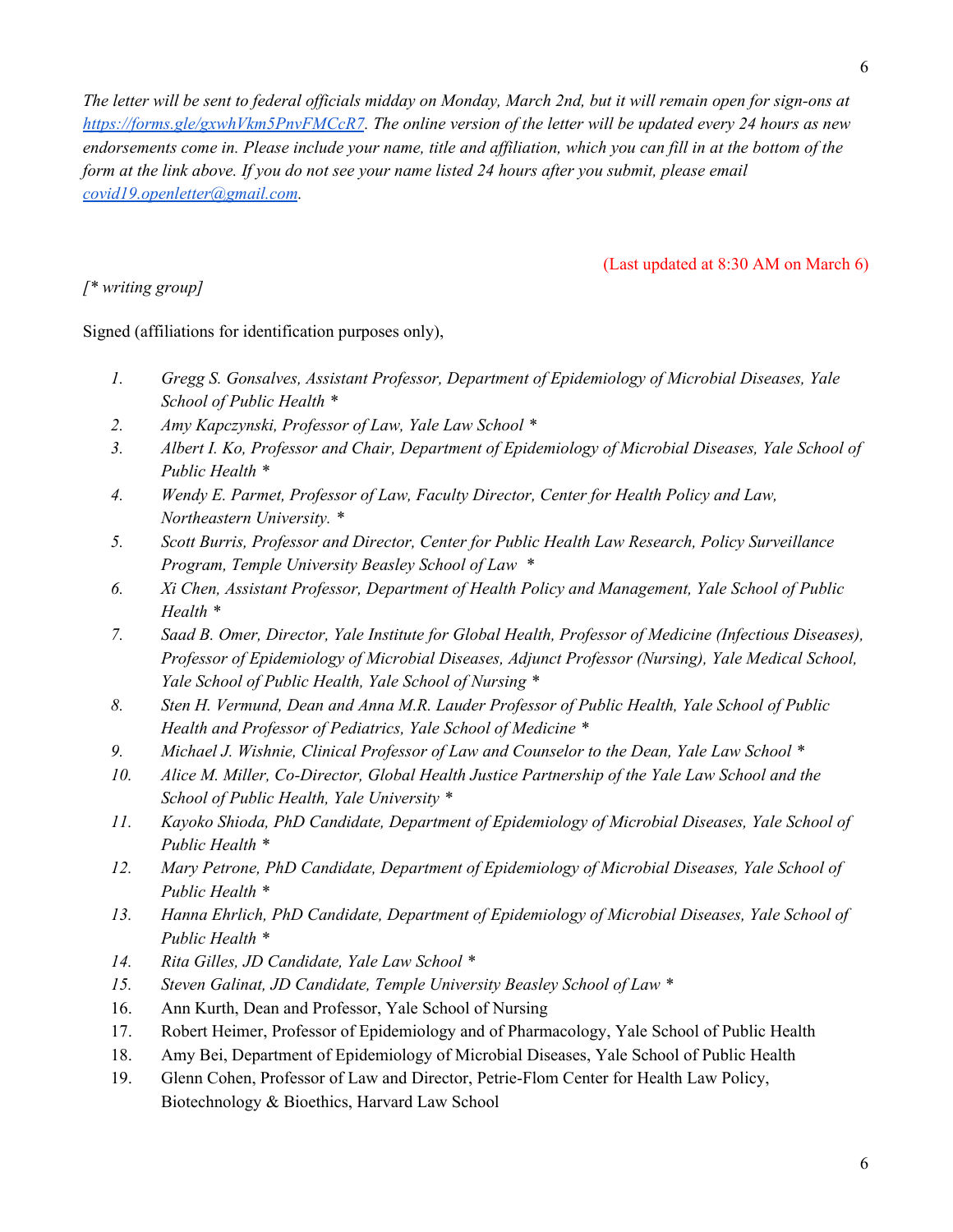- 20. A. David Paltiel, Professor, Department of Health Policy and Management, Yale School of Public Health and Yale School of Management
- 21. Forrest W. Crawford, Associate Professor, Department of Biostatistics, Yale School of Public Health
- 22. Trace Kershaw, Professor and Chair, Department of Social and Behavioral Sciences, Yale School of Public Health
- 23. Carlos del Rio, Professor of Medicine and Global Health, Emory University
- 24. Lynn E. Taylor, Research Professor, University of Rhode Island, Director of HIV and Viral Hepatitis Services, CODAC Behavioral Health, Director, RI Defeats Hep C
- 25. Alexander Breskin, Senior Epidemiologist, NoviSci
- 26. Lynn E. Fiellin, Associate Professor of Medicine and the Yale Child Study Center, Director, play2PREVENT Lab at the Yale Center for Health & Learning Games, Yale University School of Medicine
- 27. Tracy L. Rabin, Assistant Professor of Medicine, Yale University School of Medicine
- 28. Julia Marcus, Assistant Professor, Harvard Medical School
- 29. Nathan D. Grubaugh, Assistant Professor, Department of Epidemiology of Microbial Diseases, Yale School of Public Health
- 30. Lesley Meng, Assistant Professor of Operations Management, Yale School of Management
- 31. Heather Edney, Director, Communications and Development, Homeless Health Care Los Angeles
- 32. Nicolas Terry, Professor of Law, Indiana University Robert H. McKinney School of Law
- 33. Richard Daynard, University Distinguished Professor of Law, Northeastern University, President, Public Health Advocacy Institute
- 34. Peter D. Jacobson, Professor Emeritus of Health Law and Policy, Director, Center for Law, Ethics, and Health, University of Michigan School of Public Health
- 35. Marcella Nunez-Smith, Associate Professor, Yale Schools of Medicine, Public Health, and Management
- 36. Zhuo Chen, Associate Professor, University of Georgia, and Li Dak Sum Chair Professor in Health Economics, University of Nottingham
- 37. Kasia J. Lipska, Assistant Professor of Medicine, Yale School of Medicine
- 38. Ruochen Sun, Student, Yale School of Public Health
- 39. Linda M. Niccolai, Professor, Epidemiology of Microbial Diseases, Yale School of Public Health, Director, Connecticut Emerging Infections Program at Yale
- 40. Qi (Harry) Zhang, Associate Professor, School of Community and Environmental Health, Old Dominion University
- 41. Huiwen Xu, Research Assistant Professor, University of Rochester.
- 42. Gene W. Matthews, Retired Chief Legal Advisor to CDC
- 43. Hongyun Fu, Associate Professor, Division of Community Health and Research, Pediatrics Department, Eastern Virginia Medical School
- 44. Shutong Huo, Student,Yale School of Public Health
- 45. Sheela Shenoi, Assistant Professor of Medicine, Yale School of Medicine
- 46. Jing Ma, Associate Professor of Population Medicine, Department of Population Medicine, Harvard Medical School
- 47. Carmen Portillo, Executive Deputy Dean, Yale School of Nursing
- 48. Joe Amon, Director of Global Health, Clinical Professor, Community Health and Prevention, Dornsife School of Public Health, Drexel University
- 49. Lauren W. Kestner, Harm Reduction Program Manager, Prevention Specialist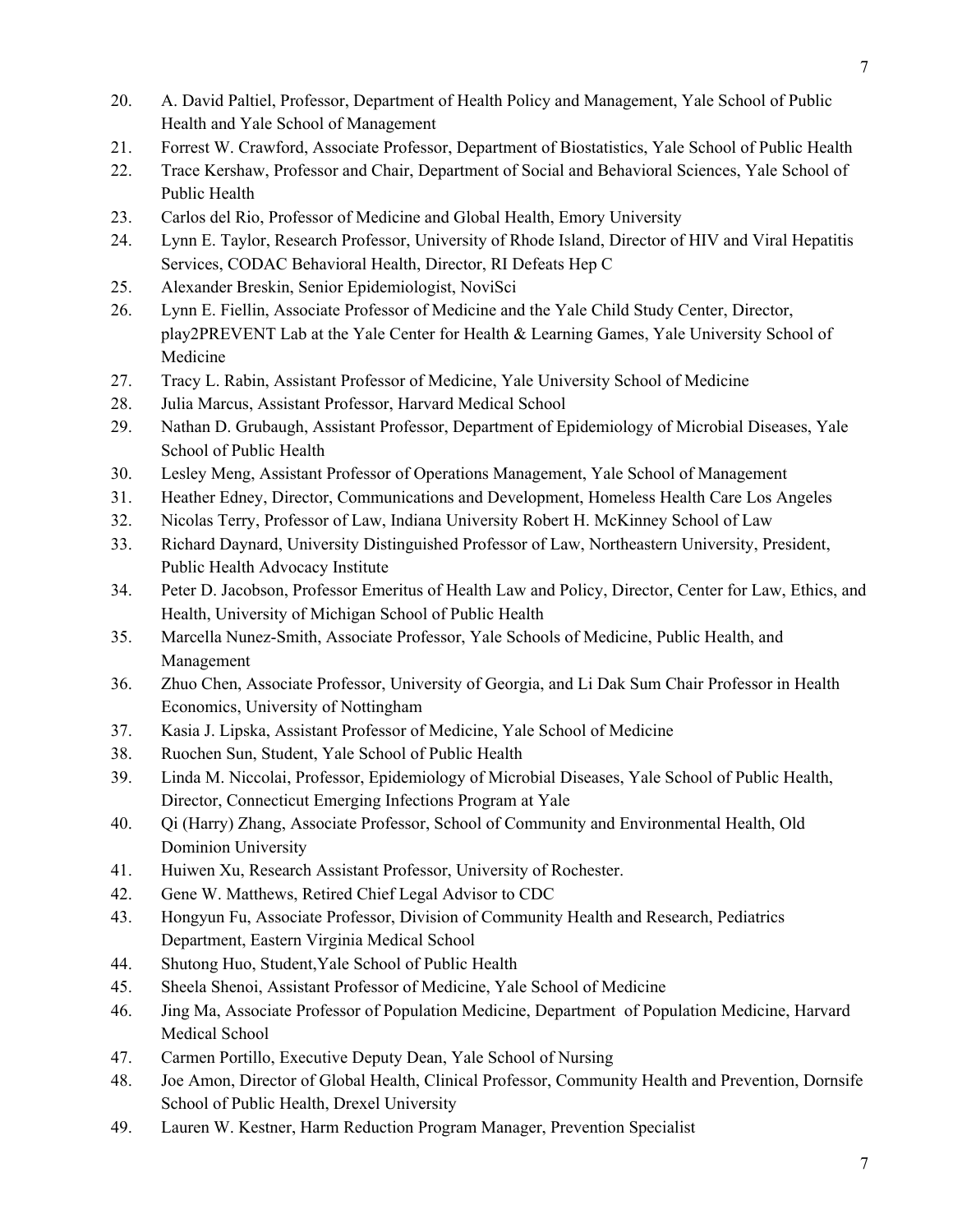- 50. Alison Galvani, Director, Yale Center for Infectious Disease Modeling and Analysis (CIDMA), Burnett and Stender Families Professor of Epidemiology, Yale School of Public Health
- 51. Harlan M. Krumholz, Harold H. Hines, Jr. Professor of Medicine, Department of Internal Medicine, Section of Cardiovascular Medicine, Director, Yale-New Haven Hospital Center for Outcomes Research and Evaluation
- 52. Cary P. Gross, Director, [Nati](http://nationalcsp.org/)onal Clinician Scholars Program at Yale, Cancer Outcomes, Public Policy & Effectiveness Research Center, Yale School of Medicine
- 53. Hanming Fang, Class of 1965 Term Professor of Economics, Department of Economics, University of Pennsylvania
- 54. Reza Yaesoubi, Assistant Professor of Health Policy and Management, Yale Schools of Public Health
- 55. David A. Fiellin, Professor of Medicine, Emergency Medicine and Public Health, Yale School of Medicine
- 56. Kenneth A. Freedberg, Professor of Medicine, Massachusetts General Hospital, Harvard Medical School
- 57. Miguel Hernan, Professor of Epidemiology, Harvard T.H. Chan School of Public Health
- 58. Harold Pollack, Helen Ross Professor, School of Social Service Administration, University of Chicago
- 59. Kathryn N. Shands, former Chief of the Toxic Shock Syndrome Task Force at CDC
- 60. Alexandra L Phelan, Faculty, Georgetown University Center for Global Health Science & Security, Adjunct Professor, Georgetown University Law Center
- 61. Ellen Isaacs, Retired Assistant Professor, New York Medical College
- 62. Robin W. Simon, Professor of Sociology, Wake Forest University
- 63. Jessica Athens, Policy and Research Officer, New York State Health Foundation
- 64. Jean Grassman, Associate Professor, Environmental, Occupational and Geospatial Health Sciences, CUNY Graduate School of Public Health and Health Policy
- 65. Jeffrey Bratberg, Clinical Professor of Pharmacy Practice, URI College of Pharmacy
- 66. Carolyn Prouty, Faculty, Public Health and Health Sciences, The Evergreen State College, Olympia, WA
- 67. Wendy B. Bostwick, Associate Professor, University of Illinois at Chicago, College of Nursing
- 68. Kim M. Blankenship, Professor, Department of Sociology, Associate Dean of Research, College of Arts and Sciences, Co-Director, Social and Behavioral Sciences Core, DC CFAR, American University
- 69. David R. Williams, Norman Professor of Public Health,Harvard T.H. Chan School of Public Health
- 70. John Steen, Immediate Past President, American Health Planning Association
- 71. Amanda S. Birnbaum, Professor and Chair, Department of Public Health, Montclair State University
- 72. T. Stephen Jones, Centers for Disease Control and Prevention (retired)
- 73. Elizabeth A. Samuels, Assistant Professor of Emergency Medicine, Brown Emergency Medicine
- 74. Leo Beletsky, Professor of Law and Health Sciences, Northeastern University, Adjunct Associate Professor, UC San Diego School of Medicine
- 75. Mindy Fullilove, Professor of Urban policy and Health, The New School
- 76. Ryan McNeil, Assistant Professor, Internal Medicine, Director of Harm Reduction Research, Program in Addiction Medicine, Yale School of Medicine
- 77. Andrew Bäck, MPH Candidate, Department of Epidemiology and Biostatistics, University of Maryland School of Public Health
- 78. Sunil Parikh, Associate Professor, Yale Schools of Public Health and Medicine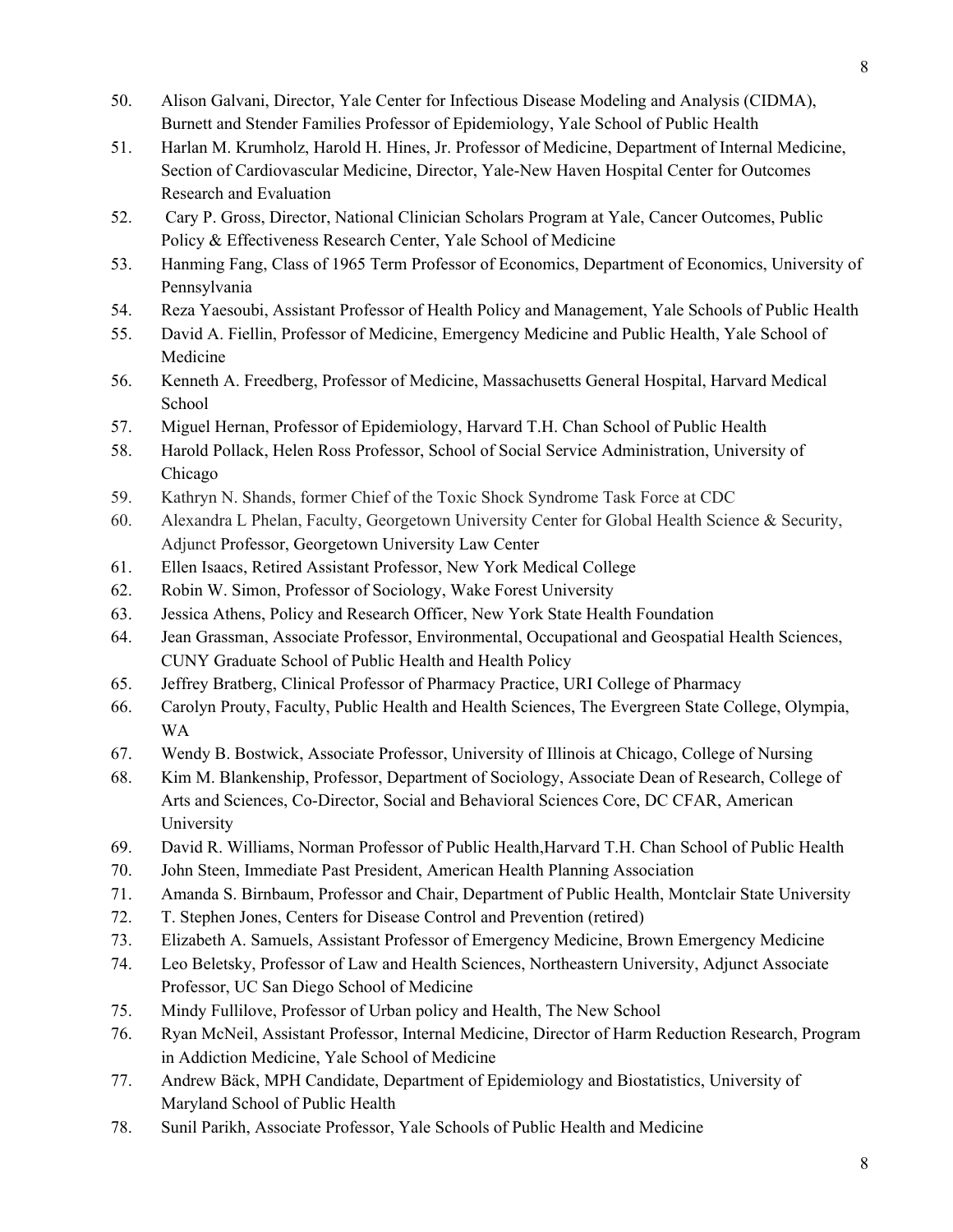- 79. Kaveh Khoshnood, Associate Professor, Yale School of Public Health
- 80. Jennifer E. Miller, Assistant Professor, Yale Medical School, Founder, Bioethics International
- 81. Jeanette M. Tetrault, Associate Professor of Medicine, Program Director, Addiction Medicine Fellowship, Associate Director for Education and Training, Program in Addiction Medicine, Yale School of Medicine
- 82. J. Lucian Davis, Associate Professor, Department of Epidemiology of Microbial Diseases, Yale School of Public Health
- 83. David Vlahov, Professor of Nursing, Professor of Epidemiology Microbial Diseases, Yale University
- 84. Lindsay F. Wiley, Professor of Law and Director of the Health Law and Policy Program, American University
- 85. Judith Feinberg Professor of Medicine/Infectious Diseases, Professor of Behavioral Medicine & Psychiatry, West Virginia University School of Medicine
- 86. Deborah Cotton, Professor of Medicine, Boston University School of Medicine, Professor of Epidemiology, Boston University School of Public Health
- 87. Ross D. Silverman, Professor of Health Policy and Management, Indiana University Fairbanks School of Public Health, Professor of Public Health and Law, Indiana University McKinney School of Law
- 88. Polly J. Price, Asa Griggs Candler Professor of Law and Professor of Global Health, Emory University
- 89. Jonathan Kahn, Professor of Law and Biology, Northeastern University School of Law
- 90. Xuerong Wen, Assistant Professor of Pharmacoepidemiology and Health Outcome, University of Rhode Island
- 91. Paul D. Cleary, Anna M.R. Lauder Professor of Public Health, Yale School of Public Health
- 92. Muneer I. Ahmad, Clinical Professor of Law and Deputy Dean for Experiential Education, Yale Law School
- 93. Rev. Dr. Gary Gunderson, Vice President, FaithHealth, Professor, Division of Public Health Sciences, Wake Forest University Baptist Medical Center and Professor of Faith and the Health of the Public
- 94. Mary Crossley, John E. Murray Faculty Scholar and Professor of Law, University of Pittsburgh School of Law
- 95. Shelley Geballe, Assistant Clinical Professor of Public Health, Yale School of Public Health; Clinical Lecturer, Yale Law School
- 96. Allan M. Brandt, Amalie Moses Kass Professor of the History of Medicine, Professor of the History of Science, Department of the History of Science, Department of Global Health and Social Medicine, Harvard University
- 97. Melissa M. Goldstein, Associate Professor, Milken Institute School of Public Health, George Washington University
- 98. Kimford J. Meador, Professor, Department of Neurology & Neurological Sciences, Stanford University School of Medicine
- 99. Megan Ranney, Attending Physician, Department of Emergency Medicine, Alpert Medical School, Brown University
- 100. Aiden Shapiro, Resident Physician, NYU/Bellevue Department of Emergency Medicine
- 101. Nancy Krieger, Professor of Social Epidemiology, American Cancer Society Clinical Research Professor, Department of Social and Behavioral Sciences, Harvard T.H. Chan School of Public Health
- 102. Mary Anglin, Associate Professor of Anthropology, University of Kentucky
- 103. Kata Chillag, Hamilton McKay Professor in Biosciences and Human Health, Davidson College
- 104. Christina S. Ho, Professor of Law, Associate Dean of Faculty Research and Development and New Programs, Rutgers Law School, Newark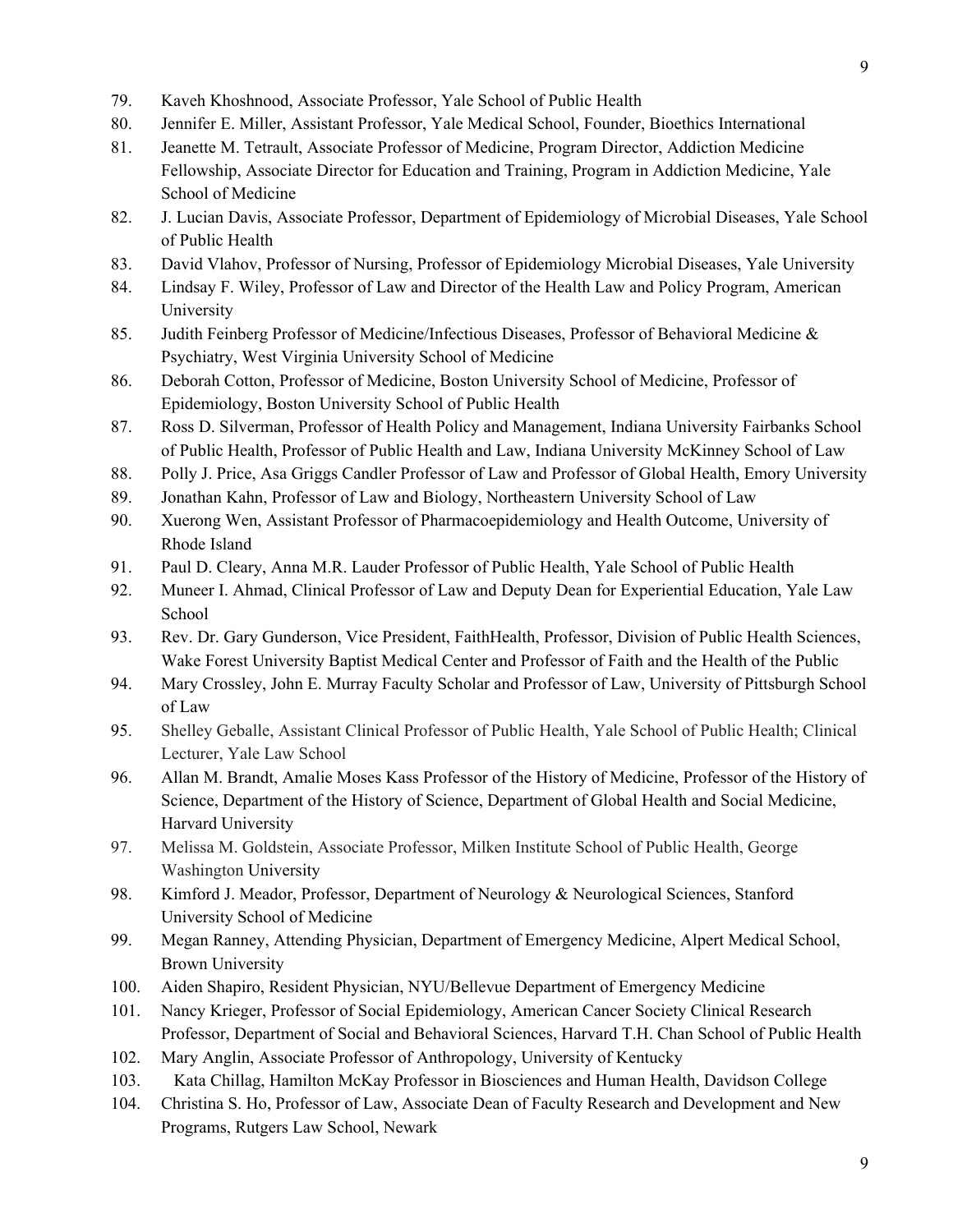- 105. Angela Jarman, Assistant Professor of Emergency Medicine, UC Davis
- 106. Debra DeBruin, Interim Director, Associate Professor, Director of Graduate Studies, Center for Bioethics, University of Minnesota
- 107. Sam Snodgrass, Board of Directors, Broken No More/GRASP
- 108. Samuel R. Friedman, Research Professor, Dept of Population Health, New York University School of Medicine
- 109. Matthew M. Kavanagh, Faculty Affiliate, Department of International Health & Law Center, Georgetown University
- 110. Marianne Sullivan, Professor, Public Health, William Paterson University of New Jersey
- 111. Kim D. Jaffee, Associate Professor, School of Social Work, Wayne State University
- 112. Alicia Ely Yamin, Senior Fellow at the Petrie-Flom Center for Health Law Policy, Biotechnology and Bioethics at Harvard Law School
- 113. Lundy Braun, Professor of Medical Science, Professor of Africana Studies. Departments of Africana Studies and Pathology and Laboratory Medicine, Brown University
- 114. Jacky Jennings, Associate Professor, Johns Hopkins School of Medicine & Bloomberg School of Public Health
- 115. Don Mathis, Adjunct Faculty, Delaware Technical Community College
- 116. Duana Fullwiley, Associate Professor of Anthropology, Stanford University
- 117. Marian Moser Jones, Associate Professor & Graduate Director, Department of Family Science, University of Maryland School of Public Health
- 118. Marc Lipsitch, Professor of Epidemiology, Department of Epidemiology, Department of Immunology and Infectious Diseases, Director of the Center for Communicable Disease Dynamics, Harvard T.H. Chan School of Public Health
- 119. Nicole Blum, MD Candidate, University of Illinois College of Medicine
- 120. Jing Li, Assistant Professor of Health Policy and Economics, Department of Population Health Sciences, Weill Cornell Medical College
- 121. W. P. Hanage, Associate Professor, Center for Communicable Disease Dynamics, Department of Epidemiology, Harvard T. H. Chan School of Public Health
- 122. Glorian Sorensen, Professor, Harvard T.H. Chan School of Public Health
- 123. David Rosner, Ronald Lauterstein Professor of Public Health and History, Columbia University
- 124. Kimberly Sue, Medical Director, Harm Reduction Coalition
- 125. Valerie Horsley, Assoc. Professor of Molecular, Cellular & Developmental Biology, Yale University
- 126. Jason A. Smith, Associate Professor of Health Sciences, California State University, East Bay
- 127. James G Kahn, Professor in Residence, Department of Epidemiology and Biostatistics, School of Medicine, UCSF
- 128. Simon Sang, Associate Professor in Animal and One Health, Department of Agricultural and Environmental Sciences, College of Agriculture, Environment and Human Science
- 129. Robert Field, Professor of Law and Professor of Health Management and Policy, Drexel University
- 130. Matthew Wynia, Professor of Medicine and Public Health, Director, Center for Bioethics and Humanities, University of Colorado
- 131. Catherine DeLorey, President, Women's Health Institute
- 132. Erica Concors, Medical Student, Rutgers Robert Wood Johnson Medical School
- 133. Atheendar S. Venkataramani, Assistant Professor of Health Policy and Medicine, Perelman School of Medicine, University of Pennsylvania
- 134. Lillian Tom-Orme, AIANNH Caucus, APHA, Co-Chair, Native Research Network, INC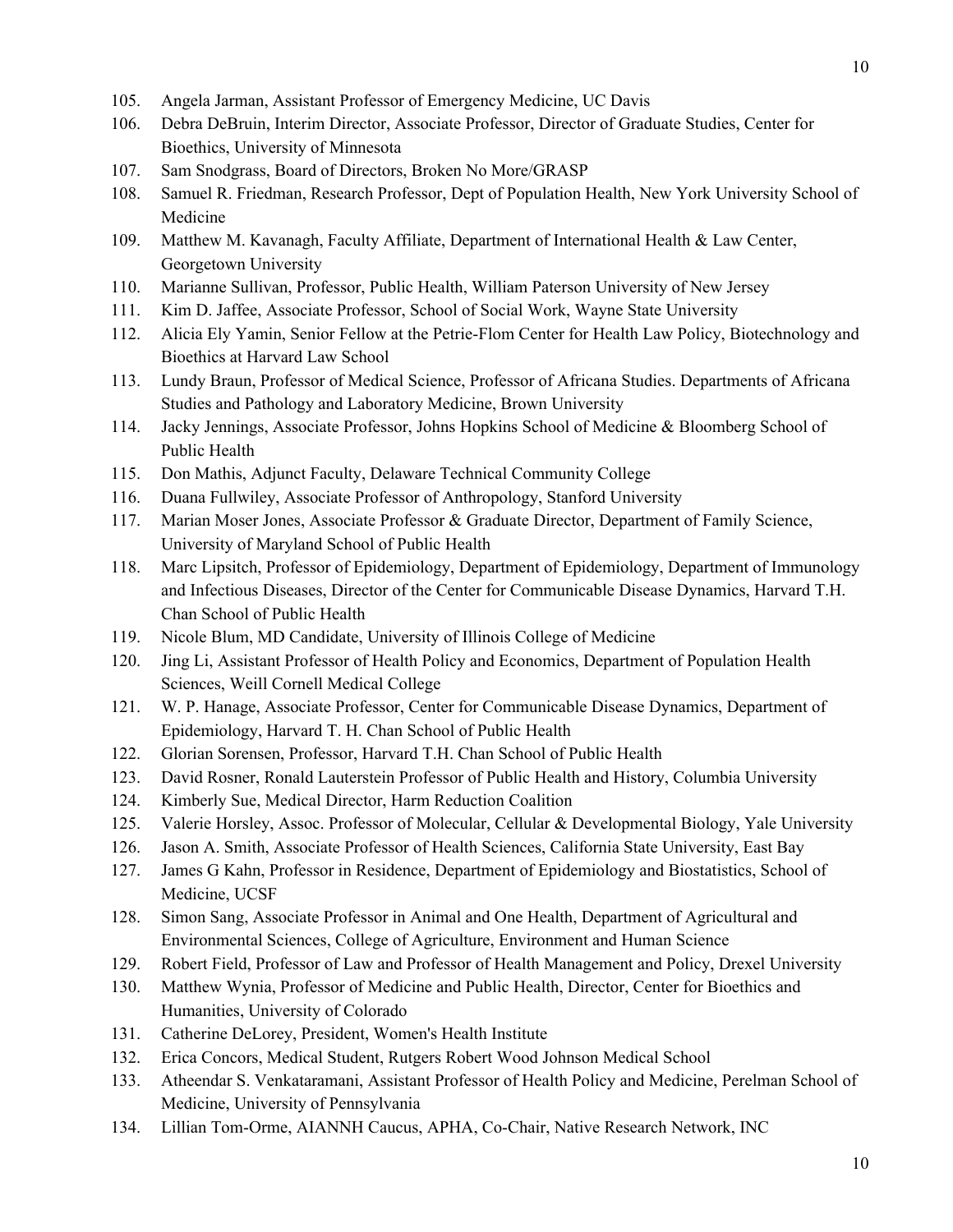- 135. Steven Seeche, Community Mediator, Cambridge Mass
- 136. Katherine M. Keyes, Ph.D., Associate Professor of Epidemiology, Columbia University, Mailman School of Public Health
- 137. Elana Silver, Principal Epidemiologist, Laurelton Research
- 138. Carole S. Vance, Senior Fellow, Global Health Justice Partnership, Yale University
- 139. Mary T Bassett, Professor of the Practice of Health and Human Rights, Director, François-Xavier Bagnoud Center for Health and Human Rights at Harvard University
- 140. Donald K Milton, Professor, Environmental & Occupational Health, Institute for Applied Environmental Health, School of Public Health, University of Maryland
- 141. Martha Livingston, Professor and Chair, Public Health, SUNY Old Westbury
- 142. Gay Young, Professor & Chair, Department of Sociology, American University
- 143. Suzanne M. Babich, Associate Dean of Global Health, Acting Chair, Dept of Global Health, Professor of Health Policy and Management, Indiana University
- 144. Matthew Kohrman, Associate Professor of Anthropology, Stanford University & Faculty Fellow at Stanford Center for Innovation in Global Health
- 145. Wendy K. Mariner, Edward R. Utley Professor of Health Law, Boston University School of Public Health, Professor of Law, Boston University School of Law, Professor of Medicine, Boston University School of Medicine
- 146. Alan Goodman, Professor of Biological Anthropology, Hampshire College
- 147. Steven B. Auerbach, CAPT (Retired) U.S. Public Health Service
- 148. T.M. Luhrmann, Howard H. and Jessie T. Watkins University Professor of Anthropology, Stanford University
- 149. Jim Bloyd, PhD Student, University of Illinois at Chicago School of Public Health
- 150. Michael Barthman, Resident Physician, Brown Emergency Medicine
- 151. Anna Reisman, Professor of Medicine, Yale School of Medicine
- 152. Crissaris Sarnelli, Physician, Ryan Health Center
- 153. Alison Buttenheim, Associate Professor of Nursing and Health Policy, University of Pennsylvania
- 154. Lara Stemple, Assistant Dean; Director, Health and Human Rights Law Project, UCLA School of Law
- 155. Michael A. Rodriguez, Professor and Vice Chair, Department of Family Medicine, David Geffen School of Medicine at UCLA; Professor, Department of Community Health Sciences, UCLA Fielding School of Public Health; Chair, UCLA Global Health Minor; Director, Health Equity Network of the Americas
- 156. Eugene Shapiro, Professor of Pediatrics and of Epidemiology, Yale University
- 157. Yazdan Yazdanpanah, Head of Infectious Disease Department; Bichat Hospital, Paris, France, Head of Infectious Disease, Immunology, Microbiology Institute Inserm France
- 158. Clifford W. Bogue, Waldemar Von Zedtwitz Professor of Pediatrics, Chair of Pediatrics, Yale School of Medicine, Chief of Pediatrics and Chief Medical Officer, Yale New Haven Children's Hospital
- 159. Perry N. Halkitis, Dean and Professor of Biostatistics and Urban-Global Public Health; Director, Center for Health, Identity, Behavior & Prevention Studies (CHIBPS), Rutgers School of Public Health; Editor in Chief, Behavioral Medicine; Founding Editor in Chief, *A*nnals of LGBTQ Public and Population Health
- 160. Sunday Clark, Associate Professor of Epidemiology Research, Department of Emergency Medicine, Weill Cornell Medicine
- 161. El'gin Avila, Principal Investigator/Founder, Equitable Health Solutions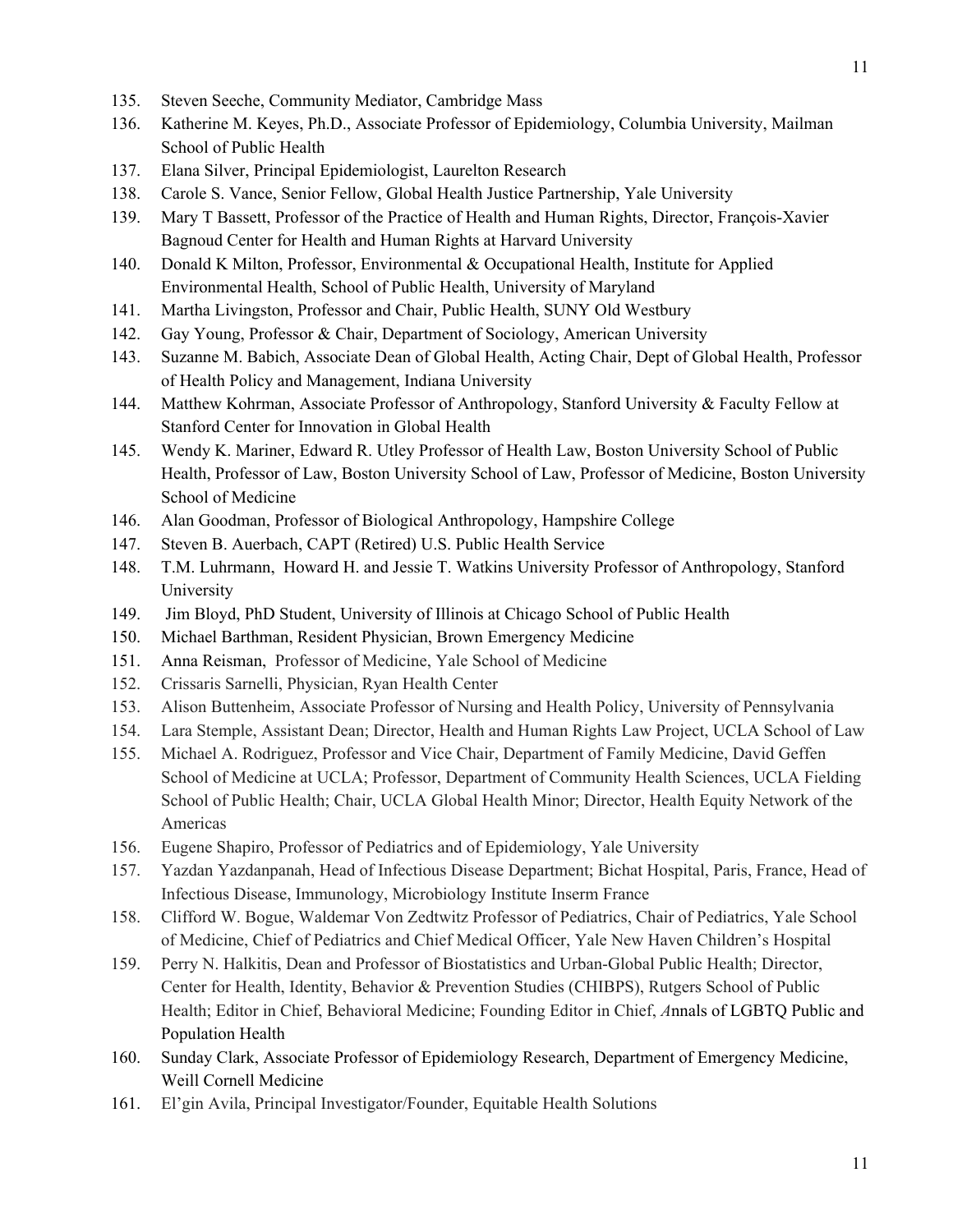- 162. Carolyn C. Cannuscio, Associate Professor of Family Medicine and Community Health, Section of Public Health, Perelman School of Medicine, University of Pennsylvania
- 163. Paula Tavrow, Associate Adjunct Professor, Department of Community Health Sciences, UCLA Fielding School of Public Health
- 164. Sofia Gruskin, Professor, Keck School of Medicine and Gould School of Law; Director, USC Institute on Inequalities in Global Health, University of Southern California
- 165. Annunziata van Voorene, Founder, Any Positive Change
- 166. Sandra Crouse Quinn, Professor and Chair, Department of Family Science; Senior Associate Director, Maryland Center for Health Equity, School of Public Health, University of Maryland
- 167. Caren Solomon, Associate Professor of Medicine, Harvard Medical School
- 168. Daniel M. Goldstein, Lecturer, University of Massachusetts Amherst, School of Public Health and Health Sciences
- 169. David P Eisenman, Director, UCLA Center for Public Health and Disasters; Professor of Medicine, David Geffen School of Medicine at UCLA; Professor of Public Health, Fielding UCLA School of Public Health
- 170. Avik Chatterjee, Assistant Professor, Boston University School of Medicine
- 171. Vicki S. Freimuth, Professor Emeritus, Health Communication, University of Georgia; Former Director of Communication, CDC
- 172. Regina LaRocque, Associate Professor of Medicine, Harvard Medical School & Division of Infectious Diseases, Massachusetts General Hospital
- 173. Sidney D. Watson, Jane and Bruce Robert Professor of Law; Director, Center for Health Law Studies, Saint Louis University School of Law
- 174. Michael R. Cousineau, Professor Clinical Preventive Medicine, Keck School of Medicine and the Price School of Public Policy; Senior Advisor, Gehr Family Center for Health Systems Science, University of Southern California
- 175. Lynn P. Freedman, Professor of Population and Family Health, Columbia University Mailman School of Public Health
- 176. Amelia Reese Masterson, Researcher, Community Alliance for Research and Engagement, Yale School of Public Health & Southern Connecticut State University
- 177. Carole H. Browner, Distinguished Research Professor, Center for Culture and Health, Semel Institute for Neuroscience and Human Behavior, Department of Anthropology, Department of Gender Studies, University of California, Los Angeles
- 178. Mary Crippen, Outreach Manager, Bronx Regional Health Information Organization
- 179. Caroline Jean Acker, Professor Emerita of History, Carnegie Mellon University
- 180. Erika Sabbath, Assistant Professor, Boston College School of Social Work
- 181. Dean Schillinger, University of California San Francisco, Professor of Medicine; Director, UCSF Health Communications Research Program
- 182. Ana Santos Rutschman, Assistant Professor of Law, Center for Health Law Studies, Saint Louis University School of Law
- 183. Agnes Usoro, Johns Hopkins University, Department of Emergency Medicine
- 184. Elizabeth Pendo, Joseph J. Simeone Professor of Law, Saint Louis University School of Law
- 185. John R. Stone, Professor, Creighton University, Dept. of Interdisciplinary Studies, Graduate Program in Bioethics, Dept. of Medicine, School of Medicine
- 186. Jacob Gross, Tufts University, Vice President of Tufts Public Health Society
- 187. Naomi Rogers, Professor of the History of Medicine, Yale School of Medicine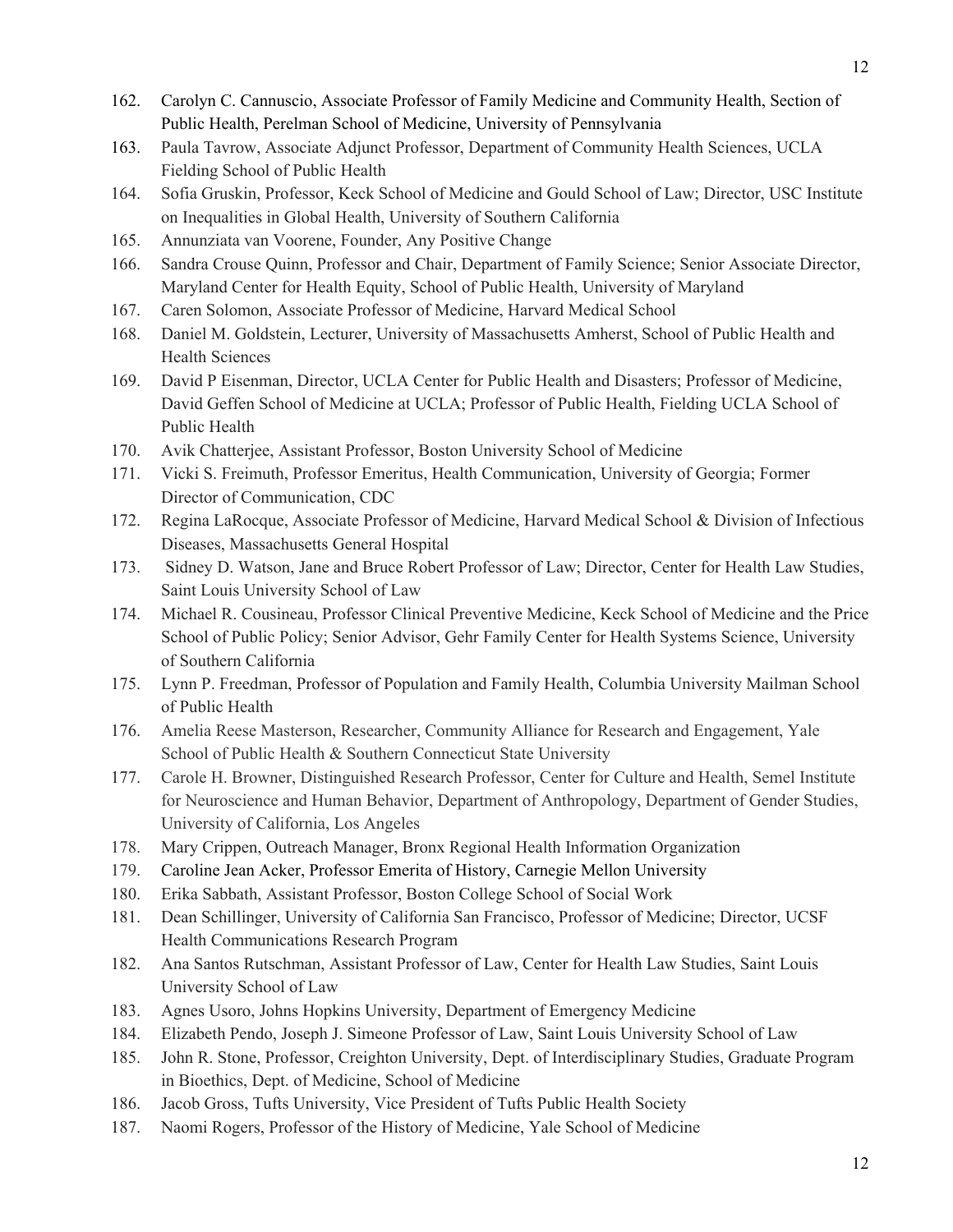- 188. Jesse A. Goldner, John D. Valentine Professor of Law Emeritus, Center for Health Law Studies, Saint Louis University
- 189. Parveen Parmar, Associate Professor, Clinical Emergency Medicine; Chief, Division of Global Emergency Medicine, Keck School of Medicine, University of Southern California
- 190. Robert L. Cohen, NYC Board of Correction
- 191. Gordon D. Schiff, Associate Professor, Harvard Medical School
- 192. Mardge Cohen, Boston Health Care For the Homeless
- 193. Deborah C Glik, Professor, Dept Community Health Sciences, UCLA Fielding School of Public Health
- 194. Davidson H. Hamer, Professor of Global Health and Medicine, Boston University Schools of Public Health and Medicine
- 195. Doug Blanke, Executive Director, Public Health Law Center
- 196. Christina Nicolaidis, Professor and Senior Scholar in Social Determinants of Health, School of Social Work, Portland State University (PSU); Adjunct Associate Professor, Department of Medicine, Oregon Health and Science University (OHSU) and the OHSU-PSU School of Public Health
- 197. Lee Riley, School of Public Health, University of California, Berkeley
- 198. Eva Raphael, Dept of Family and Community Medicine, UCSF
- 199. Eric Nilles, Director, Program on Infectious Diseases and Epidemics, Harvard Humanitarian Initiative; Assistant Professor, Harvard Medical School; Attending Physician, Department of Emergency Medicine, Brigham and Women's Hospital
- 200. Steven Galinat, JD Candidate, Temple University Beasley School of Law
- 201. Mary E. Wilson, Clinical Professor of Epidemiology and Biostatistics, School of Medicine, University of California, San Francisco; Adjunct Professor of Global Health and Population, Harvard T.H. Chan School of Public Health, Boston, Massachusetts
- 202. Trude Bennett, Associate Professor Emerita, Department of Maternal and Child Health, Gillings School of Global Public Health, University of North Carolina at Chapel Hill
- 203. Joseph Fauver, Postdoctoral Research Associate, Department of Epidemiology of Microbial Diseases, Yale School of Public Health
- 204. Sarah B. Andrea, Postdoctoral Scholar, Department of Epidemiology, University of Washington School of Public Health
- 205. K. John McConnell, Professor & Director, Center for Health Systems Effectiveness, Oregon Health & Science University
- 206. Angela Garcia, Associate Professor of Anthropology, Stanford University
- 207. Gregory R. Wagner, Harvard T.H. Chan School of Public Health; National Institute for Occupational Safety and Health, Centers for Disease Control and Prevention (retired)
- 208. Leslie B. Hammer, Professor of Psychology, Portland State University
- 209. Pilar N. Ossorio, Professor of Law and Bioethics, University of Wisconsin Law School; Ethics Scholar-in-Residence, Morgridge Institute for Research
- 210. Mary E. Bushman, Research Fellow, Center for Communicable Disease Dynamics, Department of Epidemiology, Harvard T.H. Chan School of Public Health
- 211. Jason Harris, Chief, Division of Global Health; Associate Professor of Pediatrics, Harvard Medical School
- 212. Robert, Dubrow, Professor of Epidemiology, Department of Environmental Health Sciences, Yale School of Public Health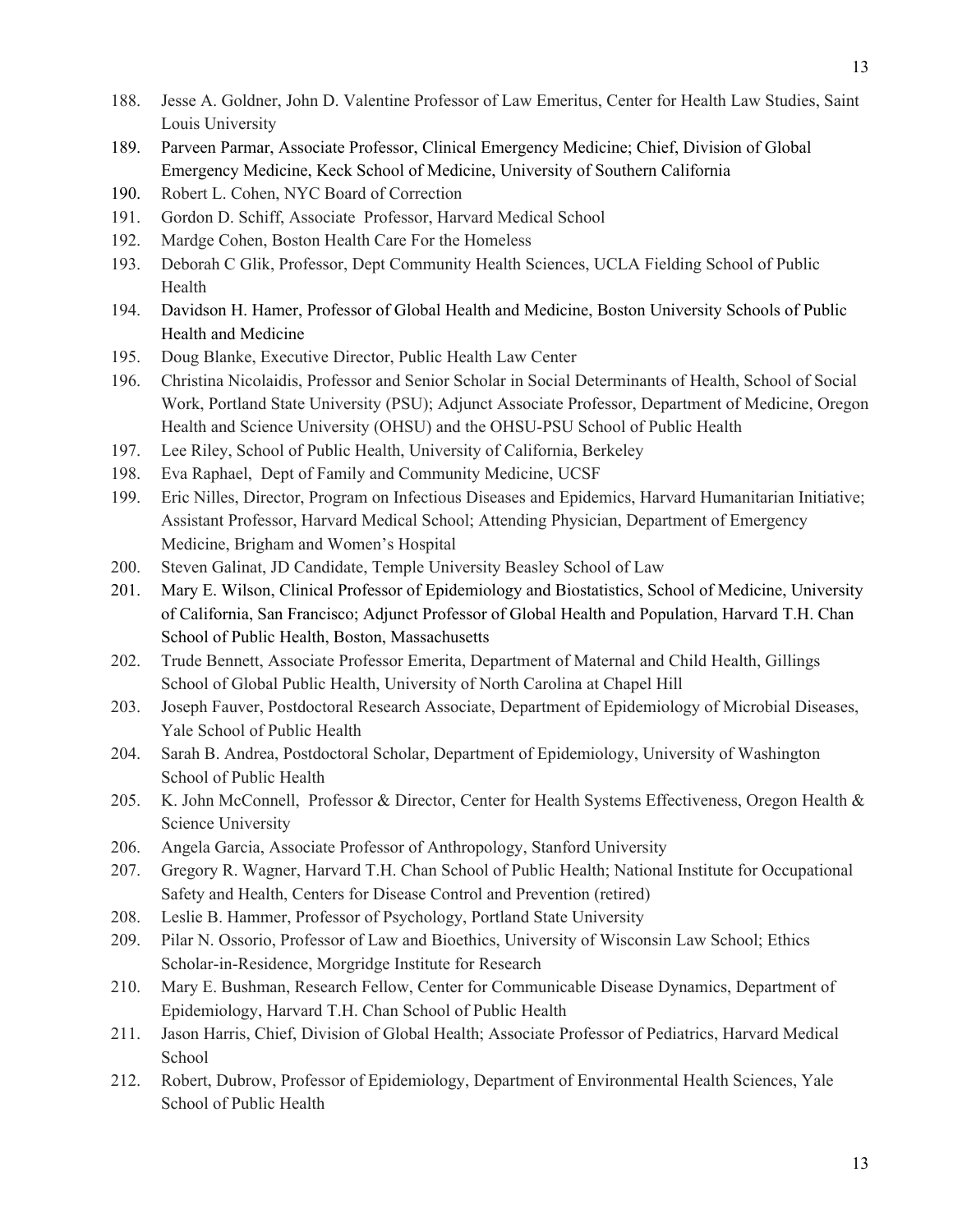- 213. Jacob Bor, Assistant Professor of Global Health and Epidemiology, Boston University School of Public Health
- 214. J. Mijin Cha, Assistant Professor, Urban and Environmental Policy, Occidental College
- 215. Eva Harris, Professor, Division of Infectious Diseases and Vaccinology; Director, Center for Global Public Health, School of Public Health, University of California, Berkeley
- 216. Jean Lim, Associate Professor, Icahn school of medicine at Mount Sinai
- 217. JD Davids, Health Journalist, The Cranky Queer Guide to Chronic Illness
- 218. Sarah S. Bradley, Professor of Practice, Portland State University School of Social Work
- 219. Raina Plowright, Assistant Professor of Epidemiology, Department of Microbiology and Immunology, Montana State University
- 220. Juan C Salazar, Professor and Chair, Department of Pediatrics, UConn School of Medicine; Physician in Chief, Connecticut Children's Medical Center
- 221. Professor Rebecca Jordan-Young, WGSS, Barnard College; Director, Science and Social Differences Working Group, Columbia University
- 222. Jane E. Koehler, Professor of Medicine, Div. of Infectious Diseases, UCSF
- 223. Akiko Iwasaki, Professor of Immunobiology, Molecular Cellular and Developmental Biology and Dermatology, Yale University School of Medicine
- 224. Eugene Shapiro, Professor of Pediatrics and of Epidemiology, Yale University
- 225. Seth Alan Clark, Attending Physician; Assistant professor of Medicine and Psychiatry and Human Behavior, Alpert Medical School, Brown University
- 226. Nicole Angotti, Assistant Professor of Sociology, Department of Sociology and Research Fellow, Center on Health, Risk and Society, American University
- 227. Charles S. Dela Cruz, Section of Pulmonary, Critical Care and Sleep Medicine, Department of Internal Medicine; Director, Center of Pulmonary Infection Research and Treatment, Yale School of Medicine
- 228. Alexander M. Capron, University Professor & Scott H. Bice Chair in Healthcare Law, Policy and Ethics, Gould School of Law and Keck School of Medicine, University of Southern California
- 229. Richard Bucala, Chief, Division of Rheumatology, Allergy & Immunology; Professor of Medicine, Yale School of Medicine
- 230. Susan L. Bickford, Professor of Mathematics, El Camino College
- 231. Donald Weinbaum, President, New Jersey Public Health Association
- 232. Arthur Reingold, Professor and Division Head, School of Public Health, University of California, Berkeley
- 233. Ruslan Medzhitov, Sterling Professor, Department of Immunobiology, Yale University School of Medicine
- 234. Joseph L Graves Jr., Professor of Biological Sciences, Dept. of Nanoengineering, Joint School of Nanoscience & Nanoengineering, North Carolina, A&T University and UNC Greensboro
- 235. Eran Bendavid, Associate Professor of Medicine, Stanford University
- 236. Howard P. Forman, Professor of Public Health, Radiology, and Management, Yale University.
- 237. Richard Skolnik, Former Lecturer Yale School of Public Health and the Yale School of Management
- 238. Michelle Poulin, Social Scientist, Gender Innovation Lab, Africa Region, The World Bank
- 239. Steffanie Strathdee, Associate Dean of Global Health Sciences, Harold Simon Professor, Co-Director of the Center for Innovative Phage Applications and Therapeutics, Department of Medicine, University of California, San Diego
- 240. Mary E. O'Brien, primary care physician, Columbia University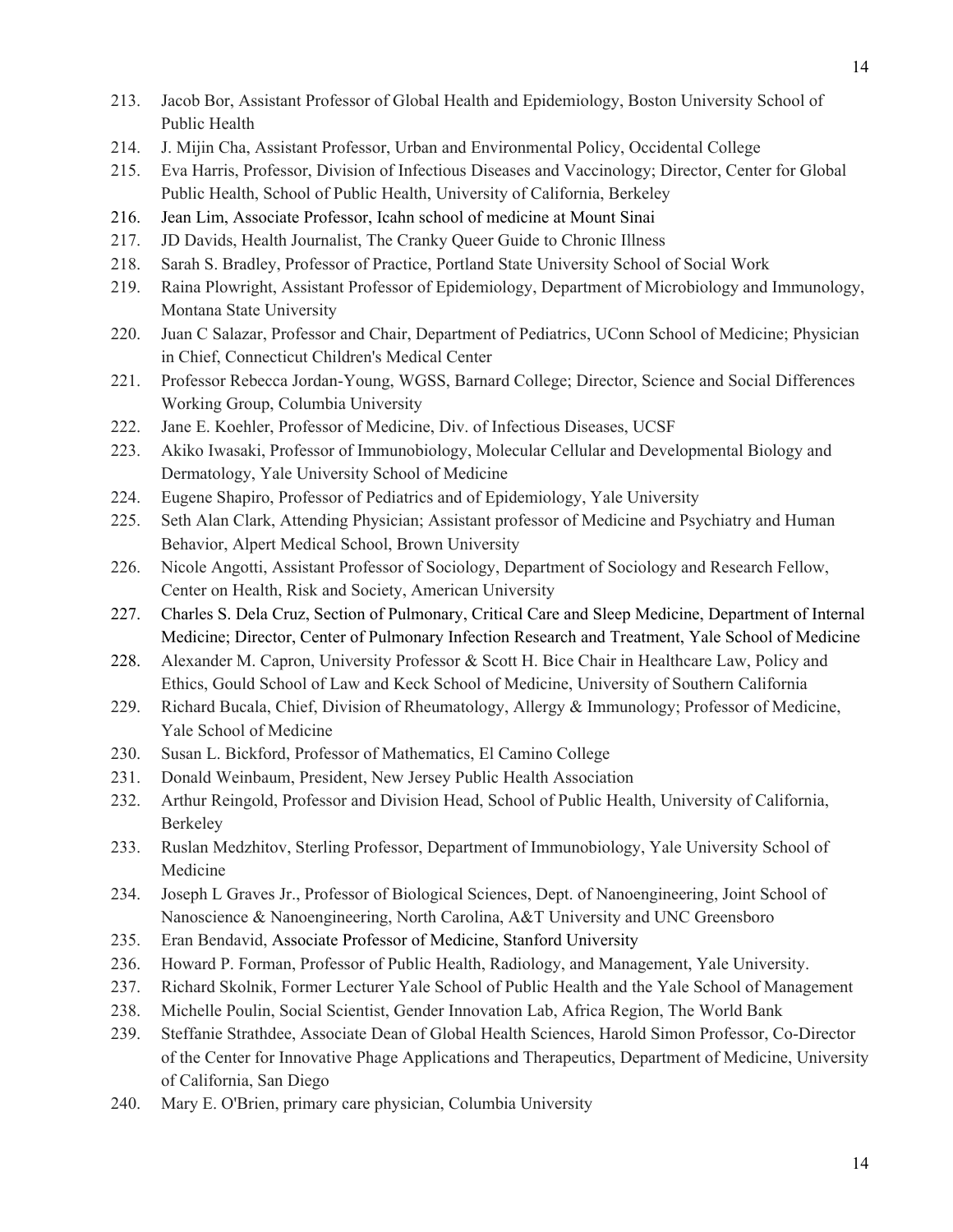- 241. Jesse J. Waggoner, Assistant Professor (Department of Medicine, Division of Infectious Diseases), Associate Professor (Department of Global Health), Rollins School of Public Health and Emory University School of Medicine
- 242. Olivia Orta, Postdoctoral Research Associate, Epidemiology Department, Boston University School of Public Health
- 243. Sara Yeatman, Associate Professor and Chair, Department of Health and Behavioral Sciences, University of Colorado Denver
- 244. Ricardo Castillo-Neyra, Department of Biostatistics, Epidemiology and Informatics, Perelman School of Medicine at University of Pennsylvania
- 245. Ann Swidler, Professor of the Graduate School, University of California, Berkeley
- 246. Liu-Qin Yang, Associate Professor of Psychology, Portland State University
- 247. Derek Cummings, Department of Biology and the Emerging Pathogens Institute, University of Florida
- 248. Kenneth D. Rosenberg, Affiliate Assistant Professor, Oregon Health & Science University– Portland State University School of Public Health
- 249. Jason Andrews, Assistant Professor Division of Infectious Diseases and Geographic Medicine, Stanford University School of Medicine
- 250. Caroline Buckee, Associate Professor of Epidemiology and Associate Director of the Center for Communicable Disease Dynamics, Harvard TH Chan School of Public Health
- 251. Sharron Close, Assistant Professor, Emory University School of Nursing
- 252. Stephanie A Bryson, Associate Professor, Portland State University School of Social Work
- 253. Stephen Arpadi, Professor of Pediatrics & Epidemiology, Columbia University Irving Medical Center, Vagelos College of Physicians and Surgeon, Mailman School of Public Health
- 254. MarySue V. Heilemann, Associate Professor, UCLA School of Nursing; Associate Director, National Clinician Scholars Program, UCLA
- 255. Jeffrey D. Klausner, Professor of Medicine and Public Health, UCLA David Geffen School of Medicine and Fielding School of Public Health
- 256. Chandy C. John, Director, Ryan White Center for Pediatric Infectious Diseases and Global Health, Indiana University School of Medicine and Riley Hospital for Children at IUHealth
- 257. David Fidock, Professor of Microbiology and Immunology and of Medical Sciences (Division of Infectious Diseases), Columbia University Irving Medical Center
- 258. Daniel Bausch, Scientific Program Chair, American Society of Tropical Medicine and Hygiene, Washington, DC
- 259. Ellen F. Foxman, Assistant Professor, Departments of Laboratory Medicine and Immunobiology, Yale University School of Medicine
- 260. Gerald Friedland, Professor Emeritus Internal Medicine (Infectious Diseases), Epidemiology and Public Health, AIDS Program, Yale School of Medicine
- 261. James W. Russell, Professor of Public Policy, Portland State University
- 262. Jacqueline Fox, Professor, School of Law, University of South Carolina
- 263. Cuoghi Edens, Assistant Professor, Internal Medicine and Pediatrics Sections of Rheumatology and Pediatric Rheumatology, The University of Chicago Medicine
- 264. Judith D. Auerbach, Professor of Medicine, Division of Prevention Sciences, School of Medicine, University of California, San Francisco
- 265. Peter Daszak, President of EcoHealth Alliance, New York
- 266. Joseph N.S. Eisenberg, Chair and Professor, Department of Epidemiology, John G. Searle Professor of Public Health, School of Public Health, University of Michigan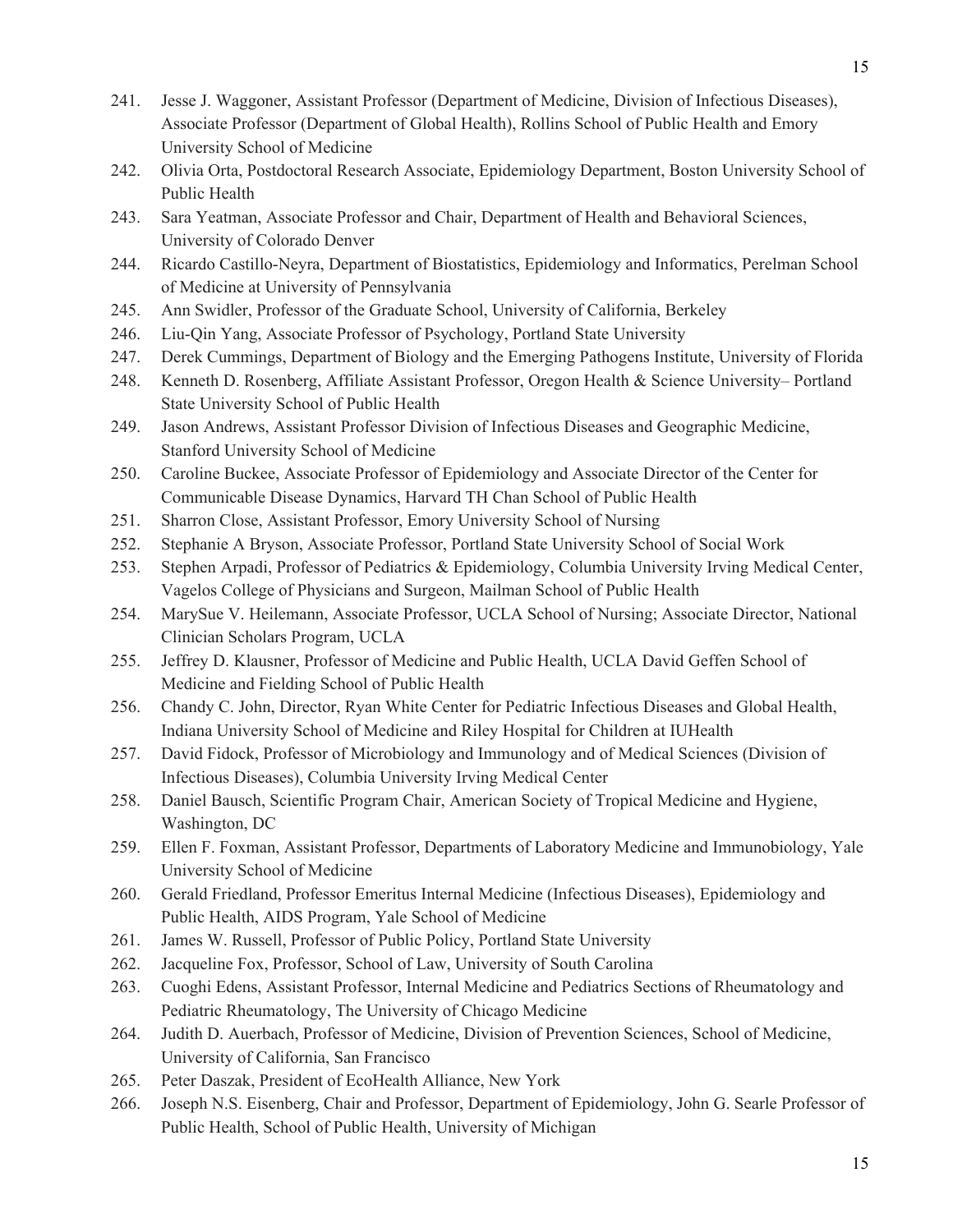- 267. Sheldon Krimsky, Lenore Stern Professor of Humanities & Social Sciences, Adjunct Professor of Public Health and Community Medicine, Tufts University
- 268. Micah Berman, Associate Professor of Public Health and Law, The Ohio State University
- 269. David A. Hafler, William S. and Lois Stiles Edgerly Professor of Neurology and Professor of Immunobiology, and Chairman, Department of Neurology, Yale School of Medicine
- 270. Alfred L.M. Bothwell, Professor of Immunobiology, Yale University School of Medicine
- 271. Kristen Underhill, Associate Professor of Law, Columbia Law School
- 272. Craig Hadley, Department of Anthropology, Emory University
- 273. Jonathan Kurtis, Chair, Department of Pathology and Laboratory Medicine, Stanley M. Aronson Professor of Pathology and Laboratory Medicine, Brown University, Warren Alpert Medical School Director of Laboratories, Center for International Health Research Director, MD/PhD Program
- 274. Terry Marx, Pediatrician, Children's Aid
- 275. Shruti Mehta, Professor and Deputy Chair Department of Epidemiology, Johns Hopkins Bloomberg School of Public Health
- 276. Michael S. Sinha, Adjunct Faculty, Northeastern University School of Law and Visiting Scholar, Center for Health Policy and Law, Northeastern University School of Law
- 277. Sarah S. Richardson, Professor of the History of Science and of Studies of Women, Gender, and Sexuality, and Director of Graduate Studies, WGS Director, GenderSci Lab, Harvard University
- 278. William M. Sage, James R. Dougherty Chair, School of Law and Professor of Surgery and Perioperative Care, Dell Medical School, The University of Texas at Austin
- 279. John N. Cranmer, Assistant Professor, Emory University Nell Hodgson Woodruff School of Nursing; Principal Investigator, Emory Ethiopia Maternal-Newborn Implementation Research Partnership
- 280. Sarah E. Gollust, Associate Professor, Division of Health Policy and Management, University of Minnesota School of Public Health
- 281. Seema Mohapatra, Associate Professor of Law and Dean's Fellow, Indiana University Robert H. McKinney School of Law
- 282. Adetutu Sadiq, student, UC Berkeley School of Public Health
- 283. Kenneth G. Castro, Professor, Hubert Department of Global Health & Department of Epidemiology, Rollins School of Public Health; Division of Infectious Diseases, Department of Medicine, School of Medicine, Emory University
- 284. Mindy Jane Roseman, Director of International Programs and Director of the Gruber Program for Global Justice and Women's Rights, Yale Law School
- 285. Thuy Bui, Associate Professor of Medicine Director, Global Health/Underserved Populations Track, Internal Medicine Residency at UPMC, Social Medicine Fellowship Program, University of Pittsburgh School of Medicine
- 286. Deborah Ehrenthal, Associate Professor, School of Medicine and Public Health, University of Wisconsin-Madison
- 287. Donna M. Jacobsen Executive Director/President International Antiviral (formerly AIDS) Society-USA
- 288. Natalia Linos, Executive Director FXB Center for Health and Human Rights, Harvard University
- 289. Marcia C. Castro, Andelot Professor of Demography Chair, Department of Global Health and Population, Harvard T.H. Chan School of Public Health
- 290. Chandrakala Ganesh, Associate Professor, Health Sciences California State University, East Bay
- 291. Wafaa El-Sadr, University Professor of Epidemiology and Medicine, Columbia University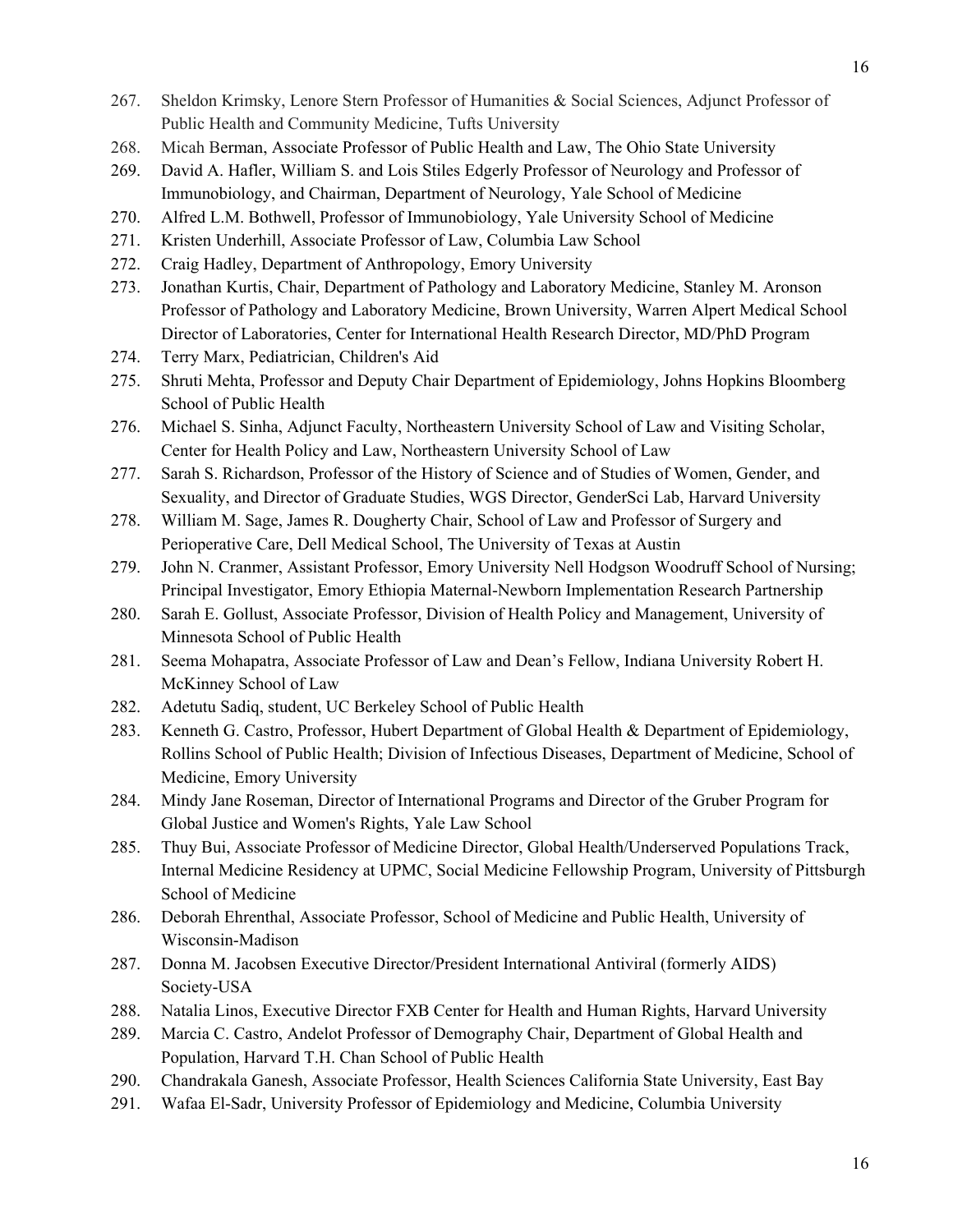- 292. Thomas Clasen, Professor and Interim Chair, Gangarosa Department of Environmental Health, Rollins School of Public Health, Emory University
- 293. Alina Engelman, Assistant Professor, Department of Health Sciences, California State University, East Bay
- 294. Robert G. Wallace, Visiting Scholar, Institute for Global Studies, University of Minnesota
- 295. Daniel S. Goldberg, Associate Professor, Family Medicine and Epidemiology, University of Colorado
- 296. Gary Weil, Professor of Medicine, Washington University School of Medicine
- 297. David R Hill, Professor of Medical Sciences, Director of Global Public Health, Frank H. Netter MD, School of Medicine, Quinnipiac University
- 298. David Stupplebeen, Epidemiologist/Evaluator, Hawaiʻi Health & Harm Reduction Center and Junior Specialist, University of Hawaiʻi at Mānoa
- 299. Nicole Huberfeld, Professor of Health Law, Ethics & Human Rights, Department of Health Law, Policy & Management, and Professor of Law, Boston University School of Public Health
- 300. Jennifer Philips, Associate Professor of Medicine and Molecular Microbiology, Co-Director, Division of Infectious Diseases, Washington University in St Louis
- 301. Zackary Berger, Associate Professor, Johns Hopkins School of Medicine; Core Faculty, Johns Hopkins Berman Institute of Bioethics; Staff Physician, Esperanza Clinic Health Center
- 302. Robert T. Schooley, Professor of Medicine, Division of Infectious Diseases and Global Public Health, University of California, San Diego
- 303. Jenny Reardon, Professor of Sociology and Director of the Science and Justice Research Center, University of California, Santa Cruz
- 304. Steven L. Bernstein, Professor of Emergency Medicine and Public Health, Yale Schools of Medicine and Public Health
- 305. Mary Oschwald, Director and Associate Research Professor, The Regional Research Institute for Human Services, School of Social Work, Portland State University
- 306. David G. Schatz, Professor and Chair, Department of Immunobiology, Yale School of Medicine
- 307. Linda McCauley, Dean, Nell Hodgson Woodruff School of Nursing, Emory University
- 308. Jennifer Adamski, Assistant Professor & AGACNP Program Director, Emory University School of Nursing
- 309. Carolyn Miller Reilly, Clinical Associate Professor and ABSN Program Director, Emory University School of Nursing
- 310. Daniel E. Geller, Clinical Instructor, Nell Hodgson Woodruff School of Nursing, Emory University
- 311. Anne-Catrin Uhlemann, Associate Professor of Medicine, Department of Medicine, Division of Infectious Diseases, Columbia University
- 312. Rachel Sachs, Associate Professor of Law, Washington University in St. Louis
- 313. Brinda Emu, Associate Professor of Medicine/Infectious Diseases, Yale School of Medicine
- 314. Marc N. Gourevitch, Professor and Chair, Department of Population Health, NYU Langone Health
- 315. Arnab Mukherjea, Assistant Professor of Health Sciences (Public & Community Health); Adjunct Faculty Member, Pre-Professional Health Academic Program (PHAP), Department of Health Sciences, California State University, East Bay
- 316. Douglas D. Richman, Distinguished Professor of Pathology and Medicine (Active Emeritus); Director, The HIV Institute; Co-Director, San Diego Center for AIDS Research; Florence Seeley Riford Chair in AIDS Research (Emeritus), University of California, San Diego
- 317. Lori Peek, Professor, Department of Sociology and Director, Natural Hazards Center, University of Colorado Boulder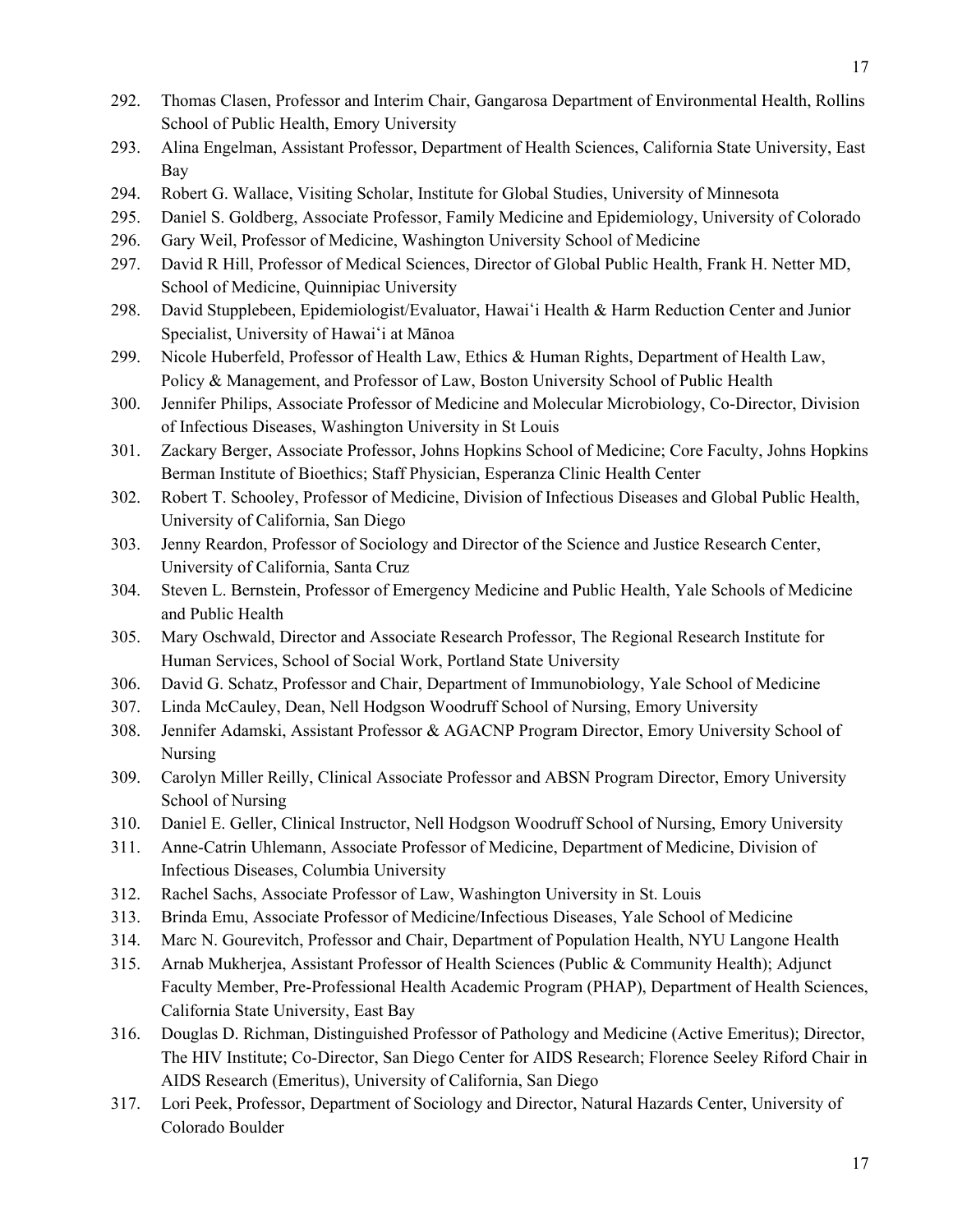- 318. Janne Boone-Heinonen, Associate Professor of Epidemiology, School of Public Health, Oregon Health & Science University
- 319. Nino Ricca Lucci, Labor Organizer, UAW Region 9A, MPH Student, Columbia Mailman School of Public Health
- 320. Kathryn M. Barker, Postdoctoral Research Fellow, Center on Gender Equity and Health, Division of Infectious Diseases and Global Public Health, Department of Medicine University of California, San Diego
- 321. Mitch Stripling, National Director, Emergency Preparedness & Response, Planned Parenthood Federation of America
- 322. Esther K. Choo, Associate Professor, Center for Policy and Research in Emergency Medicine, Department of Emergency Medicine, Oregon Health & Science University
- 323. Molly Dondero, Assistant Professor of Sociology, American University
- 324. Mariya Masyukova, Assistant Professor, Department of Family and Social Medicine, Montefiore Medical Center/ Albert Einstein College of Medicine
- 325. Corey Davis, Teaching Professor, Brody School of Medicine, East Carolina University
- 326. Rajesh T. Gandhi, Massachusetts General Hospital, Professor of Medicine, Harvard Medical School
- 327. Gary V. Desir, Paul B. Beeson Professor of Medicine Chair, Internal Medicine, Yale School of Medicine Chief, Internal Medicine, Yale New Haven Hospital
- 328. John Harley Warner, Avalon Professor of the History of Medicine, Yale School of Medicine, and Professor of History, Yale University
- 329. Scott C. Weaver, Professor and Chair, Department of Microbiology and Immunology, University of Texas Medical Branch
- 330. Connie Celum, Professor of Global Health and Medicine, University of Washington
- 331. Laura Ferguson, Assistant Professor, Keck School of Medicine; Director, Program on Global Health
- 332. Phillip Fiuty, Harm Reduction Program Manager, The Mountain Center
- 333. Vasilis Vasiliou, Susan Dwight Bliss Professor of Epidemiology, Department Chair of Environmental Health Sciences, Yale School of Public Health
- 334. Kristine Qureshi, Professor & Associate Dean, University of Hawaii at Manoa, School of Nursing and Dental Hygiene
- 335. David M. Morens, Bethesda, Maryland
- 336. Azita Emami, Robert G. and Jean A. Reid Executive Dean, University of Washington School of Nursing
- 337. Sydney A. Spangler, Assistant Professor, Lillian Carter Center for Global Health and Social Responsibility, Nell Hodgson Woodruff School of Nursing and Hubert Department of Global Health, Emory University
- 338. Ana V. Diez Roux, Dean, Dornsife School of Public Health, Drexel University
- 339. Usha Ramakrishnan, Interim Chair and Professor, Hubert Department of Global Health, Rollins School of Public Health, Emory University
- 340. John Santelli, Professor, Population and Family Health and Pediatrics, Columbia University
- 341. Joseph S. Ross, Professor of Medicine and Public Health, Yale University
- 342. Katharine Walter, Postdoctoral Fellow, Stanford University School of Medicine
- 343. Vidya Eswaran, Chief Resident, McGaw Medical Center of Northwestern University
- 344. Nina Harawa, Professor-in-Residence, Division of General Internal Medicine and Health Services Research, David Geffen School of Medicine at UCLA (DGSOM), Department of Psychiatry, Charles R. Drew University of Medicine and Science (CDU)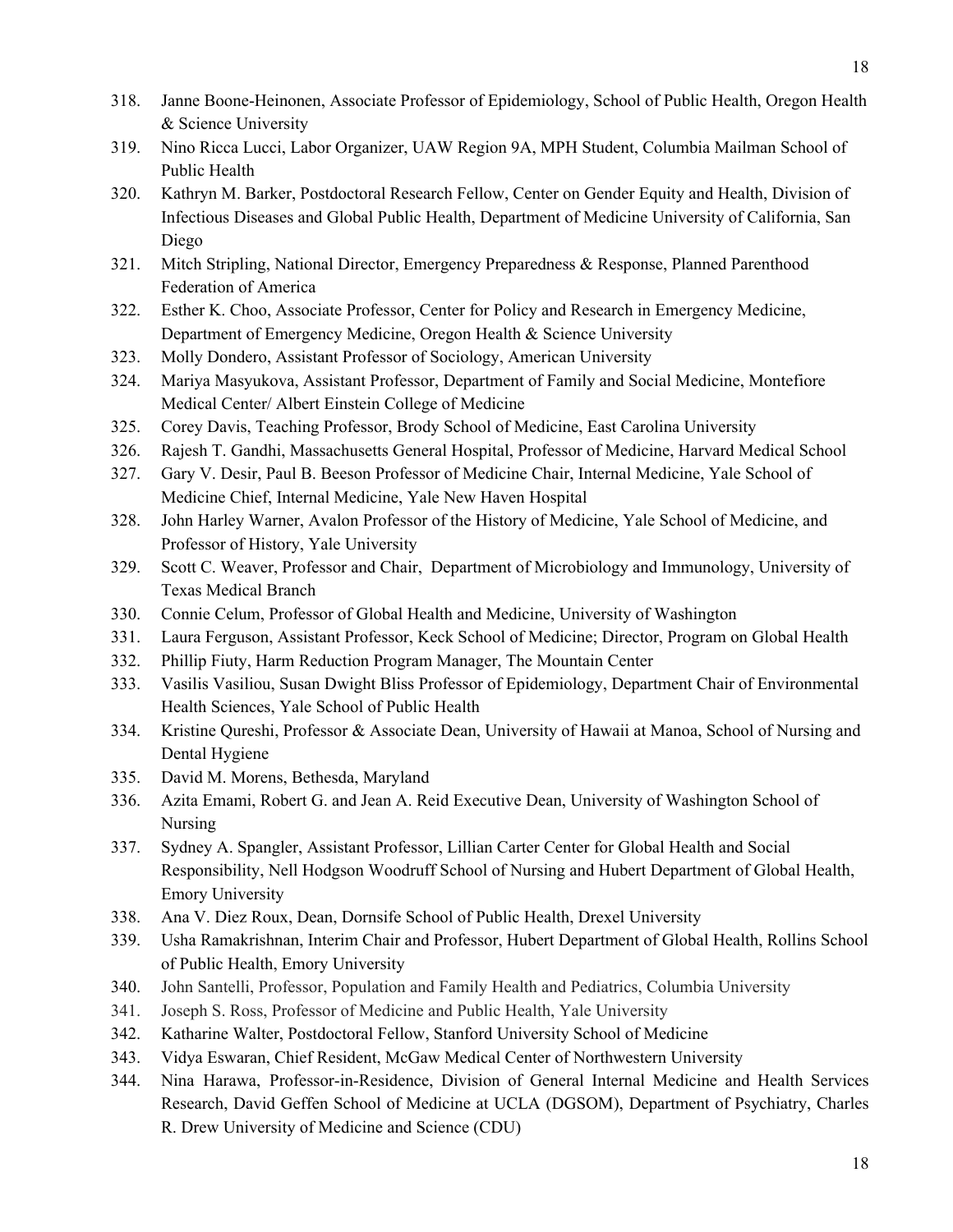- 345. James Lloyd-Smith, Professor, Department of Ecology & Evolutionary Biology, University of California, Los Angeles
- 346. Lance Gable, Associate Professor of Law, Wayne State University Law School.
- 347. Sherril Gelmon, Professor, Health Systems Management & Policy, Director, PhD in Health Systems & Policy, OHSU & PSU School of Public Health
- 348. Risha Gidwani-Marszowski, Adjunct Associate Professor, UCLA School of Public Health
- 349. Carol S. Camlin, Associate Professor, Dept. of Obstetrics, Gynecology & Reproductive Sciences, University of California, San Francisco
- 350. Nicholas G. Reich, Associate Professor, Department of Biostatistics and Epidemiology, School of Public Health and Health Sciences, University of Massachusetts, Amherst
- 351. Joseph Craft, Professor, Yale University School of Medicine
- 352. Ibukun Fowe,, Graduate Research Assistant, OHSU-PSU School of Public Health, Portland, Oregon
- 353. Josiah "Jody" Rich, Professor of Medicine and Epidemiology, Brown University, Director of the Center for Prisoner Health and Human Rights, Attending Physician, The Miriam Hospital
- 354. George J. Annas, Director, Center for Health Law, Ethics & Human Rights, Boston University School of Public Health
- 355. Traci C. Green, Professor and Director, the Opioid Policy Research Collaborative, The Heller School for Social Policy and Management, Brandeis University
- 356. Denise Chrysler, Retired Attorney, Michigan Department of Community Health
- 357. Corey S. Davis, Former Chair, Orange County (NC) Board of Health, Teaching Professor, East Carolina University Brody School of Medicine
- 358. Michael S. Lyons, Associate Professor Emergency Medicine, University of Cincinnati College of Medicine
- 359. K.M. Venkat Narayan, Ruth and OC Hubert Chair of Global Health, Emory University
- 360. Tim Cunningham, Vice President of Practice and Innovation , Emory Healthcare; Adjunct Assistant Professor, Emory University School of Nursing; Adjunct Assistant Professor University of Virginia School of Nursing.
- 361. Brett Feret, Clinical Professor, Director of Experientia l Education, University of Rhode Island College of Pharmacy
- 362. Dabney P. Evans, Associate Professor, Hubert Department of Global Health, Rollins School of Public Health-Emory University
- 363. Pooja Agrawal, Assistant Professor of Emergency Medicine, Yale University School of Medicine
- 364. Donald S. Burke, MD, Distinguished University Professor and Jonas Salk Chair of Population Health, University of Pittsburgh
- 365. Harsha Thirumurthy, Associate Professor, Department of Medical Ethics and Health Policy, University of Pennsylvania
- 366. Maryana Arvan, Postdoctoral Scholar, Department of Psychology, University of Central Florida
- 367. Deborah McFarland, Associate Professor, Hubert Department of Global Health, Emory University
- 368. Rosemary K. Sokas, Professor, Department of Human Science; Georgetown University School of Nursing and Health Studies, Professor, Department of Family Medicine, Georgetown University School of Medicine
- 369. Marizen Ramirez, Associate Professor, Director, Midwest Center for Occupational Health and Safety, University of Minnesota School of Public Health
- 370. Andrew Goldstein, Assistant Professor at NYU School of Medicine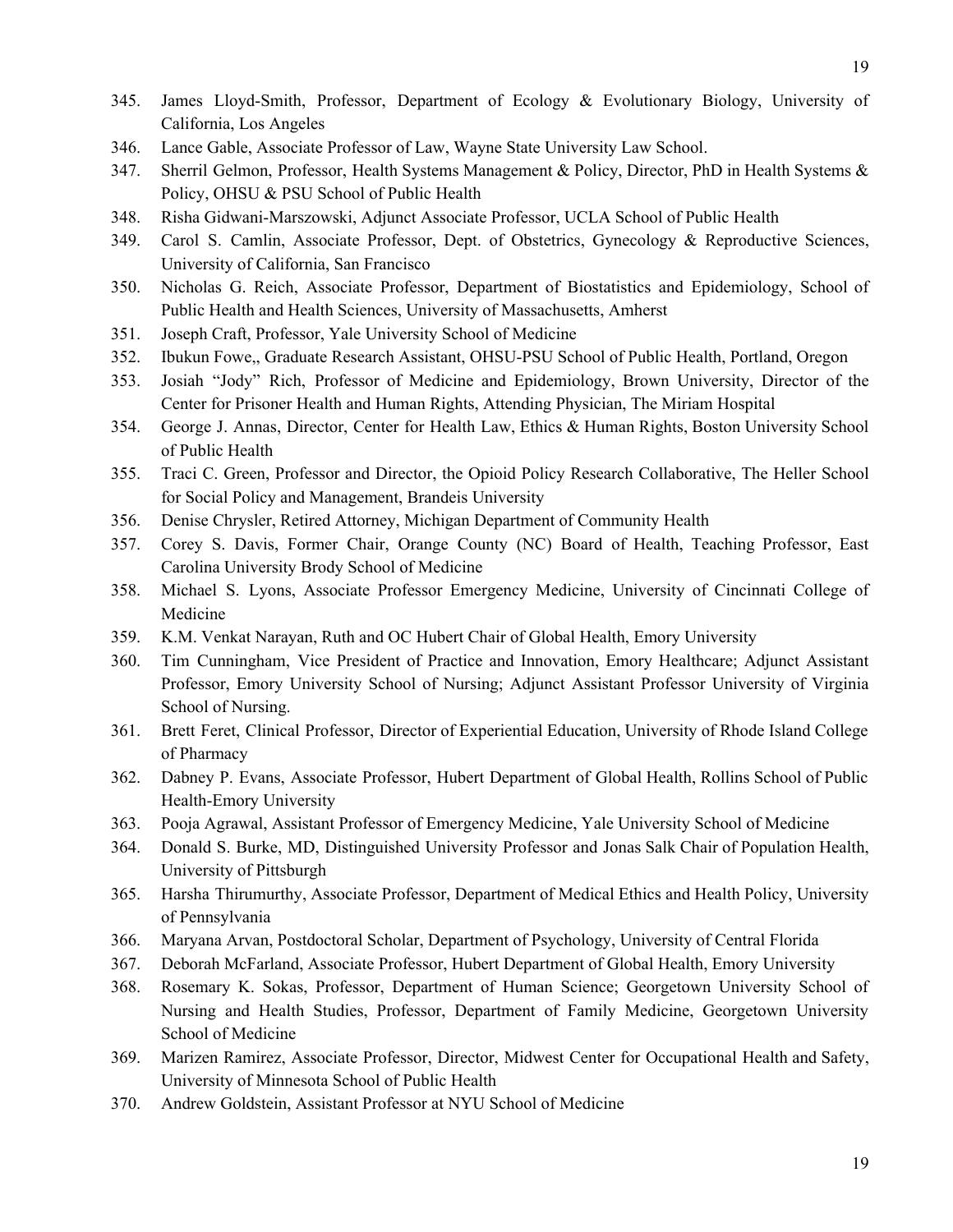- 371. Sandra A. Springer, Associate Professor of Medicine, Yale School of Medicine, Department of Internal Medicine, Section of Infectious Disease
- 372. Jim Lavery, Professor and Conrad N. Hilton Chair in Global Health Ethics, Hubert Department of Global Health, Rollins School of Public Health and Faculty, Center for Ethics, Emory University
- 373. Ted Cohen, Professor, Department of Epidemiology of Microbial Diseases, Yale School of Public Health
- 374. Leslie I. Boden, Professor, Department of Environmental Health, Boston University School of Public Health
- 375. Ranit Mishori, Professor of Family Medicine, Georgetown University School of Medicine
- 376. Lorna Thorpe, Professor and Director, Division of Epidemiology, Vice Chair, Strategy and Planning, Department of Population Health, NYU Grossman School of Medicine
- 377. Kay Lovelace, Associate Professor of Public Health Education, School of Health and Human Sciences, University of North Carolina at Greensboro
- 378. Isabel Morgan, PhD Student, Department of Maternal and Child Health, Gillings School of Global Public Health, University of North Carolina at Chapel Hill
- 379. Barak Richman, Bartlett Professor of Law and Business Administration, Duke University, Visiting Scholar, Department of Medicine, Stanford University
- 380. Joshua L. Warren, Associate Professor of Biostatistics, Yale University
- 381. Carolyn L. Westhoff, Sarah Billinghurst Solomon Professor of Reproductive Health, Columbia University
- 382. Maile Phillips, PhD Candidate, Department of Epidemiology of Microbial Diseases, Yale School of Public Health
- 383. Betty Kolod, Resident Physician, Mount Sinai Hospital
- 384. Michelle Mello, Professor of Medicine and Professor of Law, Stanford University
- 385. Peter C. Melby, Director, Division of Infectious Diseases; Director, Center for Tropical Diseases; Paul R. Stalnaker Distinguished Professor in Medicine; Professor, I nternal Medicine (Infectious Diseases), Microbiology and Immunology, and Pathology, University of Texas Medical Branch (UTMB)
- 386. Sangeetha Madhavan, Professor of African American Studies and Sociology, University of Maryland
- 387. Anne Davis, OB/GYN, Columbia University Irving Medical Center
- 388. Jennifer S. Hirsch, Professor of Sociomedical Sciences, Mailman School of Public Health, Columbia University
- 389. Poonam Daryani, Clinical Fellow, Global Health Justice Partnership of the Yale Law School and the School of Public Health, Yale University
- 390. Elizabeth Spradley, BHLI Project Connections in Baltimore City
- 391. Lisa M. Thompson, Associate Professor, Nell Hodgson Woodruff School of Nursing, Emory University
- 392. Julia Rosenberg, Yale National Clinician Scholar Post-Doctoral Fellow
- 393. Jenny Trinitapoli, Associate Professor of Sociology & Director of the Center for International Social Science Research, University of Chicago
- 394. Mary Clare Reidy, Director of Collaborative Partnerships, Health Federation of Philadelphia
- 395. Kenneth H. Mayer, Fenway Health, Harvard Medical School, Harvard T.C. Chan School of Public Health
- 396. Susan M. Mason, Assistant Professor, Division of Epidemiology and Community Health, University of Minnesota School of Public Health
- 397. Parmi Suchdev, Professor of Pediatrics and Global Health, Emory University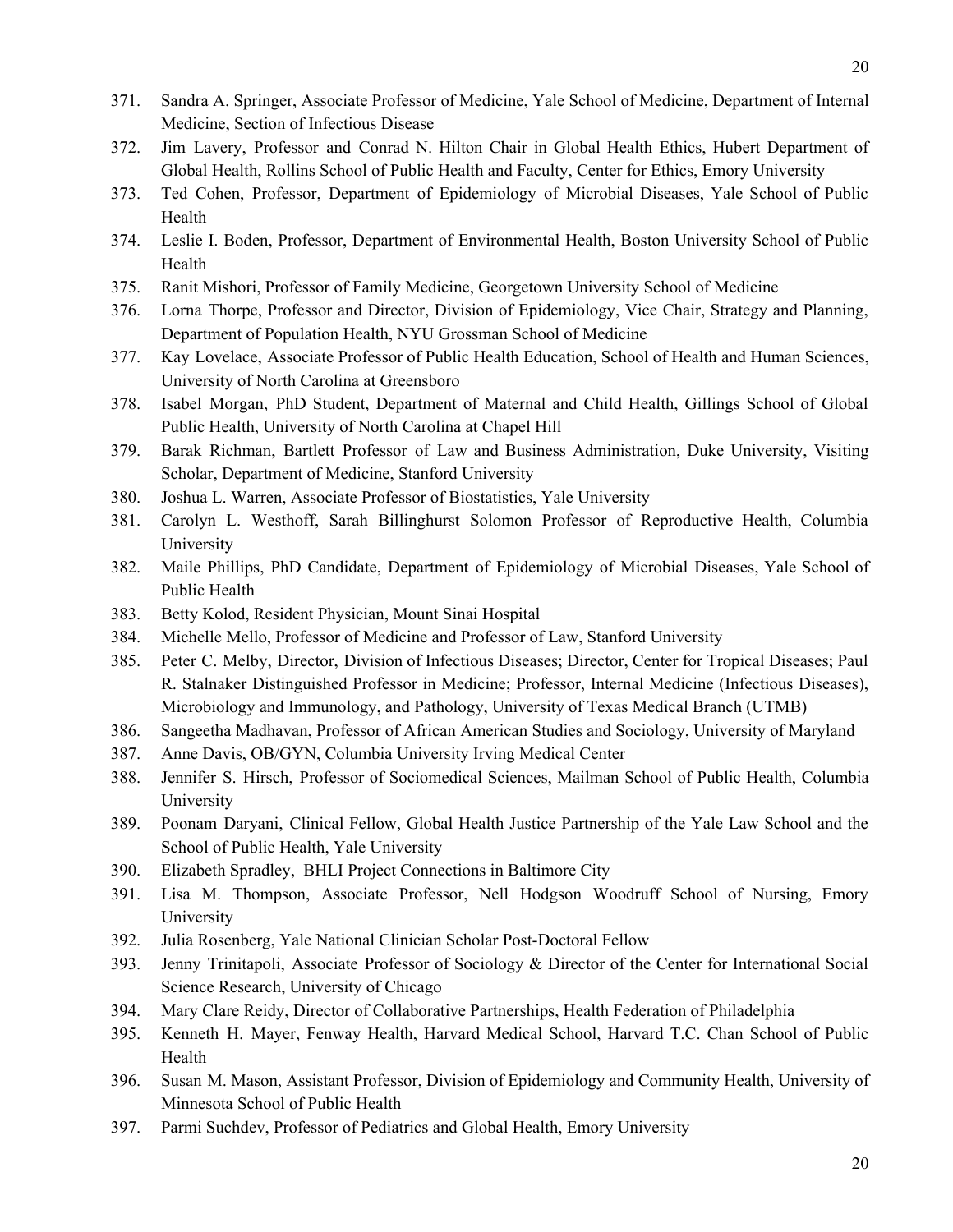- 398. Robert A. Bednarczyk, Assistant Professor of Global Health and Epidemiology, Emory University
- 399. Thomas J. Stopka, Associate Professor, Department of Public Health and Community Medicine, Clinical and Translational Science Institute, Tufts University School of Medicine
- 400. Maggie Ornstein, Psychology, Sarah Lawrence College
- 401. Maggie Ornstein, Guest Faculty, Psychology, Sarah Lawrence College
- 402. Kimberley Shoaf, Professor and Associate Chief for Community Engagement, Division of Public Health, University of Utah
- 403. Gary Bubly, Vice Chair for Clinical Integration and Innovation, Department of Emergency Medicine, Alpert Medical School of Brown University
- 404. Robert Gatter, Professor of Law, Center for Health Law Studies, Saint Louis University School of Law
- 405. Hyeyoung Woo, Associate Professor, Portland State University
- 406. Steven Singer, Professor, Department of Biology; Director of Undergraduate Studies in Biology of Global Health; Director of Graduate Studies in Global Infectious Disease, Georgetown University
- 407. Alyssa King, Post-doctoral Fellow; Adjunct Professor, Department of Biology, Georgetown University
- 408. Anne G. Rosenwald, Professor of Biology; Professor of Microbiology and Immunology; Director of Undergraduate Studies in Biology, Georgetown University
- 409. Joshua Rodriguez, NYU/Bellevue Emergency Medicine
- 410. Heather-Lyn Haley, Assistant Professor, Family Medicine and Community Health, UMass Medical School
- 411. Lydia Aoun Barakat, Section of Infectious Disease, Yale School of Medicine
- 412. Melanie Gross Hagen, Associate Professor, Internal Medicine, University of Florida
- 413. Alyssa Jordan, RTI International
- 414. Peter C. Melby, Director, Division of Infectious Diseases; Director, Center for Tropical Diseases; Paul R. Stalnaker Distinguished Professor in Medicine; Professor, I nternal Medicine (Infectious Diseases), Microbiology and Immunology, and Pathology, University of Texas Medical Branch (UTMB)
- 415. Ally Power, University of California, Los Angeles, Fielding School of Public Health, Department of Epidemiology
- 416. Martha Rogers, Emory University, Retired US Public Health Service
- 417. Richard A Flavell, Sterling Professor of Immunobiology, Yale University School of Medicine
- 418. Regina McCoy, Professor, UNC Greensboro
- 419. Thomas McAndrew, Postdoctoral Fellow of Biostatistics, Department of Biostatistics and Epidemiology, School of Public Health and Health Sciences, University of Massachusetts at Amherst
- 420. Peter Armbruster, Davis Family Professor, Department of Biology, Georgetown University
- 421. Rachel Sullivan Robinson, Associate Professor, School of International Service and Center on Health, Risk and Society, American University
- 422. Andrew Wang, Assistant Professor, Department Internal Medicine (Rheumatology, Allergy & Immunology), Department of Immunobiology, Yale University School of Medicine
- 423. Laura Gottlieb, Associate Professor, Family and Community Medicine, University of California, San Francisco
- 424. Maeve McKean, Executive Director, Global Health Initiative, Georgetown University Medical Center
- 425. John Kraemer, Associate Professor, Georgetown University
- 426. Vincent C. Marconi, Professor of Medicine and Global Health, Division of Infectious Disease, Emory University School of Medicine, Department of Global Health, Rollins School of Public Health
- 427. Janet Mann, Professor of Biology & Psychology, Georgetown University
- 428. Corinne Peek-Asa, Associate Dean for Research, College of Public Health, University of Iowa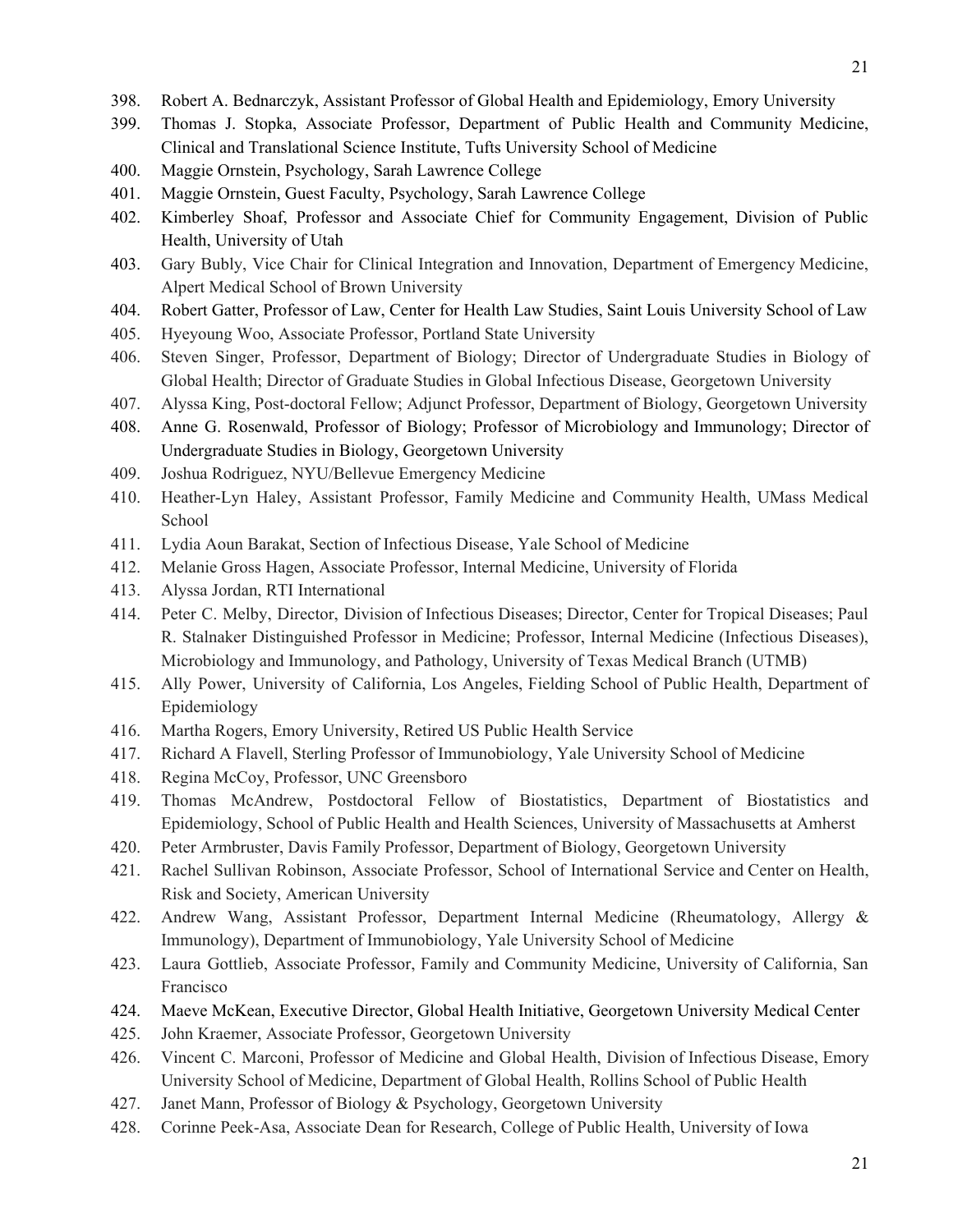- 429. Rachel Rubin, Senior Public Health Medical Officer, Cook County Department of Public Health
- 430. Melinda Zipp, Director of Outreach, Lancaster Harm Reduction Project
- 431. Leo Lopez III, Fellow, National Clinician Scholars Program, Yale University School of Medicine
- 432. Professor Sarah Tinkler, Department of Economics, Portland State University
- 433. Jenn Hollandsworth Reed, Doctoral Student, OHSU-PSU School of Public Health
- 434. Brian Weiss, Research Scientist/Scholar & Lecturer, Department of Epidemiology of Microbial Diseases, Yale School of Public Health
- 435. Marjorie Sue Rosenthal, Associate Professor of Pediatrics, Yale Medical School
- 436. Ximena A. Levander, Addiction Medicine Fellow, Oregon Health & Science University
- 437. Lauren Carruth, Assistant Professor, School of International Service, American University
- 438. Marie A. Brault, Associate Research Scientist, Department of Social and Behavioral Sciences, Yale School of Public Health
- 439. Rachael W. Sirianni, Assistant Professor of Neurosurgery, University of Texas Health Science Center at Houston
- 440. Krystal Pollitt, Assistant Professor, Department of Environmental Health Sciences, Yale School of Public Health
- 441. Georgia Charkoftaki, MPharm, Associate Research Scientist, Department of Environmental Health Sciences, School of Public Health, Yale
- 442. Colin Carlson, Post-doctoral Fellow, Department of Biology, Center for Global Health Science  $\&$ Security, Georgetown University
- 443. Associate Professor of Urban Planning and Public Health, Department of Urban Studies and Planning, Massachusetts Institute of Technology
- 444. Jessica Lewis, Associate Research Scientist, Yale School of Public Health
- 445. Emma Biegacki, Program Manager in Addiction Medicine, Yale School of Medicine
- 446. Ameet Sarpatwari, Assistant Professor of Medicine, Harvard Medical School
- 447. Constance A. Nathanson, Professor, Departments of Sociomedical Sciences and Population and Family Health, Columbia University, Mailman School of Public Health
- 448. Anna Cupito, Associate Program Officer, National Academy of Medicine
- 449. Mary Ann Castle, Senior Consultant, Planning Alternatives for Change
- 450. Laura Ucik, Montefiore Medical Center, Bronx, NY
- 451. Yoon-Sung Nam, PhD student, Division of Environmental Health Sciences, University of Minnesota School of Public Health
- 452. Hannah Rosenblum, Chief Resident, Yale Primary Care/Internal Medicine-Pediatrics, Yale-New Haven Hospital
- 453. Alex Wagenaary, Research Professor, Emory University Rollins School of Public Health, Professor Emeritus, University of Florida College of Medicine
- 454. Yawei Zhang, Associate Professor, Department of Environmental Health Sciences, Yale School of Public Health
- 455. Zheng Wang, Research Scientist, Yale School of Public Health
- 456. Emma Olson, Director of Partnerships and Evaluation, NC Center for Health and Wellness
- 457. Michelle P. Lin, Assistant Professor of Emergency Medicine, Icahn School of Medicine at Mount Sinai
- 458. Mary Herbert, Clinical Director, Program for Health Care to Underserved/Birmingham Clinic
- 459. Jamie Tam, Assistant Professor, Department of Health Policy and Management, Yale School of Public Health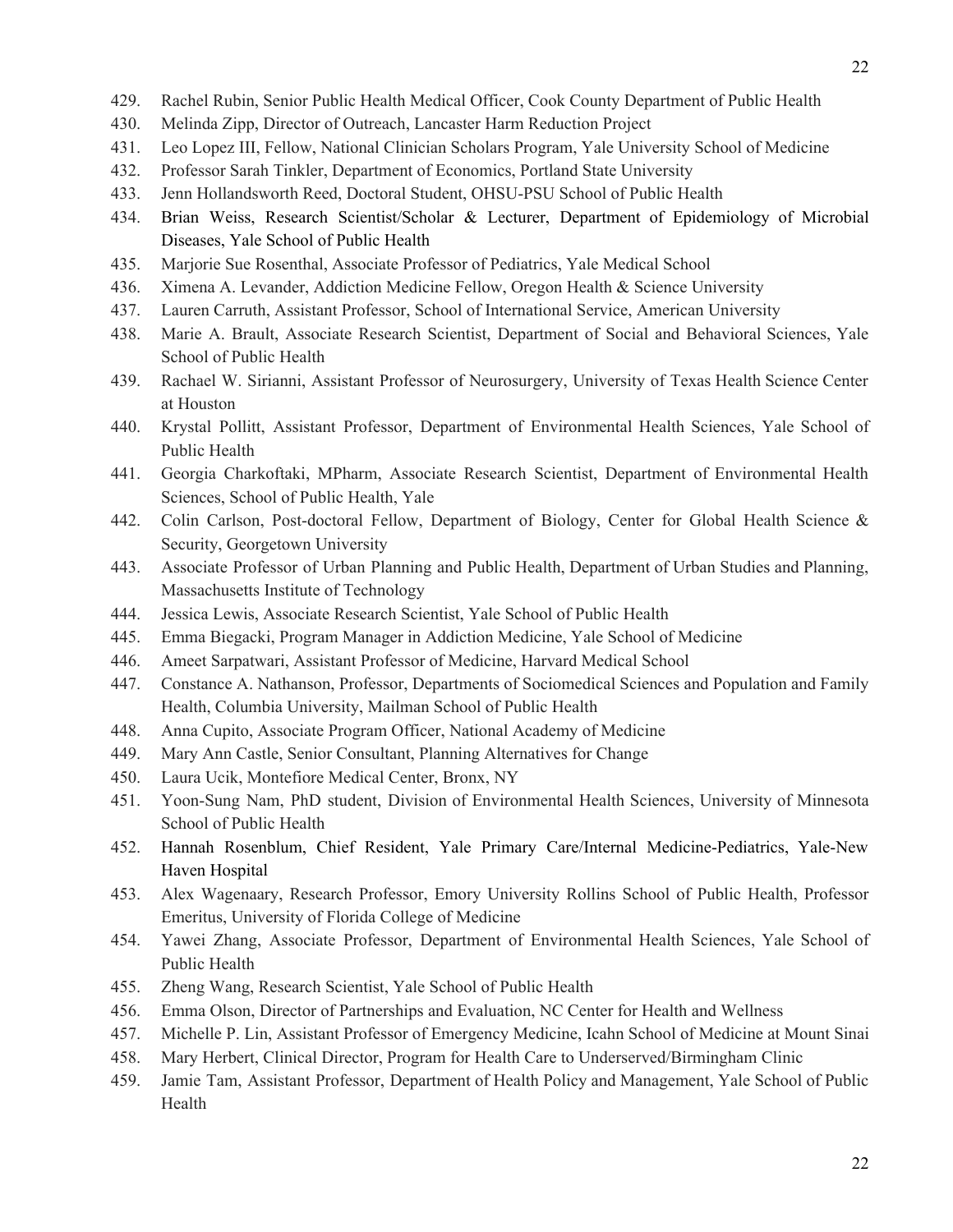- 460. Louisa Holaday, Fellow, National Clinician Scholars Program , Department of Internal Medicine, Yale University
- 461. Emily P. Hyle, Assistant Professor of Medicine, Harvard Medical School & Division of Infectious Diseases, Massachusetts General Hospital
- 462. Erika Linnander, Director, Yale Global Health Leadership Initiative
- 463. Erica Caple James, Associate Professor of Medical Anthropology and Urban Studies, MIT
- 464. Alfreda Holloway-Beth, Black Caucus of Health Workers (BCHW), APHA, President
- 465. Doreen D. Cunningham, Assistant Research Professor, Georgetown University
- 466. Edward J. Callahan, Professor Emeritus, Family and Community Medicine, University of California, Davis Health
- 467. Cornelia van der Ziel, Harvard Vanguard Medical Associates (retired)
- 468. Heping Zhang, Susan Dwight Bliss Professor, Department of Biostatistics, Yale University School of Public Health
- 469. Ronald Bayer, Professor and Co-Chair, Center for the History & Ethics of Public Health, Mailman School of Public Health; Senior Advisor, Global Network of Collaborating Centres of Bioethics, WHO
- 470. Dennis L. Kolson, Professor of Neurology; Vice Chair for Academic Affairs/Faculty Development, Department of Neurology, Perelman School of Medicine, University of Pennsylvania
- 471. John Wysolmerski, Professor of Medicine and Acting Section Chief, Endocrinology and Metabolism, Yale School of Medicine
- 472. Bisan A. Salhi, Assistant Professor, Department of Emergency Medicine, Associated Assistant Professor, Department of Anthropology, Emory University
- 473. Leslie Curry, Professor of Public Health and Professor of Management, Yale School of Public Health
- 474. Justin I. Lowenthal, Johns Hopkins University School of Medicine, National Board of Directors, Doctors for America
- 475. Elizabeth Datner, Chair, Department of Emergency Medicine, Einstein Healthcare Network, Professor of Emergency Medicine, Sidney Kimmel Medical College, Thomas Jefferson University
- 476. Alfreda Holloway-Beth, Black Caucus of Health Workers, American Public Health Association; Director of Epidemiology, Cook County Department of Public Health
- 477. William L. Holzemer, Distinguished Professor & Dean Emeritus, School of Nursing, Rutgers, The State University of New Jersey
- 478. Marney White, Associate Professor of Public Health (Social and Behavioral Sciences); Associate Professor of Epidemiology (Chronic Diseases), Yale School of Public Health and of Psychiatry, Yale Medical School
- 479. Donna Speigelman, Susan Dwight Bliss Professor of Biostatistics; Director, Center for Methods in Implementation and Prevention Science (CMIPS); Director, Interdisciplinary Research Methods Core, Center for Interdisciplinary Research on AIDS, Yale School of Public Health; Assistant Cancer Center Director, Global Oncology, Yale Cancer Center
- 480. Ingrid V. Bassett, Associate Professor of Medicine, Harvard Medical School, Massachusetts General Hospital
- 481. Peter Lurie, President, Center for Science in the Public Interest
- 482. Sandro Galea, Dean and Robert A. Knox Professor, Boston University School of Public Health
- 483. Ashley Ceniceros, Physician and Instructor at Albert Einstein School of Medicine and Montefiore Medical Center
- 484. Danya Keene, Assistant Professor, Yale School of Public Health
- 485. Maeve McKean, Executive Director, Global Health Initiative, Georgetown University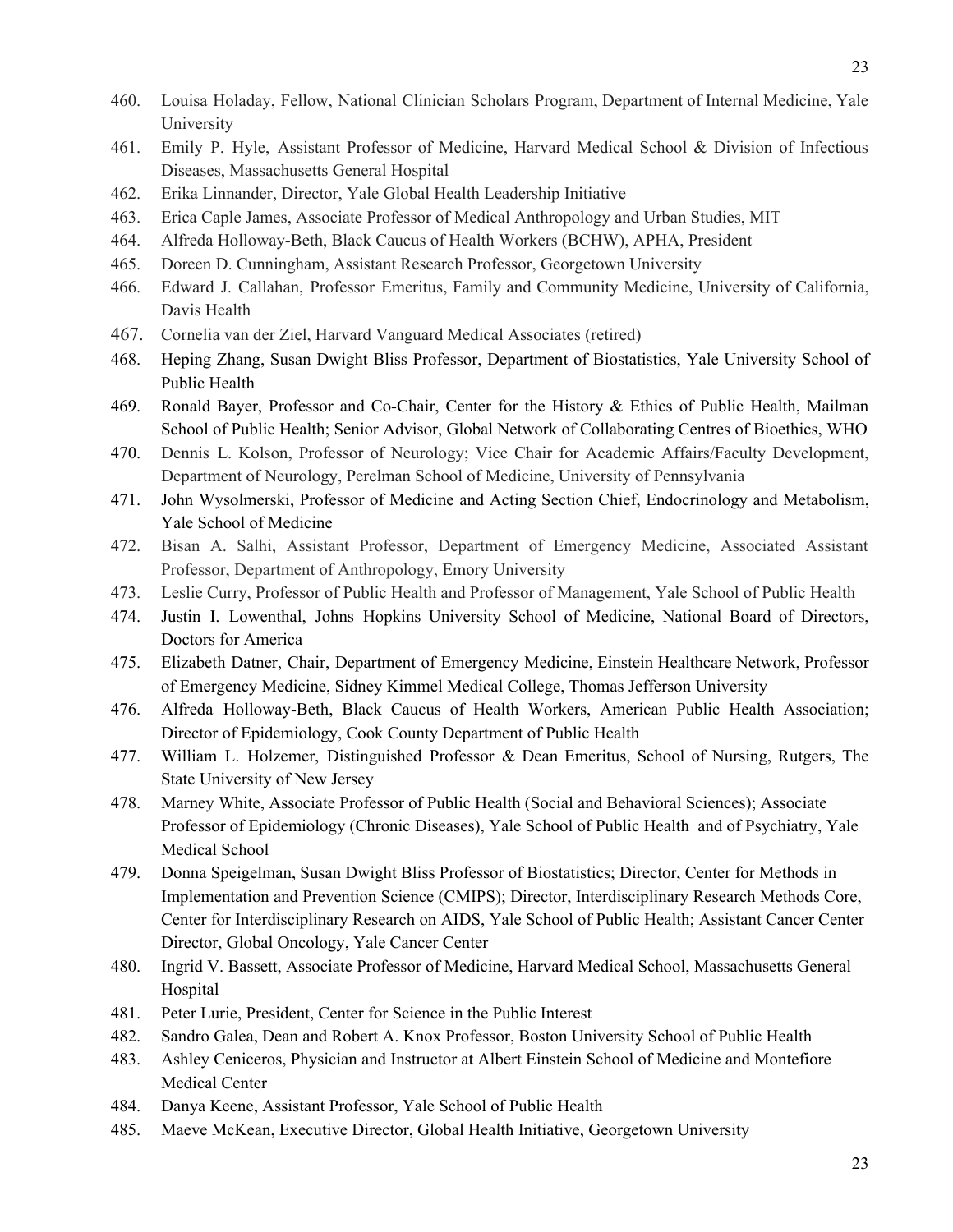- 486. Larry R Martinez, Assistant Professor of Psychology at Portland State University
- 487. Justin Lowenhtal, National Board of Directors, Doctors for America; MD-PhD Candidate, Johns Hopkins University School of Medicine
- 488. David H. Jernigan, Professor of Health Law, Policy and Management at Boston University School of Public Health
- 489. Janine Sinno Janoudi , PhD- Health Analyst
- 490. Pamela Pen Erh Pei, Senior Research Scientist, Medical Practice Evaluation Center, Massachusetts General Hospital
- 491. Adnan Hyder, Senior Associate Dean for Research & Professor of Global Health
- 492. Tyler Steven Brown, Instructor, Harvard Medical School and Assistant in Medicine, Infectious Diseases Division, Massachusetts General Hospital
- 493. Melissa Smith, Director, Health Equity Initiatives, UC Santa Barbara
- 494. Rebecca Katz , Professor and Director, Georgetown University Center for Global Health Science and Security
- 495. Sarah Deutsch, Director of Programs at Hepatitis Education Project
- 496. Wolfgang Munar, Associate Professor, Dept of Global Health, Milken Institute School of Public Health
- 497. Ricky N. Bluthenthal, Associate Dean for Social Justice/Professor, Keck School of Medicine, University of Southern California
- 498. Daniel Weinberger, Associate Professor of Epidemiology at Yale School of Public Health
- 499. Leah Jo Carnine, Physician's Assistant at Casa de Salud
- 500. Sarah Lopez, Patient Safety Officer, Harbor-UCLA Medical Center
- 501. Kitty Corbett, Professor Emeritus at Simon Fraser University Faculty of Health Sciences
- 502. Gillian Tarr, Assistant Professor, Division of Environmental Health Sciences, University of Minnesota
- 503. Erich J. Greene, Associate Research Scientist, Yale Center for Analytical Sciences, Yale School of Public Health
- 504. Marcelo Jacobs-Lorena, Professor at Johns Hopkins Bloomberg School of Public Health
- 505. Jamie Song, MPH Student and Graduate Assistant at University of Pennsylvania Center for Public Health Initiatives
- 506. George R. Seage III. , Professor of Epidemiology, Harvard TH Chan School of Public Health
- 507. Amy N. Sanders, Associate Director, Center for Health Law Studies, Saint Louis University School of Law
- 508. James Tielsch, Professor of Global Health, George Washington University Milken Institute School of Public Health
- 509. Medha D. Makhlouf, Assistant Professor of Law at Penn State University Dickinson Law
- 510. Peter Cresswell, Eugene Higgins Professor of Immunobiology, Yale University School of Medicine
- 511. Jenna Neasbitt, Executive Director
- 512. Adam R. Aluisio, Assistant Professor, Department of Emergency Medicine, Alpert Medical School, Brown University, Providence, Rhode Island, USA
- 513. Ann Aschengrau, Professor of Epidemiology at Boston University
- 514. Sarah Gallagher, MPH Candidate at University of Michigan
- 515. Alison El Ayadi Assistant Professor, Department of Obstetrics, Gynecology and Reproductive Sciences, University of California San Francisco
- 516. Emily R. Smith Assistant Professor of Global Health at George Washington University
- 517. William B. Jordan, Clinical Assistant Professor, Albert Einstein College of Medicine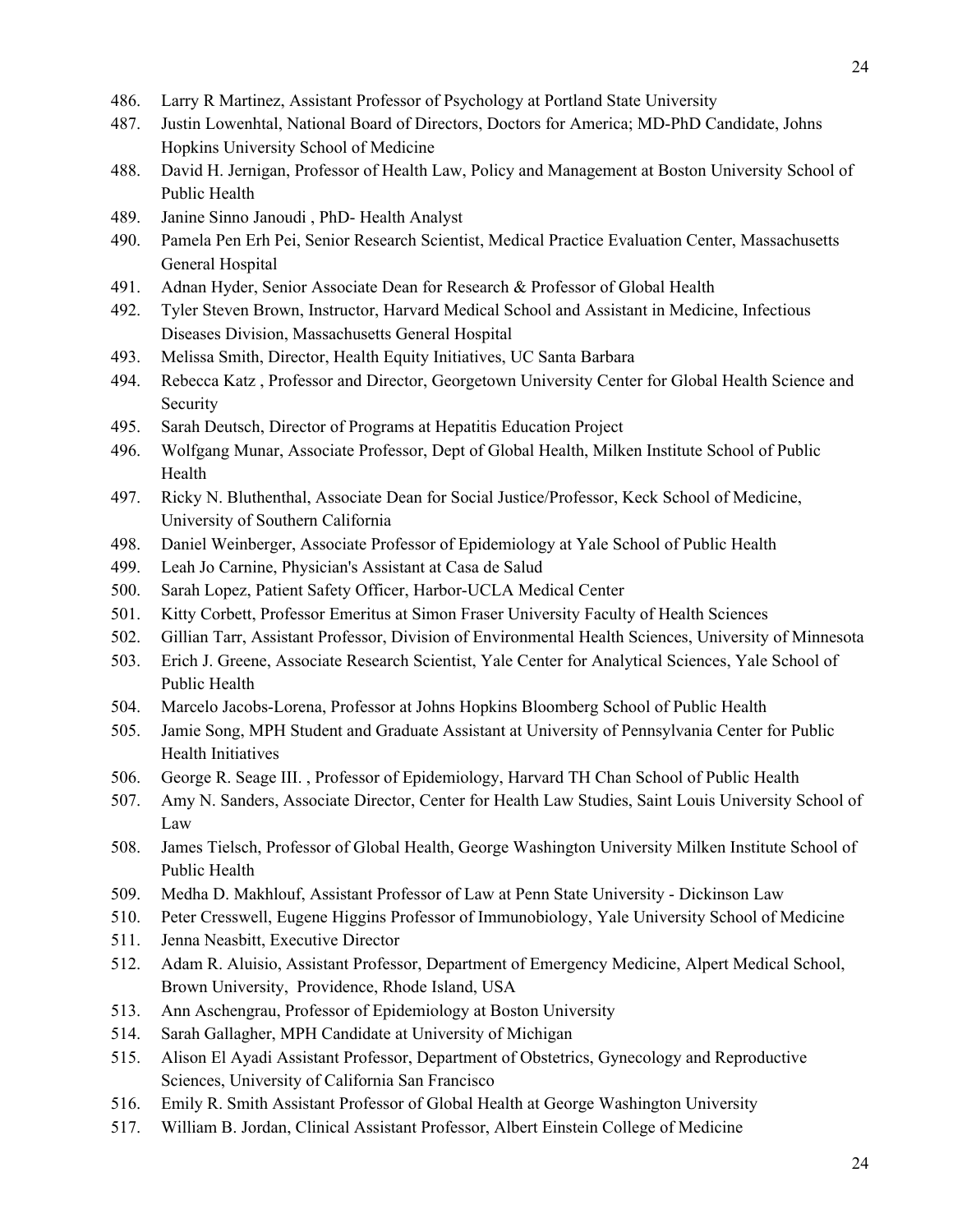- 518. Shaun Brinsmade, Professor of Biology at Georgetown University
- 519. Kathi Traugh, Director Public Health Workforce Development and Distance Learning, Yale School of Public Health,
- 520. Jeremy Mosher, Resident Physician in Family Medicine, University of Illinois Chicago Medical Center
- 521. Jennifer Hochschild, Professor of Government at Harvard University
- 522. Ryan Thoreson, Clinical Lecturer in Law, Associate Research Scholar in Law, and Robert M. Cover-Allard K. Lowenstein Fellow in International Human Rights, Yale Law School
- 523. Elaine Janine Abrams, Professor of Pediatrics & Epidemiology, Columbia University
- 524. Noemi Spinazzi, Physician at UCSF Benioff Children's Hospital Oakland
- 525. Donna Spiegelman, Susan Dwight Bliss Professor of Biostatistics, Yale University
- 526. James G. Linakis, Professor of Emergency Medicine & Pediatrics, Alpert Medical School of Brown University
- 527. Peter Chen, Professor of Psychology at Auburn University and Editor of Occupational Health Psychology
- 528. Ashley E. Nixon, Associate Professor of Human Resources and Organizational Behavior
- 529. Nicole Errett, Lecturer at University of Washington School of Public Health
- 530. Walter A Orenstein, Professor of Medicine, Pediatrics and Global Health, Emory University
- 531. Maryana L. Arvan, Postdoctoral Scholar, Department of Psychology, University of Central Florida
- 532. Yiran Liu, PhD Candidate, Stanford School of Medicine
- 533. James Hadler, Adjunct Professor of Epidemiology and Public Health, Yale School of Public Health
- 534. Thomas J. Coates, Distinguished Research Professor of Medicine, UCLA David Geffen School of Medicine; Director, University of California Global Health Institute
- 535. Leela Davies, Infectious Disease physician at Massachusetts General Hospital and Brigham and Women's Hospital
- 536. Gabriel A. Wagner, Assistant Professor of Medicine at University of California San Diego
- 537. Pamella Gronemeyer, SEMC Pathology
- 538. Kinna Thakarar, Assistant Professor of Medicine at Maine Medical Center/Tufts University School of Medicine
- 539. Eileen V. Pitpitan, Associate Professor of Social Work at San Diego State University
- 540. Theo N. Kirkland, Professor of Infectious Diseases University of California San Diego School of Medicine
- 541. Jonathan Cohen, Director of the Public Health Program, Open Society Foundations
- 542. Gabriela Rosas-Garcia, Physician, Internal Medicine- Infectious diseases
- 543. Susan Goodwin Gerberich, Professor, Environmental Health Sciences, School of Public Health, University of Minnesota
- 544. Mary Jeannette Hopkins, Assistant Professor Tufts University School of Medicine
- 545. Talia Puzantian, Professor of Clinical Sciences at Keck Graduate Institute School of Pharmacy and Health Sciences
- 546. Michael Zingman, Medical Student at Columbia University Vagelos College of Physicians and Surgeons, alum of Infectious Disease Epidemiology program at Columbia Mailman School of Public Health
- 547. Paul Ndebele, Senior Research Regulatory Specialist, Milken Institute of Public Health, The George Washington University
- 548. Sanjay Mehta, Associate Professor of Medicine University of California San Diego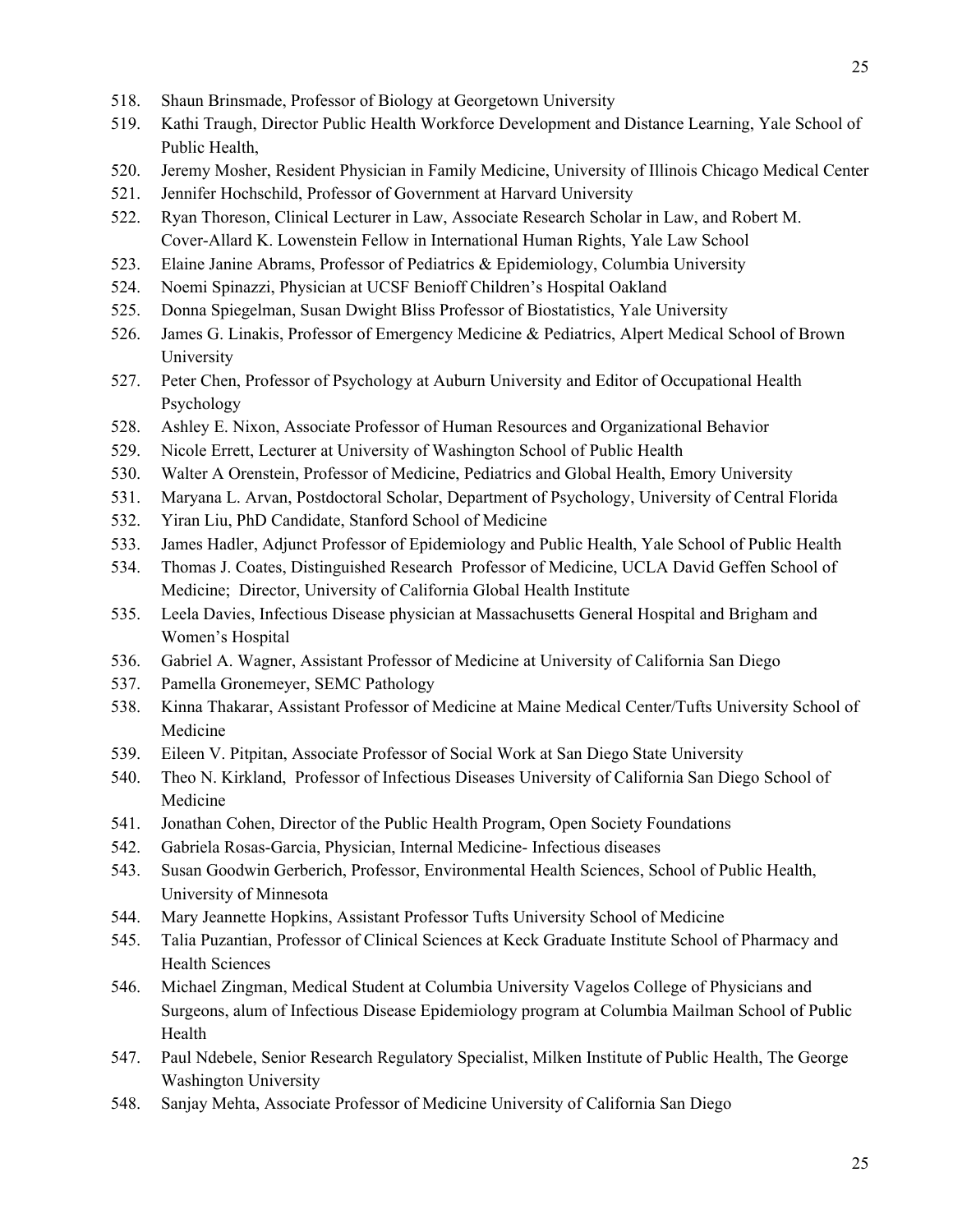- 549. Adriano de Bernardi Schneider, Postdoctoral Scholar, AntiViral Research Center, School of Medicine, University of California, San Diego
- 550. Maria Luisa Mittal, Assistant Project Scientist, University of California San Diego, Division of Infectious Diseases and Global Public Health
- 551. Kiyomi Tsuyuki, Assistant Professor of Infectious Diseases and Global Public Health at University of California, San Diego
- 552. Mariana Arcaya, Associate Professor of Urban Planning and Public Health, MIT
- 553. Amnon Altman, Professor, La Jolla Institute for Immunology
- 554. Cristina M. Castro, MDPhD Candidate, NYU School of Medicine
- 555. Balakrishnan Rajagopal, Associate Professor of Law and Development, Department of Urban Studies and Planning MIT
- 556. Sara Keller, Assistant Professor, Division of Infectious Diseases, Johns Hopkins University School of Medicine; Assistant Professor, Department of Health Policy and Management, Johns Hopkins Bloomberg School of Public Health
- 557. Alison Bormann, Infectious Disease Physician, Minneapolis MN
- 558. Javier Cepeda Assistant Professor of Medicine (Division of Infectious Diseases and Global Public Health) at University of California - San Diego
- 559. Kimberly C. Brouwer, Vice Chair for Public Health Education, Professor and Interim Global Health Division Chief, Department of Family Medicine & Public Health, University of California, San Diego
- 560. Emily Nagisa Keehn, Assistant Dean of Graduate Programs, Kroc School of Peace Studies, University of San Diego
- 561. Meghan McGinty, Faculty Associate Johns Hopkins Bloomberg School of Public Health
- 562. Lucy E. Horton, Physician in Division of Infectious Diseases, UC San Diego Health
- 563. Samuel A. Granato, Clinical Instructor, Department of Global Health, University of Washington
- 564. Brad Wagenaar, Assistant Professor, Department of Global Health, University of Washington
- 565. Joel F. Martin, President and CEO of IntrepidaBio, Inc.
- 566. Asma Khatri, , Infectious Disease Specialist
- 567. Arthur J. Olson, Anderson Research Chair Professor, The Scripps Research Institute
- 568. Molly Greenberg, Nurse Coordinator at Healthcare for the Homeless
- 569. Deborah G. Passey, Research Associate, Division of Epidemiology, University of Utah
- 570. Johel Padilla, Research Assistant in UPR-Medical Sciences Campus
- 571. Anne Wyllie, Associate Research Scientist, Department of Epidemiology of Microbial Diseases, Yale School of Public Health
- 572. Alexander McCourt, Assistant Scientist, Johns Hopkins Bloomberg School of Public Health
- 573. Zoe Meleo-Erwin, Assistant Professor of Public Health at William Paterson University of New Jersey
- 574. Chantal Vogels, Postdoctoral Fellow, Department of Epidemiology of Microbial Diseases, Yale School of Public Health
- 575. Danielle Ofri, Clinical Professor of Medicine, NYU School of Medicine
- 576. Rochelle P. Walensky, Professor, Harvard Medical School, Massachusetts General Hospital
- 577. Ellen V. Moorem, AIUSA Archives and Chair AIUSA Archives Thematic Coordination Group
- 578. Tim Carey, Professional Consultant at The Chinese University of Hong Kong (Retired)
- 579. Francis V. Chisari, Professor of Virology and Immunology at The Scripps Research Institute
- 580. Chris Coombe Assistant Research Scientist, University of Michigan School of Public Health
- 581. Alexandra M. Goodwin, Clinical Assistant Professor of Medicine at NYU Langone Medical Center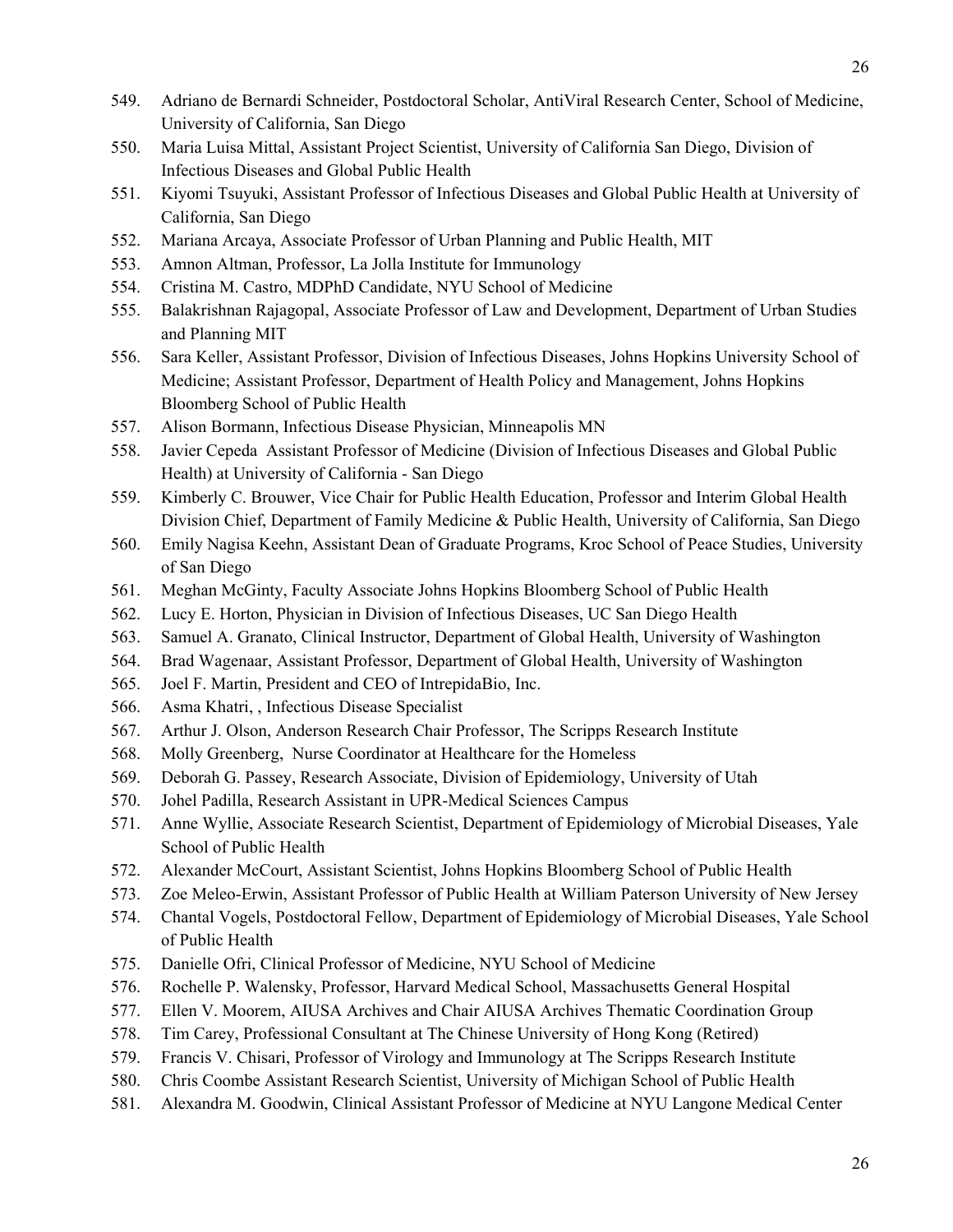- 582. Najmedin Meshkati, Professor of Civil/Environmental Engineering, Industrial & Systems Engineering
	- and International Relations at University of Southern California
- 583. Ana Weil, Assistant professor University of Washington
- 584. Daniela C. Rodriguez, Associate Scientist, Dept. of International Health, Johns Hopkins Bloomberg School of Public Health
- 585. Deborah Grady, Professor of Medicine, University of California San Francisco
- 586. Mary Elizabeth Tinetti, Professor, Department of Medicine, Chief of Geriatrics, Yale School of Medicine
- 587. Aziza Ahmed, Professor of Law, Northeastern University School of Law
- 588. Britt Skaathun, Assistant Professor, Division of Infectious Diseases and Global Public Health, University of California San Diego, School of Medicine
- 589. J. Patrik Hornak, Senior Housestaff Physician, Department of Internal Medicine, The University of Texas Medical Branch at Galveston
- 590. Danniel Zamora, Infectious Diseases Fellow, The University of Washington
- 591. Rachel Ann Bender Ignacio, Assistant Professor, Division of Allergy and Infectious Diseases, University of Washington
- 592. Jeremy Paul, Professor of Law at Northeastern University
- 593. Melinda F. Drew, Adjunct Professor at Northeastern University School of Law
- 594. Heather Lusk, Executive Director, Hawaii Health & Harm Reduction Center
- 595. Sara Kass-Gergi, Resident, Internal Medicine, Columbia University Medical Center
- 596. Olivia Moscicki, Medical Student at Icahn School of Medicine at Mount Sinai
- 597. Robert T. Fairman, Second Century Initiative Fellow, Georgia State University School of Public Health
- 598. Robert A. Lowe, Professor Emeritus, Oregon Health & Science University School of Medicine
- 599. Lucy Ann Williams, Professor of Law, Northeastern University School of Law
- 600. Jodie L. Guest, Professor of Epidemiology, Rollins School of Public Health, Emory University
- 601. Sara Rosenbaum, Harold and Jane Hirsh Professor of Health Law and Policy, George Washington University, Milken Institute School of Public Health
- 602. Carolyn K. Clevenger, Professor and Associate Dean for Clinical and Community Partnerships, Nell Hodgson Woodruff School of Nursing, Emory University
- 603. Paul Ndebele, Senior Research Regulatory Specialist-Office of Research Excellence (ORE); Professorial Lecturer - Department of Global Health, The George Washington University, Milken Institute School of Public Health
- 604. Jeffrey Townsend, Elihu Professor of Biostatistics and Ecology & Evolutionary Biology, Yale School of Public Health, Yale University
- 605. Marco Ramos, Psychiatry Resident and Lecturer in History, Yale University
- 606. Brad H. Pollock, Professor and Chairman, Department of Public Health Sciences, Associate Dean of Public Health Sciences, University of California Davis School of Medicine
- 607. Charles Anthony Broh, Principal, Broh Consulting Services
- 608. Kerry K. McCabe, *Vice Chair of Education, Department of Emergency Medicine, Boston Medical Center, Assistant Professor Boston University Medical School*
- *609. Marissa G. Baker, Assistant Professor, Dept. of Environmental & Occupational Health Sciences, University of Washington School of Public Health*
- 610. Abigail Schachter, Epidemiologist, Public Health Seattle & King County
- 611. Emily Pinto Taylor, Chief Resident, Yale Primary Care Internal Medicine, Yale-New Haven Hospital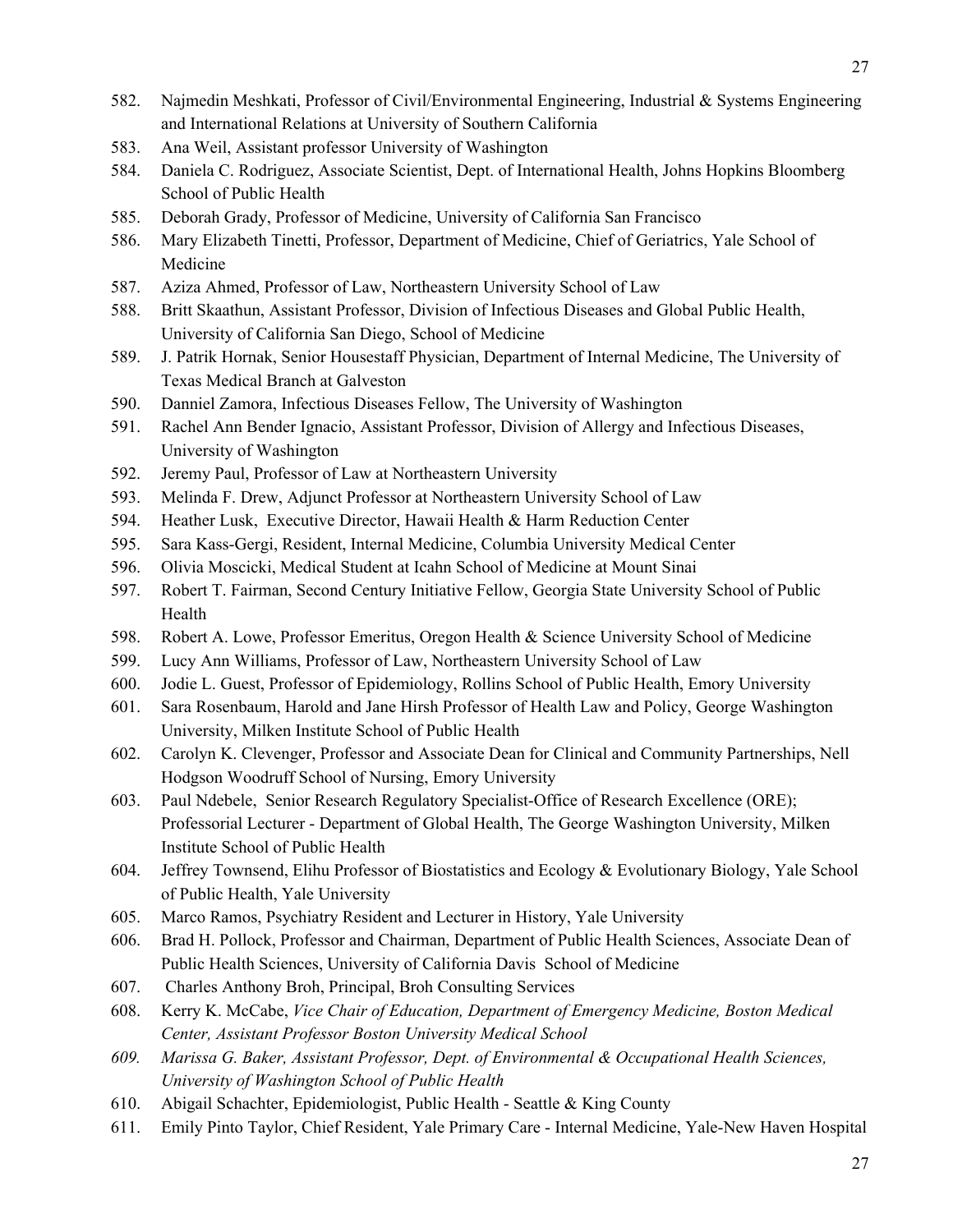- 612. Jim Krieger, Clinical Professor of Medicine and Health Services, University of Washington
- 613. Christine Eisenhower, Clinical Associate Professor of Pharmacy
- 614. Maile Young Karris, Associate Professor of Medicine, Divisions of Infectious Diseases and Global Public Health & Geriatrics and Gerontology, University of California San Diego
- 615. Michael B Bracken, Susan Dwight Bliss Professor Emeritus of Epidemiology, Yale University
- 616. Lisa S. Meredith, Senior Behavioral Scientist, RAND, Professor, Pardee RAND Graduate School
- 617. Shanaé Burch, Ed.M, Doctoral Student in the Department of Health & Behavior Studies, Teachers College at Columbia University
- 618. Niema Moshiri, Assistant Teaching Professor in the Computer Science & Engineering Department at the University of California, San Diego
- 619. Stanley H. Weiss, Professor of Medicine, Rutgers New Jersey Medical School; Professor of Epidemiology, Rutgers School of Public Health; Past Chair of the APHA Epidemiology Section
- 620. Scott Heysell, Associate Professor of Medicine, Infectious Diseases and International Health, Pinn Scholar, University of Virginia
- 621. Angelica Saada, Physician at NY Presbyterian-Columbia University
- 622. Annette M. Totten, Assoc. Prof., Clinical Epidemiology, Oregon Health & Science Univ.
- 623. Rose McDermott, David and Marianna Fisher University Professor of Political Science, Brown University
- 624. Zhiyong Zhao, Associate Professor, University of Maryland School of Medicine
- 625. Nancy López, Sociologist, Albuquerque, NM
- 626. Maurizio Zanetti, Professor of Medicine, Moores Cancer Center, University of California, San Diego
- 627. Francesca Torriani, Chair of the Infectious Diseases Association of California (IDAC), Program Director of UC San Diego Health's Infection Prevention and Clinical Epidemiology and TB Control Units, Department of Medicine, Division of Infectious Diseases and Global Public Health, University of California, San Diego
- 628. Sanford J. Shattil, Distinguished Professor of Medicine, University of California, San Diego
- 629. John Giles, Postdoctoral Research Fellow, Department of Epidemiology, Johns Hopkins Bloomberg School of Public Health
- 630. Madelynn von Baeyer, Postdoctoral Fellow, Harvard University Herbaria
- 631. Anthony Jerant, Professor and Chair Department of Family and Community Medicine, School of Medicine, University of California, Davis
- 632. Jeanette Kowalik, Commissioner of Health, Milwaukee, WI
- 633. Peter F. Wright, Professor of Pediatrics, Geisel School of Medicine at Dartmouth
- 634. Wm. Christopher Mathews, Professor Emeritus of Clinical Medicine Director, UCSD CFAR Clinical Core
- 635. Stephen Bezruchka, Departments of Health Services & Global Health, School of Public Health, University of Washington
- 636. Hendry Ton, Associate Vice Chancellor for Health Equity, Diversity, and Inclusion, Clinical Professor of Psychiatry and Behavioral Sciences, UC Davis Health
- 637. Jessica Prince-Guerra, Postdoctoral Fellow, Hubert Department of Global Health, Rollins School of Public Health, Emory University
- 638. Emily Mendenhall, Provost's Distinguished Associate Professor, Edmund A. Walsh School of Foreign Service, Georgetown University
- 639. Michael B.A. Oldstone, Professor Emeritus, Former ead Viral-Immunobiology Laboratory, The Department of Immunology and Microbial Science, The Scripps Research Institute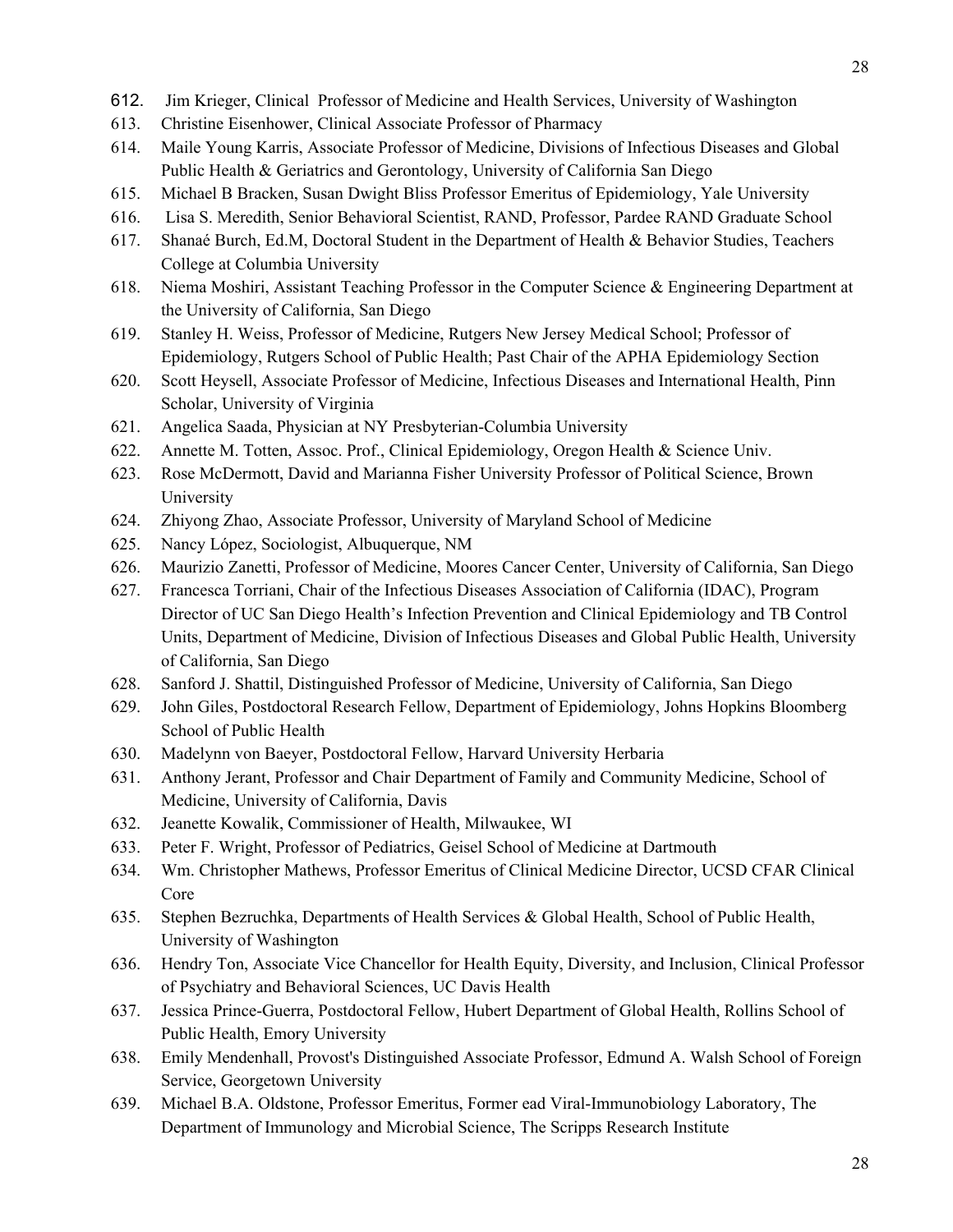- 640. Amie Thurber, Assistant Professor, School of Social Work, Portland State University
- 641. Peter J. Krause, Senior Research Scientist, Yale School of Public Health and Yale School of Medicine
- 642. Randy Taplitz, Professor of Clinical Medicine; Vice Chief of Clinical Affairs Infectious Diseases; Associate Hospital Epidemiologist; Lead, Hematology-Oncology ID Services, University of California, San Diego, Moore's UCSD Cancer Center
- 643. Laura Mosqueda, Dean, Keck School of Medicine of USC
- 644. Yue Zhang, Associate Professor of Biostatistics, Division of Epidemiology, Department of Internal Medicine, University of Utah School of Medicine
- 645. Diana L. Miglioretti, Professor and Division Chief of Biostatistics, Department of Public Health Sciences, University of California, Davis
- 646. Frederick M. Burkle, Jr., Professor (Ret.), Senior Fellow & Scientist Harvard Humanitarian Initiative, Harvard University & T.H. Chan School of Public Health; Senior International Public Policy Scholar, Woodrow Wilson International Center for Scholars; Institute of Medicine, National Academy of Sciences (elected 2007)
- 647. Jaclyn Portanova, Post-doctoral fellow, Yale University
- 648. Melinda L. Irwin, Professor of Chronic Disease Epidemiology and Associate Dean of Research, Yale School of Public Health
- 649. Jessica Goodkind, Associate Professor, Department of Sociology, University of New Mexico
- 650. Rebecca Fielding-Miller, Assistant Professor Division of Infectious Diseases and Global Public Health, School of Medicine, University of California, San Diego
- 651. James H. Fowler, Professor of Global Public Health, University of California, San Diego
- 652. Constance A. Benson, Professor of Medicine, Division of Infectious Disease & Global Public Health, University of California, San Diego
- 653. Maria E. Sundaram, Postdoctoral Fellow, Vaccinology Training Program, Emory University Rollins School of Public Health
- 654. Sharon Talboys, Assistant Professor, Division of Public Health, Department of Family and Preventive Medicine, University of Utah Health
- 655. Tobias Brett, Post-Doctoral Research Associate, Center for the Ecology of Infectious Diseases, University of Georgia
- 656. Martin T. Stein, Professor of Pediatrics Emeritus, University of California, San Diego
- 657. Brent Luu, Assistant Clinical Professor, Betty Irene Moore School of Nursing, University of California, Davis
- 658. Leigh Senderowicz, Health Disparities Research Scholar, Univeristy of Wisconin-Madison
- 659. Ruben Vega Perez, MD Student, Icahn School of Medicine at Mount Sinai
- 660. Mary Anne Mercer, Senior Lecturer Emerita, School of Public Health, University of Washington
- 661. Richard L. Gallo, Distinguished Professor, Department of Dermatology, University of California, San Diego
- 662. Philippe Goldin, Associate Professor and Director of Clinically Applied Affective Neuroscience Laboratory, University of California, Davis
- 663. Annette Dekker, Chief Resident, Emergency Medicine, University of Chicago Medicine
- 664. Claire Amabile, Researcher, Fielding School of Public Health, University of California, Los Angeles
- 665. Malcolm V. Williams, Senior Policy Researcher, RAND Corporation
- 666. Helen Baker, Global and Community Engagement Coordinator/Assistant Clinical Professor, Lillian Carter Center for Global Health and Social Responsibility, Nell Hodgson Woodruff School of Nursing, Emory University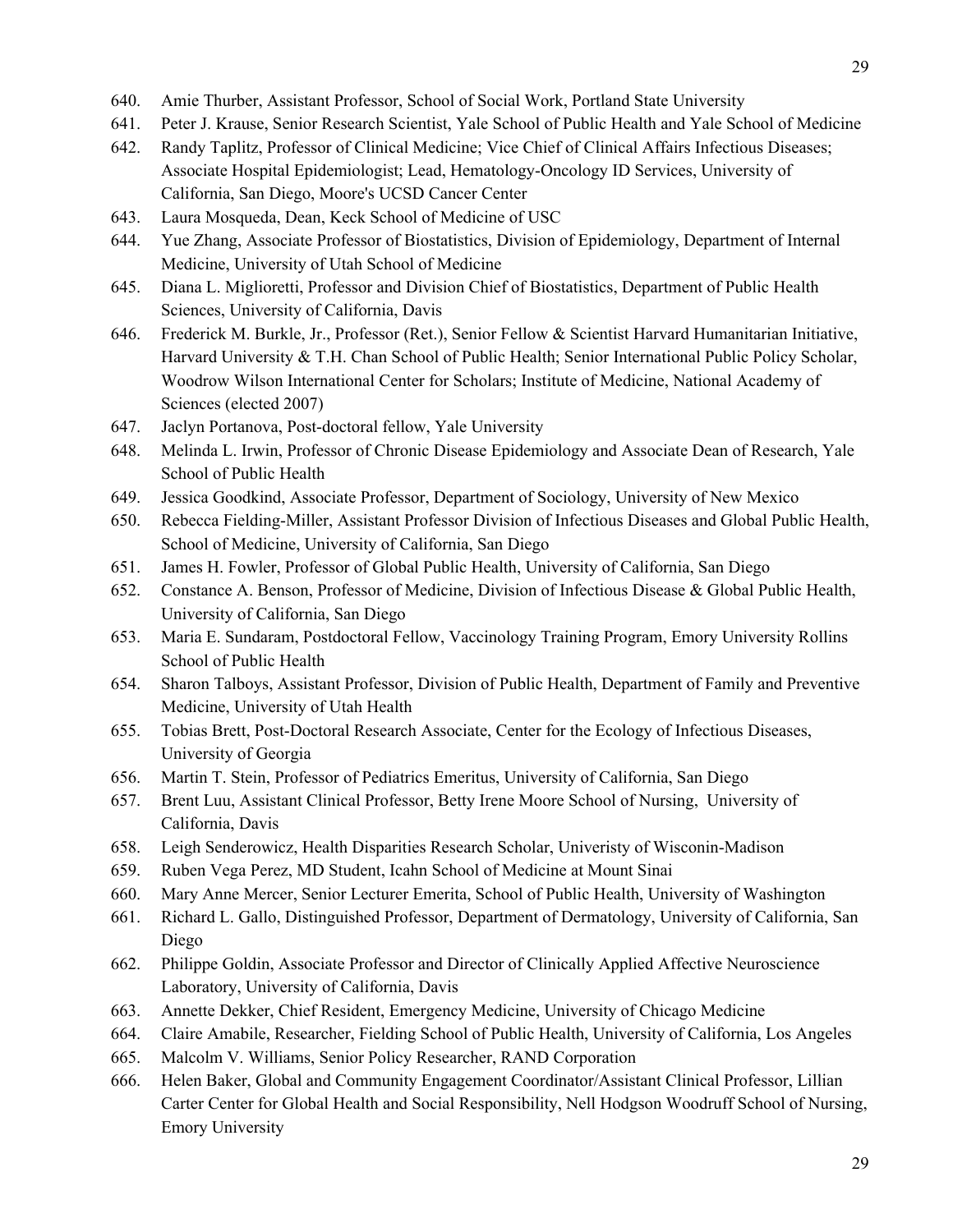- 667. Maureen Canavan, Associate Research Scientist, Yale Cancer Outcomes, Public Policy and Effectiveness Research (COPPER) Center, Yale School of Medicine
- 668. Rui Jiang, Resident Physician, The Mount Sinai Hospital
- 669. Richard L. Hauger, Professor, School of Medicine, University of California, San Diego
- 670. Seth Blumberg, Clinical Instructor / Postdoc, Proctor Foundation, University of California, San Francisco
- 671. Eyal Oren, Associate Professor, Epidemiology & Biostatistics School of Public Health, San Diego State University
- 672. Martin Hoenigl, Assistant Professor of Medicine, Division of Infectious Diseases and Global Public Health, University of California, San Diego
- 673. Duncan Maru, Senior Faculty, Arnhold Institute for Global Health, School of Medicine at Mount Sinai
- 674. Winn Periyasamy, Student, Fordham Law School and Alumni, Columbia Mailman School of Public Health
- 675. Daliah Heller, Director of Drug Use Initiatives, Vital Strategies
- 676. Katherine Schaff, Doctor of Public Health, UC Berkeley
- 677. Armin Nowroozpoor, Postdoctoral Fellow, Department of Emergency Medicine, Yale School of Medicine
- 678. Michelle Seage, PhD Student, Public Health University of Utah
- 679. Patrick Sullivan, Assistant Professor of Emergency Medicine (Clinical), Warren Alpert School of Medicine, Brown University
- 680. Debbie Humphries, Clinical Instructor of Public Health Practice, Department of Epidemiology of Microbial Diseases, Yale School of Public Health
- 681. Beth A. Jones, Research Scientist & Lecturer, Associate Director of Engagement, Center for Community Engagement and Health Equity, Yale Cancer Center, Yale School of Public Health
- 682. Christopher V. Plowe, Professor of Medicine, Molecular Genetics & Microbiology, and Global Health Director, Duke Global Health Institute, Duke University
- 683. David Looney, Associate Professor in Residence, University of California, San Diego
- 684. Hemanth Gundavaram, Clinical Professor of Law, Northeastern University School of Law
- 685. Joshua Barocas, Assistant Professor of Medicine at Boston Medical Center
- 686. Kristin Madison, Professor of Law and Health Sciences
- 687. Louis R. Petrone, Clinical Assistant Professor, Department of Family and Community Medicine, Sidney Kimmel Medical College
- 688. Sara Marquis, Lead Research Coordinator, Fred Hutchinson Cancer Research Center
- 689. Mahalia S. Desruisseaux, Associate Professor of Internal Medicine at Yale School of Medicine
- 690. Cindy Sousa, Associate Professor, Bryn Mawr College Graduate School of Social Work and Social Research
- 691. Melissa Mcgovern Prather, Researcher
- 692. James A Hay, Postdoctoral Research Fellow, Harvard T.H. Chan School of Public Health
- 693. Dalton Price, Student in Cornell University's Department of Anthropology
- 694. Spshelle Faith Rutledge, Outreach Coordinator Jewish Family Service
- 695. Ricardo A Franco, Associate Professor of Infectious Diseases, University of Alabama at Birmingham
- 696. Irene Yang, Assistant Professor, Nell Hodgson Woodruff School of Nursing, Emory University
- 697. Lucy E Wilson, Professor of Emergency Health Services at University of Maryland Baltimore County
- 698. Judith N Wasserheit, Chair & Professor of Global Health; Professor of Medicine and Epidemiology, University of Washington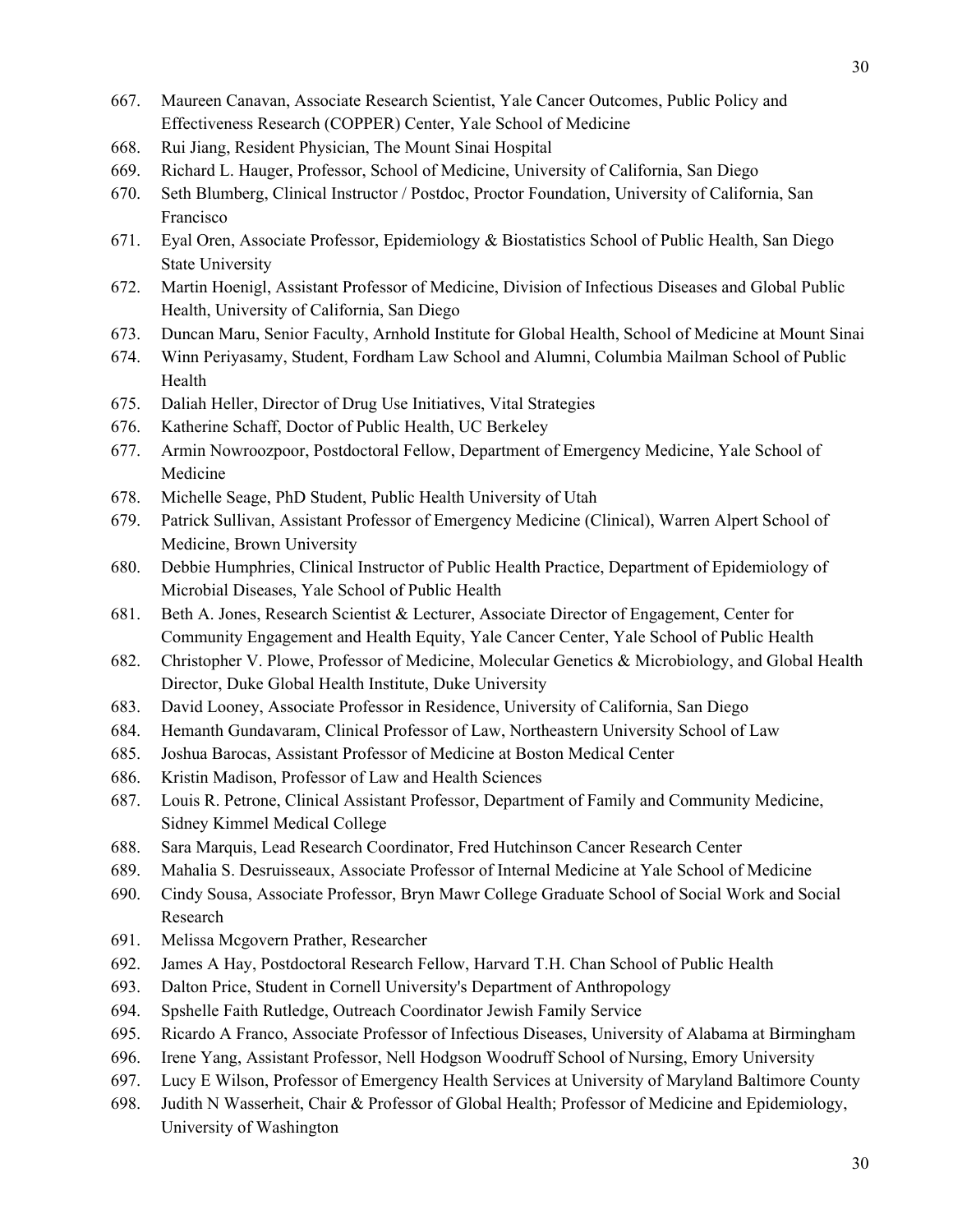- 699. June L. Gin, Researcher
- 700. Louise Vincent, Executive Director, NC Survivors Union
- 701. Vlada Melekhin Infectious Disease physician
- 702. Shannon Mace, Director of Operations, Health, Education and Legal Assistance Project: A Medical-Legal Partnership
- 703. Rory Merritt, Assistant Dean of Medicine, Alpert Medical School of Brown University; Assistant Professor of Emergency Medicine, Department of Emergency Medicine of Brown University
- 704. Mari Armstrong-Hough, Assistant Professor of Public Health, NYU School of Global Public Health
- 705. Laila Woc-Colburn, Associate Professor Infectious Diseases, Baylor College of Medicine
- 706. Carole Mitnick, Associate Professor of Global Health & Social Medicine, Harvard Medical School
- 707. Marina Antillon, Post-doctoral Research Collaborator, Swiss Tropical and Public Health Institute
- 708. Salmaan Keshavjee, Professor of Global Health and Social Medicine, Harvard Medical School
- 709. Molly Frankem, Associate Professor of Global Health and Social Medicine, Harvard Medical School
- 710. Megan B. Murray, Professor of Global Health at Harvard Medical School
- 711. Joia Mukherjee, Chief Medical Officer, Partners In Health Assoc Prof Harvard Medical School
- 712. Amy Hagopian, Professor, School of Public Health, University of Washington
- 713. Brook K. Baker, Professor of Law at Northeastern U. School of Law
- 714. Mariya Masyukova, Assistant Professor, Department of Family and Social Medicine, Montefiore Medical Center/Albert Einstein College of Medicine
- 715. Mark A Strand, Professor at North Dakota State University
- 716. Hani Mowafi, Associate Professor of Emergency Medicine, Yale Medical School
- 717. Julius-Patrice Johnson, MPH Candidate, American Indian Public Health Specialization, North Dakota State University
- 718. Michelle Hoffman, Pediatric Infectious Diseases physician at Golisano Children's Hospital of Southwest Florida
- 719. Chris Merritt, Associate Professor of Emergency Medicine & Pediatrics, Alpert Medical School of Brown University
- 720. Deborah Houston-Schrenzel, Horsham, PA
- 721. Kelsie Cassell, PhD Student, Epidemiology of Microbial Diseases, Yale School of Public Health
- 722. Stephen Eubank, Professor, Biocomplexity Institute & Initiative, University of Virginia; Professor, Dept. of Public Health Sciences, University of Virginia
- 723. Dorit Reiss , Professor of Law, UC Hastings College of the Law
- 724. Richard Weinmeyer, Doctoral student, Northwestern University
- 725. Angelle Desiree LaBeaud, Professor of Pediatrics at Stanford School of Medicine
- 726. Rahnea Sunseri, Medical Director, Founding Faculty of Physician Assistant Department, University of the Pacific
- 727. Hannah L. Stewart, Executive Committee Delegate from the United States, Global Mental Health Peer Network
- 728. Carleigh Krubiner, Policy Fellow, Center for Global Development; Associate Faculty, Johns Hopkins Berman Institute of Bioethics
- 729. Taleed El-Sabawi, Assistant Professor of Law at Elon University
- 730. Samuel Bagenstos, Frank G. Millard Professor of Law, University of Michigan Law School
- 731. David Bray, Director, For a New Global Center, Atlantic Council
- 732. Ruth A. Karron, Professor, Dept of International Health, Johns Hopkins Bloomberg School of Public Health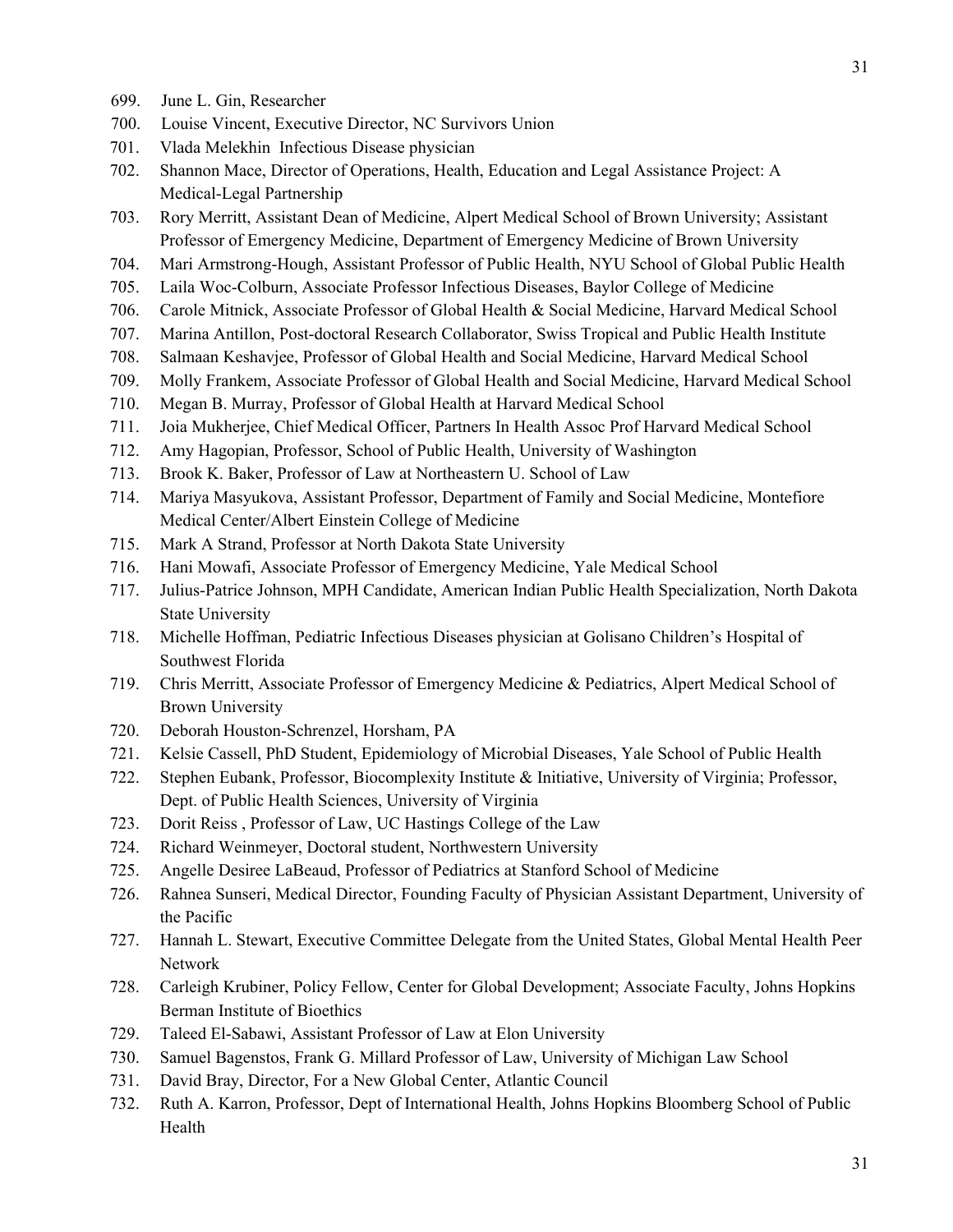- 734. Julie R. Hens, Research Associate Scientist at Yale Medical School
- 735. Lisa Penney, Professor of Management at University of South Florida
- 736. TerL Gleason, Executive Director, Advocacy House
- 737. Julie Allison Spencer, Graduate Research Assistant, Los Alamos National Laboratory
- 738. Mark Vossler, President, Washington Physicians for Social Responsibility
- 739. Ryan F. Coughlin, Assistant Professor, Emergency Medicine, Yale School of Medicine
- 740. Jason R. Singson, MPH Student, Department of Public Health Sciences, University of California, Davis
- 741. Donna E. Levin, National Director, Network for Public Health Law
- 742. Bruce Jacoby, Associate Clinical Professor, Northeastern University School of Law
- 743. Diego Rivera, Masters of Public Health Sciences Graduate Student at UC Davis
- 744. Ruthie Birger, Postdoctoral Associate at Yale School of Public Health
- 745. Gail D'Onofrio, Professor and Chair Department of Emergency Medicine, Yale School of Medicine
- 746. Aly Peeler, Advocacy Coordinator at North Carolina Survivors Union
- 747. Cassandra Fecho, Research Associate, University of California San Francisco; Master's student, School of Public Health Sciences at University of California Davis
- 748. Caryl Eleanor Waggett, Associate Professor, Global Health Studies at Allegheny College
- 749. Sarah Boyles-Muehleck, MPH Student
- 750. Kashti Nayem, MPH student, UC Davis
- 751. Amelia Alim, Student, Diamond Bar High School
- 752. Jean Scofi, Assistant Medical Director, Yale New Haven Hospital
- 753. Tahmina Nasserie, Epidemiology PhD Student, Stanford University School of Medicine
- 754. Michal Caspi Tal, Instructor, Stanford University, School of Medicine
- 755. Jessica Huang, Doctoral Candidate, Harvard T.H. Chan School of Public Health
- 756. Andrew Clayton Saunders, Assistant Professor of Pediatrics at Stanford University School of Medicine
- 757. Jaspreet Pannu, Medical Student, Stanford School of Medicine
- 758. Thomas G Weiser, Associate Professor of Surgery, Stanford University School of Medicine
- 759. Lesley King, Board of Directors, Partners In Health
- 760. Brenda J Buck, Professor of Medical Geology, University of Nevada Las Vegas
- 761. Karl Klare, Professor of Law, Northeastern University
- 762. Mary Ellen Lyon Clinical, Instructor of Emergency Medicine, Yale University School of Medicine
- 763. Rachel Buquid, Student, Cal State Fullerton
- 764. Rachael Cohen, Student, Global Health Studies Department at Allegheny College
- 765. Alberto Diaz-Cayeros, Senior Fellow, FSI, Stanford University
- 766. Eleanor A Reid, Assistant Professor, Emergency Medicine, Division of Global Health and International Emergency Medicine, Yale Medical School
- 767. Caty Simon, Member, Leadership Team, Urban Survivors Union
- 768. Dinah Ortiz, Member, Leadership Team, Urban Survivors Union
- 769. Mark Kinzly, Member, Leadership Team, Urban Survivors Union
- 770. Aaron Fergeson, Member, Leadership Team, Urban Survivors Union
- 771. Robert Suarez, Member, Leadership Team, Urban Survivors Union
- 772. Shilo Jama, Member, Leadership Team, Urban Survivors Union
- 773. Steven L. Bernstein, Professor of Emergency Medicine and Public Health at Yale School of Medicine
- 774. Dr. Carrie Lawrence, Assistant Research Scientist at IU School of Public Health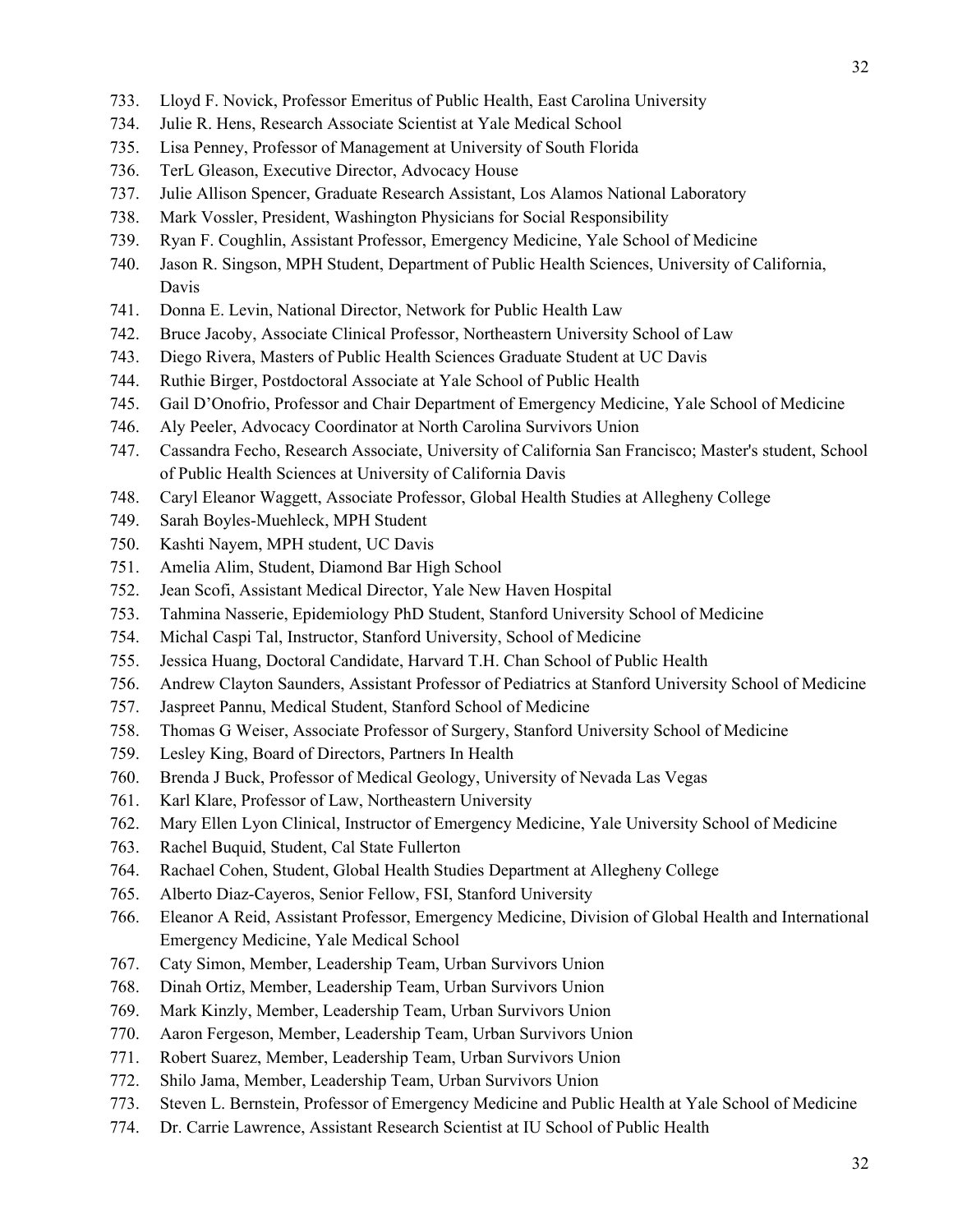- 775. Tammy Law, Assistant, CAA
- 776. Donna E Levin, National Director, for the Staff at the Network for Public Health Law
- 777. Jennifer A. Newberry, Clinical Assistant Professor at Stanford University School of Medicine
- 778. Jessica Yager, Assistant Professor of Medicine, Division of Infectious Diseases, SUNY Downstate Medical Center
- 779. Michele Barry, Dean of Global Health, Stanford University
- 780. Raffi Avedian, Associate Professor Stanford University Medical School.
- 781. Rebecca Scarbrough, Coordinator of Therapeutic Education, Public Health
- 782. Amy Krystosik, Data Scientist, Chan Zuckerberg Initiative
- 783. Meng-Huang Wu, Global Faculty in Training, Byers Center for Biodesign, Stanford University
- 784. Maimuna S. Majumder, Faculty, Boston Children's Hospital and Harvard Medical School
- 785. Isaac K. Agboola, Emergency Medicine Resident Physician, Yale University
- 786. Zhe Zheng, PhD student, Department of Epidemiology of Microbial Diseases, Yale School of Public Health
- 787. Senica Marie Camello, Masters Student, Occupational Therapy, Loma Linda University
- 788. Dorothy Baker, Senior Research Scientist Yale School of Medicine
- 789. Paul E. Sax, Clinical Director, Division of Infectious Diseases, Brigham and Women's Hospital, Professor of Medicine, Harvard Medical School
- 790. Miriam Harmatz, Executive Director, Florida Health Justice Project
- 791. Rachel E. Rosenbloom, Professor of Law at Northeastern University School of Law
- 792. Marcie Roth, CEO, World Institute on Disability
- 793. Leslie Palmerlee, Assistant Professor of Emergency Medicine, LSU New Orleans
- 794. Eli Cahan, Medical / Masters Student, NYU / Stanford
- 795. Ping Zhu, Real estate professional
- 796. Joshua A. Copel, Professor, Obstetrics, Gynecology & Reproductive Sciences, Yale School of Medicine
- 797. Yu Ji, PhD student of psychology at the University of Chicago
- 798. John L. Ghertner, Legislative Director, Wayne Action for Racial Equality
- 799. Louis R. Nudy, Adjunct Faculty, Drexel University Chemistry Departmnet
- 800. Guanyu Huang, Assistant Professor of Environmental and Health Sciences at Spelman College
- 801. Mary Beth Quaranta Morrissey, Research Fellow at Fordham University Global Health Care Innovation Management Center
- 802. Terry McGovern, Professor Columbia Mailman School of Public Health
- 803. Yisi Wang, Statistician at University of Pittsburgh Medical center
- 804. Lesley Park, Instructor, Stanford School of Medicine; Associate Director, Stanford Center for Population Health Sciences
- 805. Chun Cheng Andy Chen, Assistant Professor, Biomedical Sciences, OUHCOM
- 806. Zuo-Feng Zhang, Professor & Associate Dean, UCLA Fielding School of Public Health
- 807. Daying Dai, Research Scientist, Radiology Department Mayo Clinic Rochester MN

#### *Other Unaffiliated Supporters and Non-healthcare Supporters*

- 808. Elizabeth Corcoran
- 809. Jonathan Han
- 810. Cong Liu